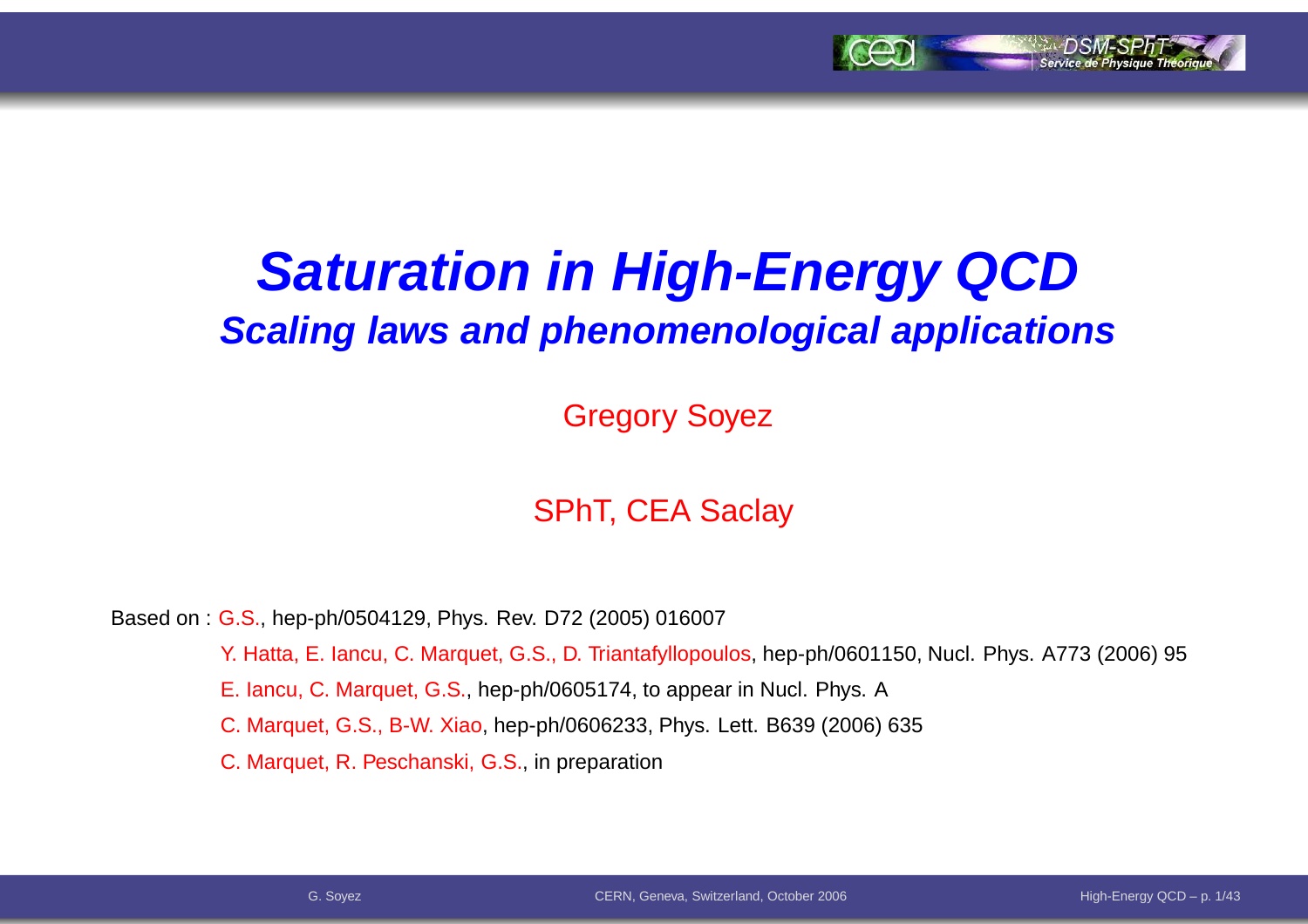### **Outline**



- **•** Perturbative evolution in high-energy QCD:
	- Leading log approx.: BFKL equation
	- Unitarity/Saturation effects: Balitsky/JIMWLK and BK equation $\bullet$
	- Fluctuation effects: towards <sup>a</sup> new evolution
- Asymptotic solutions:
	- saturation <sup>⇒</sup> geometric scaling
	- fluctuation  $\Rightarrow$  Stochastic evolution  $\Rightarrow$  Diffusive scaling
- Phenomenological consequences
	- Geometric scaling for  $F_2$  and in vector meson production
	- Diffusive scaling in DIS, diffractive DIS and forward gluon production  $\bullet$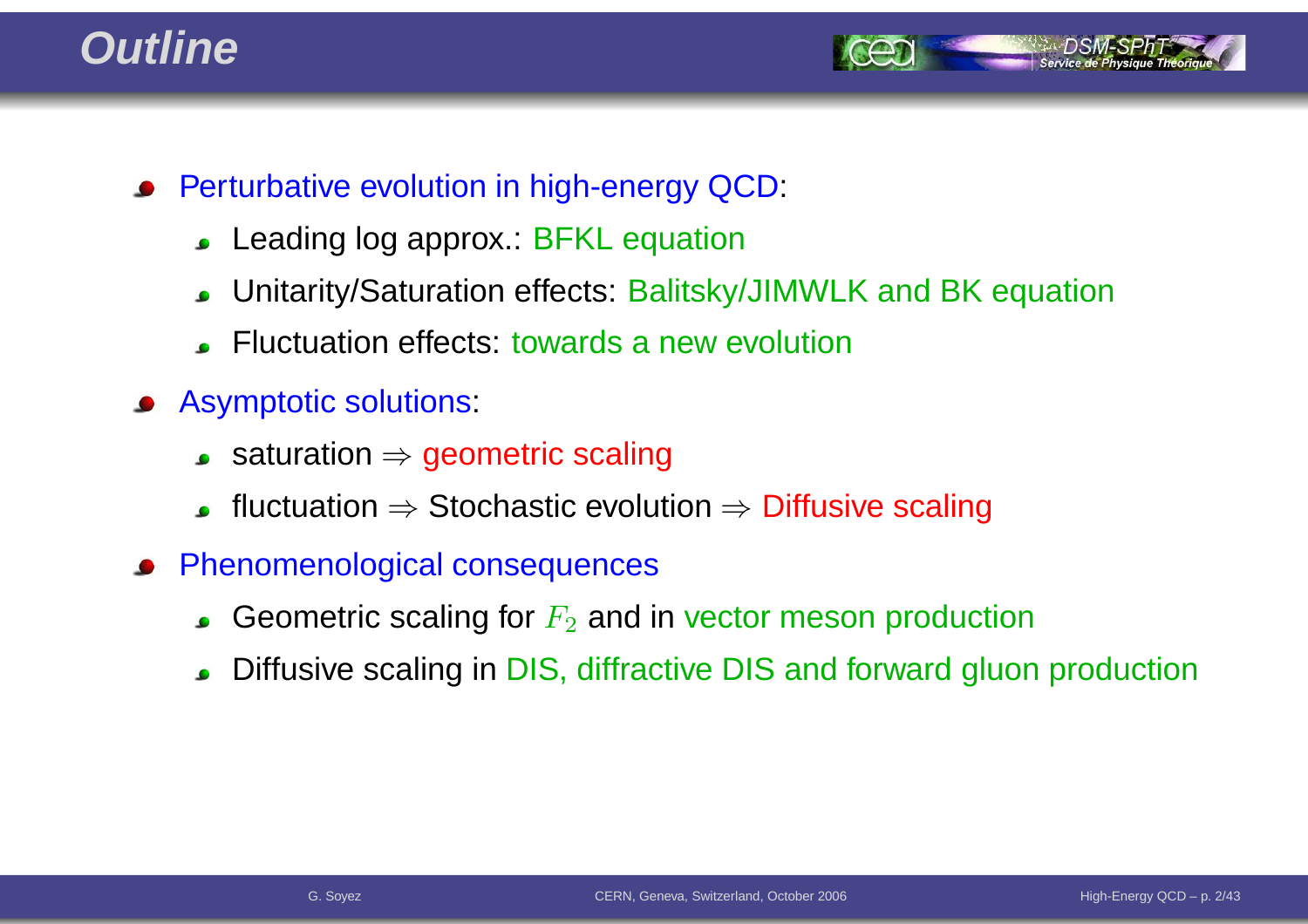### **Motivation: why saturation ?**

 $\log(1/x)$ 2 $\,Q\,$  $=Q_s(Y)$  $\pmb Q$ Non perturbative Size  $\sim 1/Q$ Energy  $\sim Q^2/x$ **BFKL** How to describe**DGLAP**  $\begin{pmatrix} 8 & 8 \\ 0 & 8 \end{pmatrix}$ this in QCD ? $\log(Q^2$  $^{2})$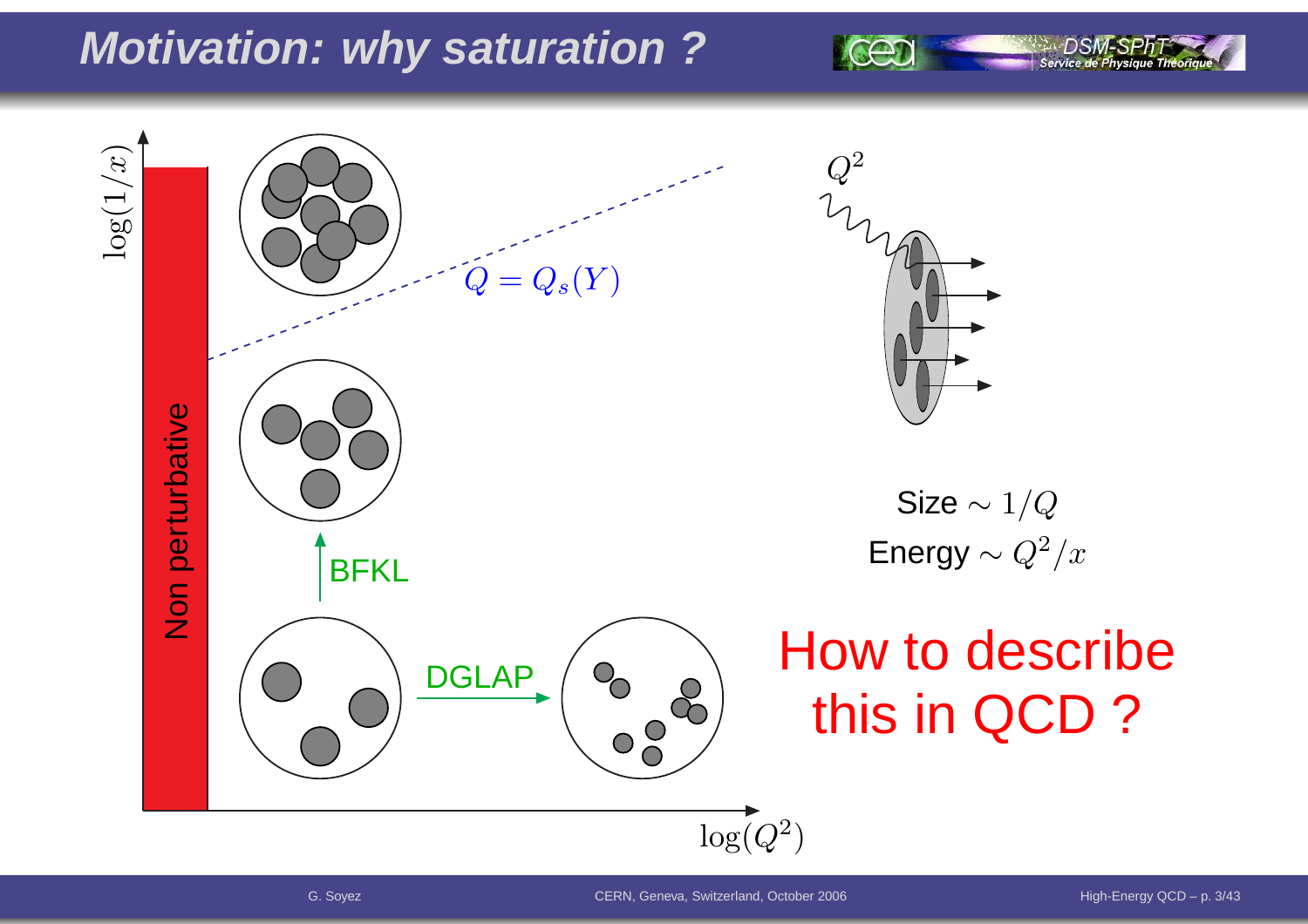#### Bremsstrahlung:



Probability of emission

$$
dP \sim \alpha_s \frac{dk_\perp^2}{k_\perp^2} \frac{dx}{x}
$$

In the small- $x$  limit

$$
\int_x^1 \frac{dx_1}{x_1} \sim \alpha_s \log(1/x)
$$

Service de Physio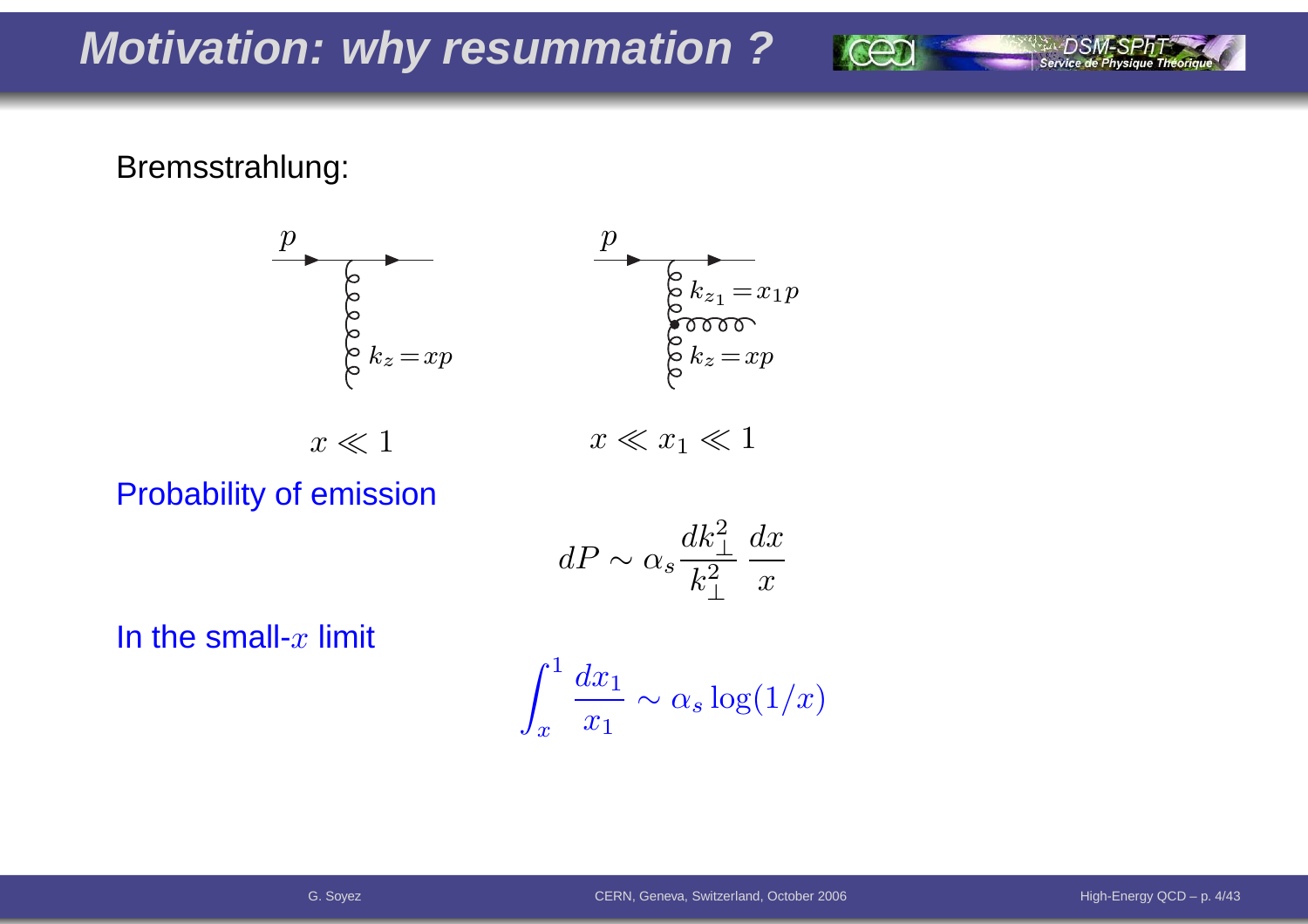Bremsstrahlung:





Probability of emission

$$
dP \sim \alpha_s \frac{dk_\perp^2}{k_\perp^2} \frac{dx}{x}
$$

In the small- $x$  limit

$$
\int_x^1 \frac{dx_n}{x_n} \dots \int_{x_2}^1 \frac{dx_1}{x_1} \sim \frac{1}{n!} \alpha_s^n \log^n(1/x)
$$

Same order when  $\alpha_s \log(1/x) \sim 1$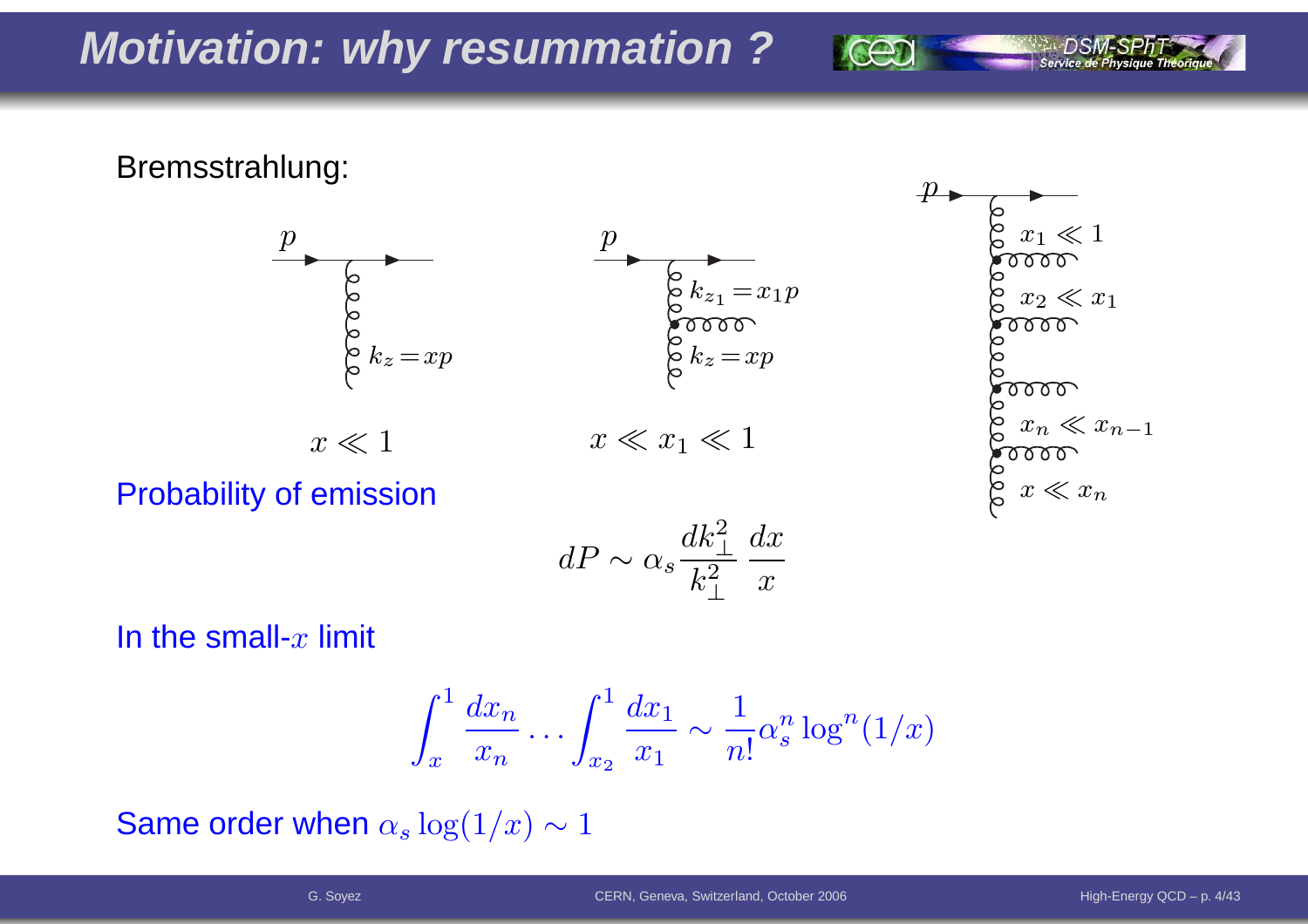

### **Perturbative evolution in high-energy QCD**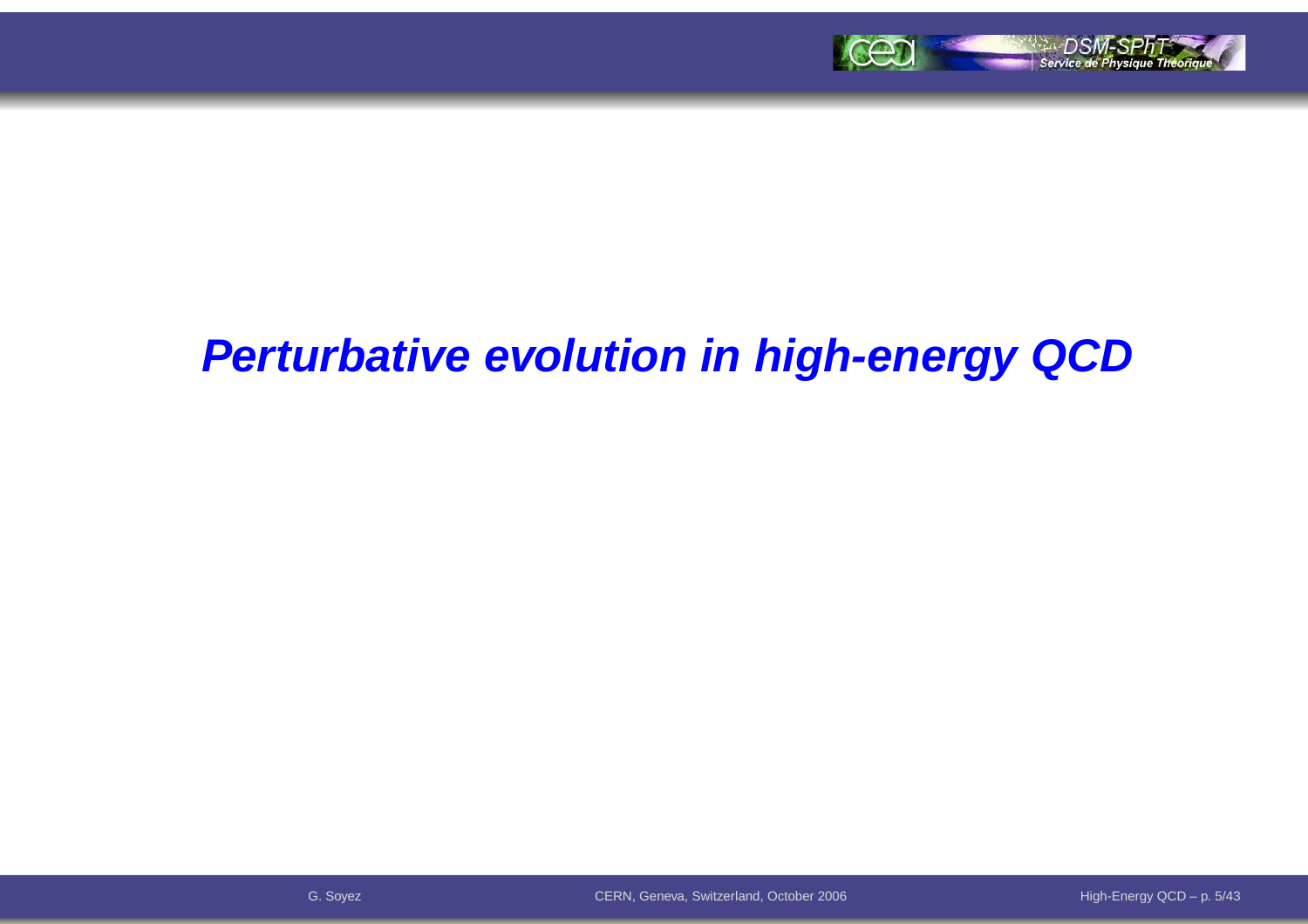## **Dipole picture**



[Mueller,93]

Service de Phy

- Probability  $\bar{\alpha}K$  of emission
- Independent emissions in coordinate space (transverse plane) $\bullet$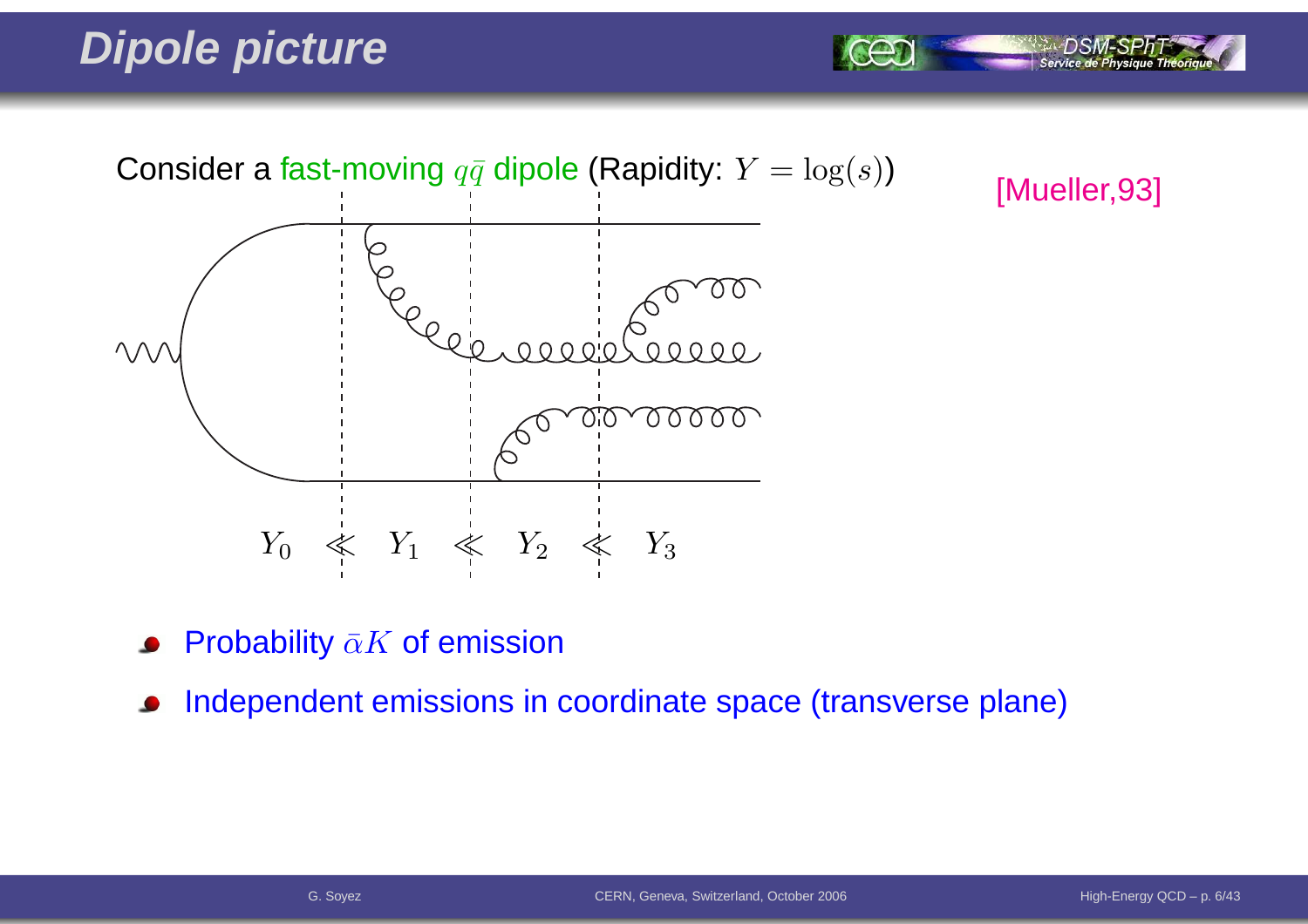## **Dipole picture**



- Probability  $\bar{\alpha}K$  of emission
- Independent emissions in coordinate space (transverse plane)
- Large- $N_c$  approximation  $\bullet$



Service de Physi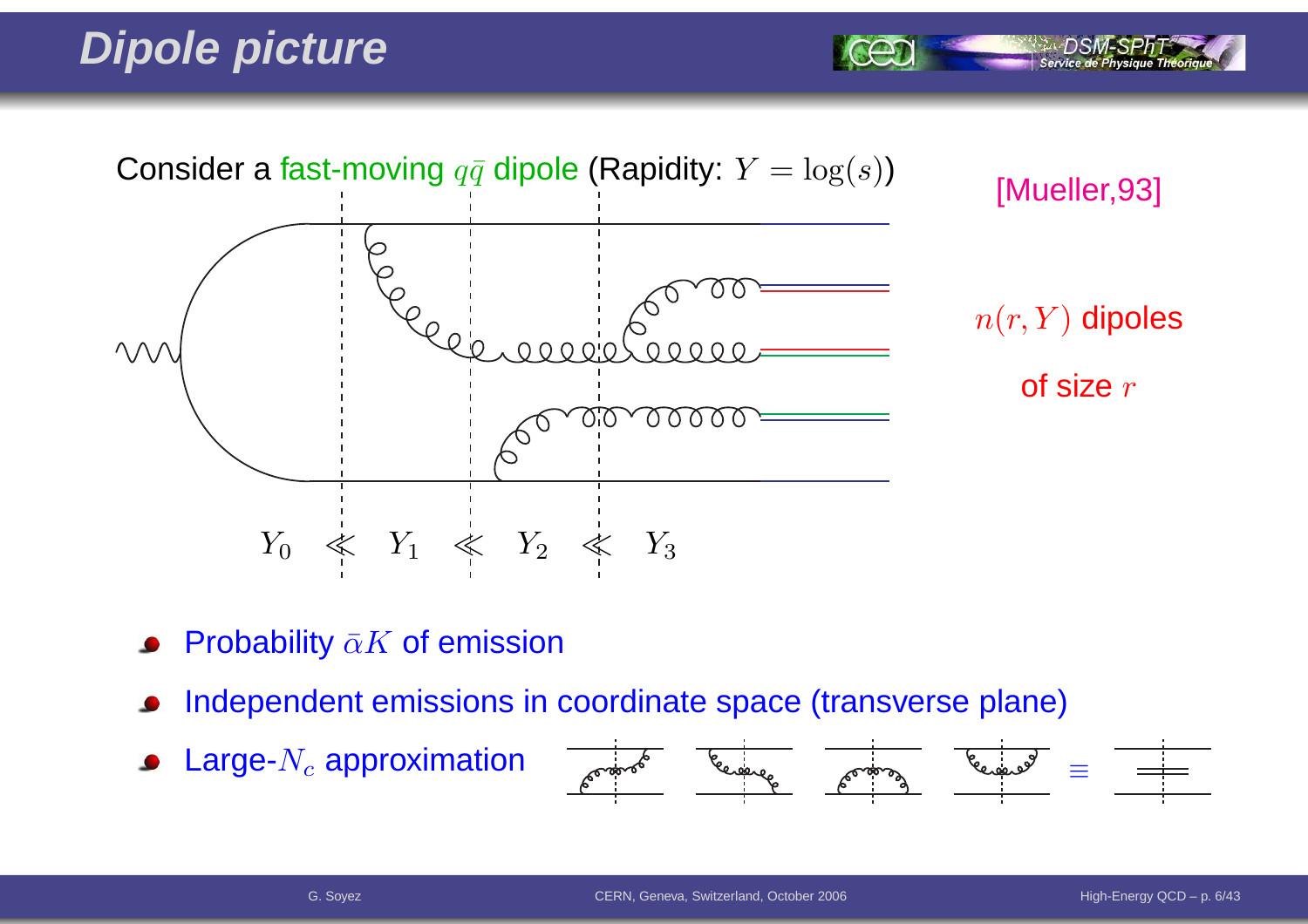# **BFKL evolution (1/4)**

How to observe this system ?



 $T(r,Y)\approx\alpha_s^2$  $\frac{2}{s}n(r,Y)$ 

#### Count the number of dipoles of <sup>a</sup> given size

Service de Physique Théoriq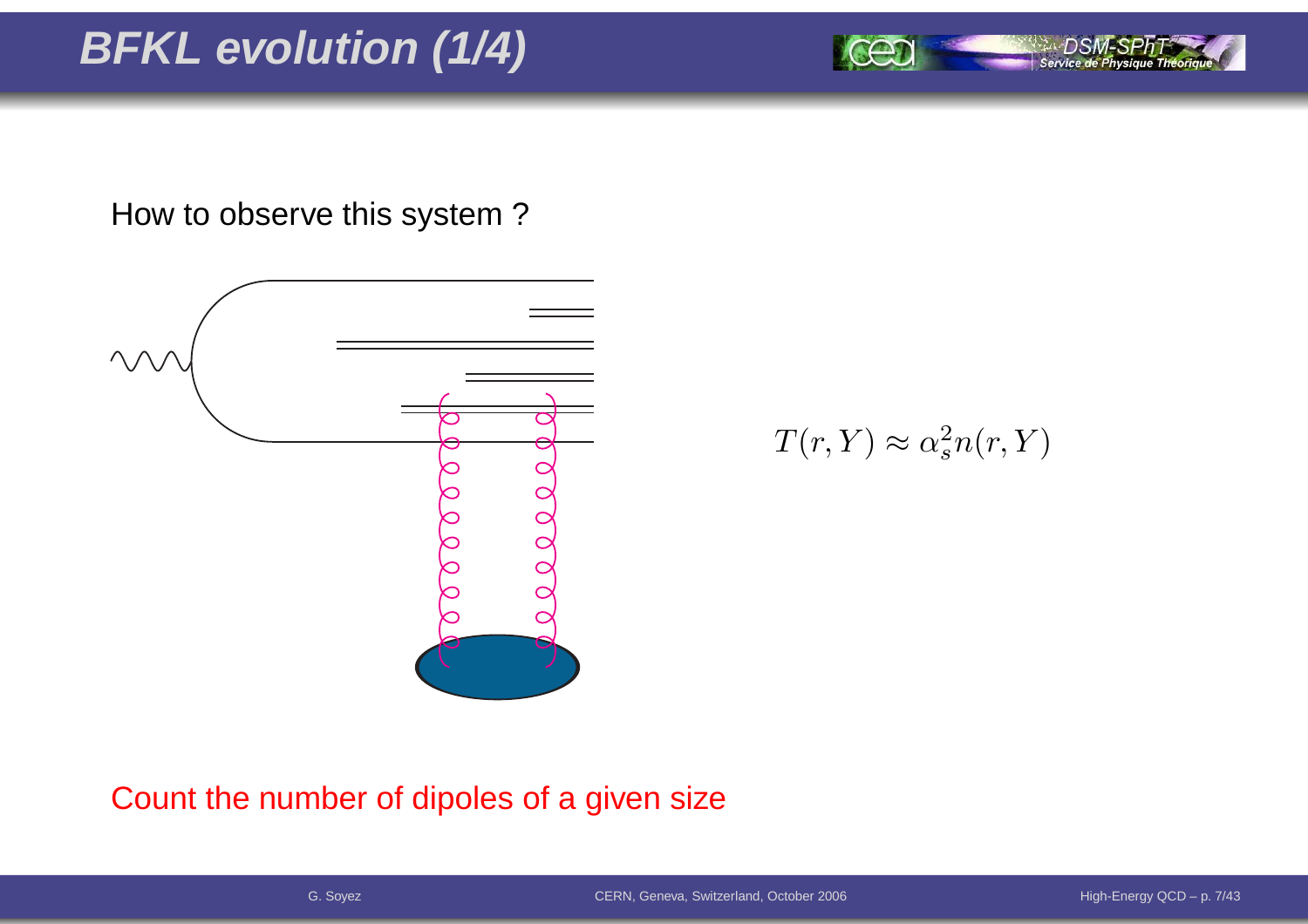# **BFKL evolution (2/4)**

Consider a small increase in rapidity  $\Rightarrow$  splitting



#### [Balitsky,Fadin,Kuraev,Lipatov,78]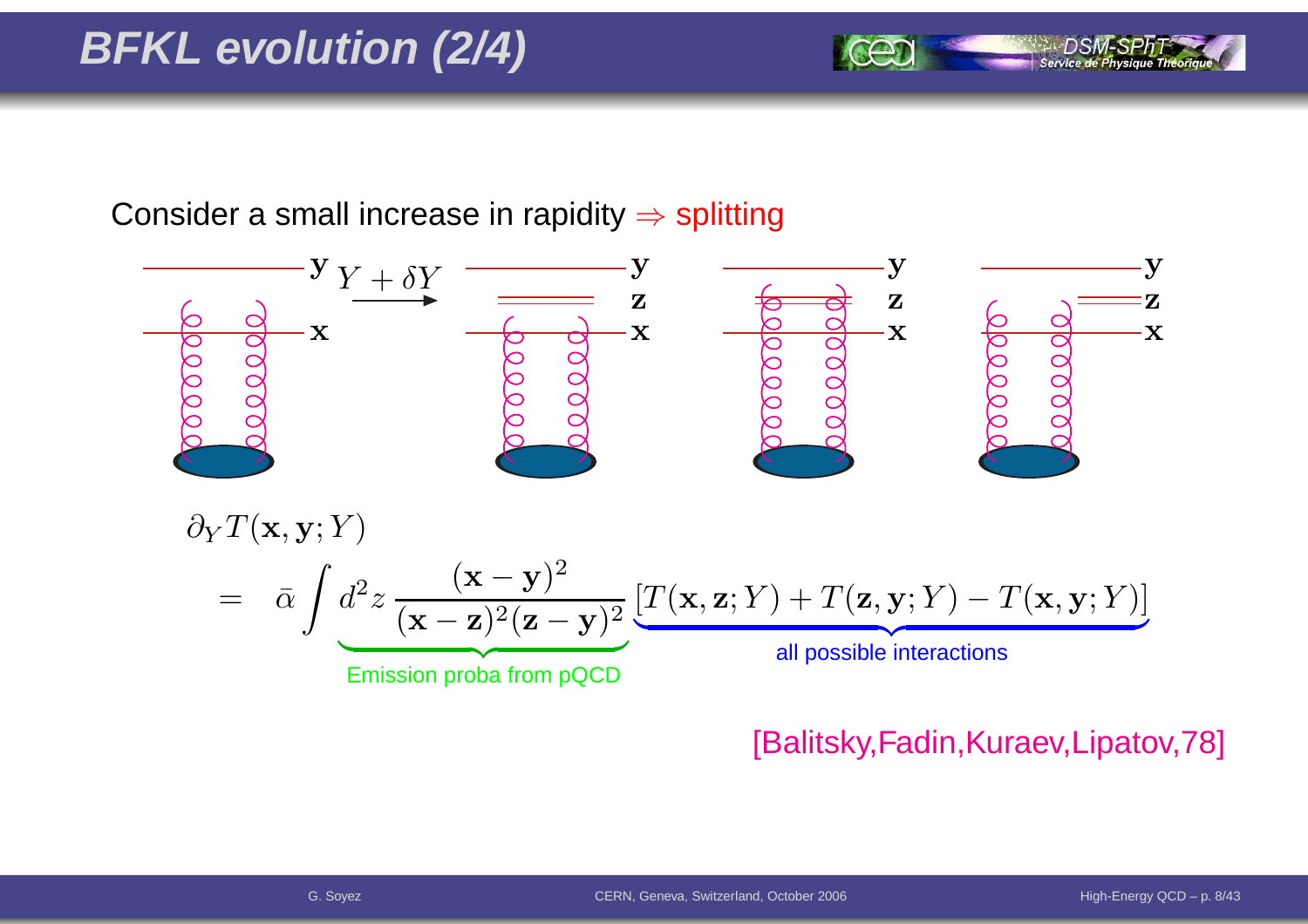The solution goes like

 $T(Y) \sim e^{\omega Y}$  with  $\omega = 4\bar{\alpha} \log(2) \approx 0.5$ 

- Fast growth of the amplitude
- Intercept value too large
- Violation of the Froissart unitarity:  $T(Y) \leq C \log^2$  $T(r, b) \leq 1$
- **•** problem of diffusion in the infrared

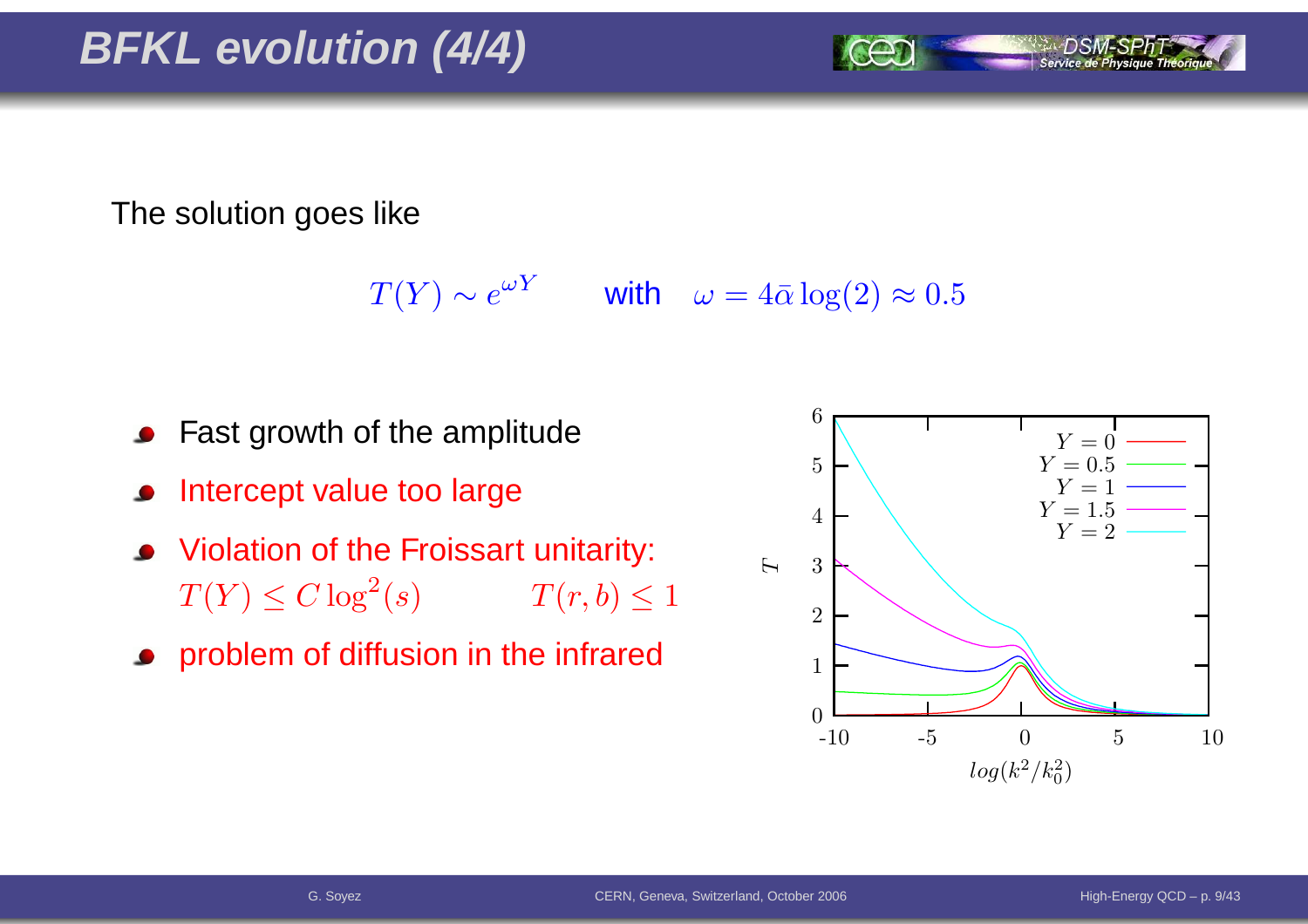### **Saturation effects**





#### Multiple scattering

- $\star$  Proportional to  $T^2$
- $\star$  important when  $T\approx 1$

 $\langle \cdot \rangle$   $\equiv$  average over target field

$$
\partial_Y \langle T(\mathbf{x}, \mathbf{y}; Y) \rangle
$$
  
=  $\bar{\alpha} \int d^2 z \frac{(\mathbf{x} - \mathbf{y})^2}{(\mathbf{x} - \mathbf{z})^2 (\mathbf{z} - \mathbf{y})^2} \left[ \langle T(\mathbf{x}, \mathbf{z}; Y) \rangle + \langle T(\mathbf{z}, \mathbf{y}; Y) \rangle - \langle T(\mathbf{x}, \mathbf{y}; Y) \rangle \right]$   
-  $\langle T(\mathbf{x}, \mathbf{z}; Y) T(\mathbf{z}, \mathbf{y}; Y) \rangle$ 

**But** 

 $\partial_Y \langle T(\mathbf{x},\mathbf{y}; Y) \rangle$  contains a new object:  $\langle T(\mathbf{x},\mathbf{z}; Y) T(\mathbf{z},\mathbf{y}; Y) \rangle$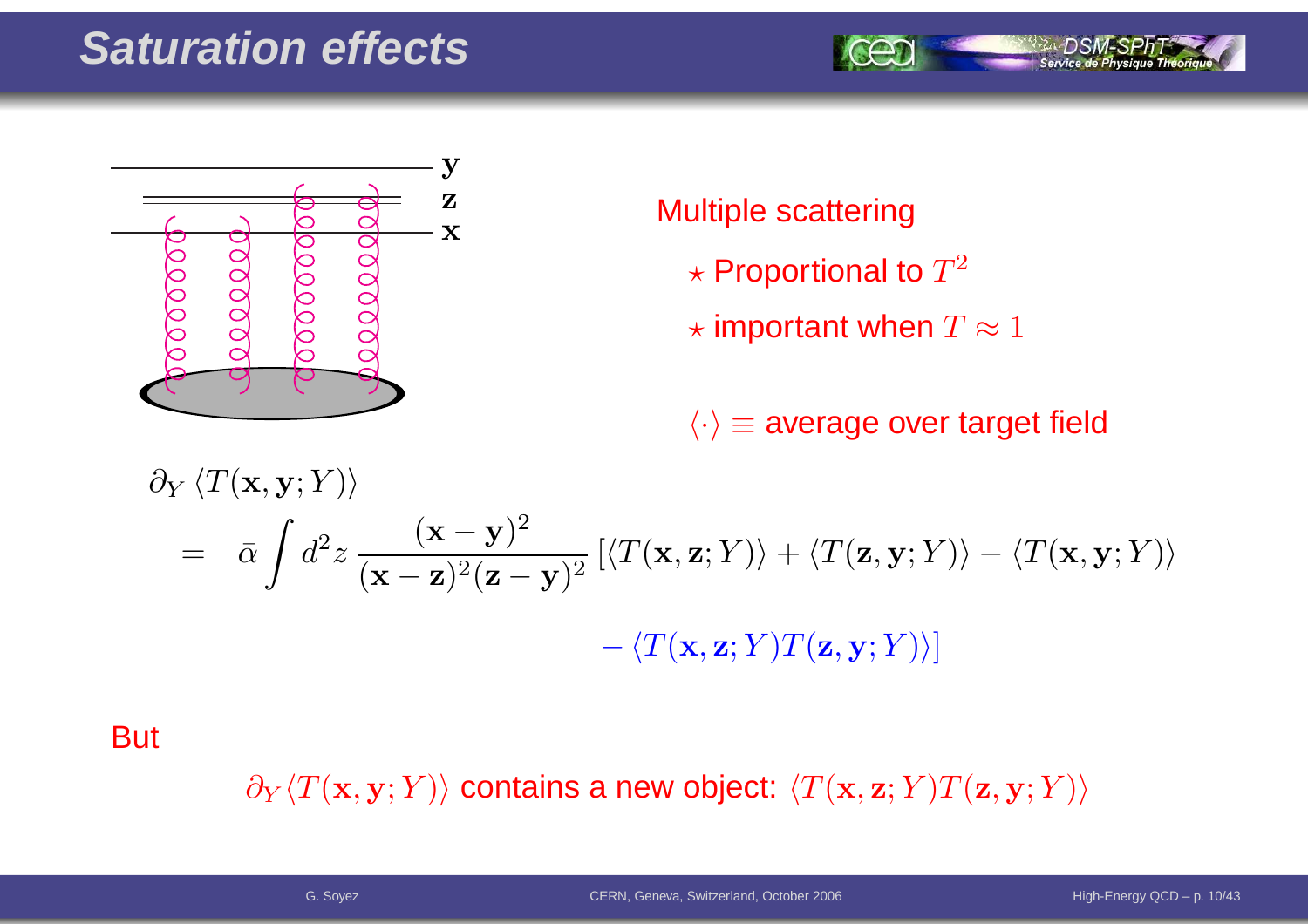**Balitsky, Kovchegov and JIMWLK**

In general: complete hierarchy

[Balitsky, 96]



Beyond large- $N_c$ : the hierarchy involves quadrupoles, sextupoles, ...

Balitsky hierarchy  $\equiv$  JIMWKL eq. (Colour Glass Condensate formalism)

Mean field approx.:  $\langle T_{\bf xz}T_{\bf zy}\rangle=\langle T_{\bf xz}\rangle\langle T_{\bf zy}\rangle$ 

$$
\partial_Y \langle T_{\mathbf{x} \mathbf{y}} \rangle = \frac{\bar{\alpha}}{2\pi} \int d^2 z \, \frac{(\mathbf{x} - \mathbf{y})^2}{(\mathbf{x} - \mathbf{z})^2 (\mathbf{z} - \mathbf{y})^2} \left[ \langle T_{\mathbf{x} \mathbf{z}} \rangle + \langle T_{\mathbf{z} \mathbf{y}} \rangle - \langle T_{\mathbf{x} \mathbf{z}} \rangle \langle T_{\mathbf{z} \mathbf{y}} \rangle \right]
$$

[Balitsky 96,Kovchegov 99]

Simplest perturbative evolution equation satisfying unitarity constraint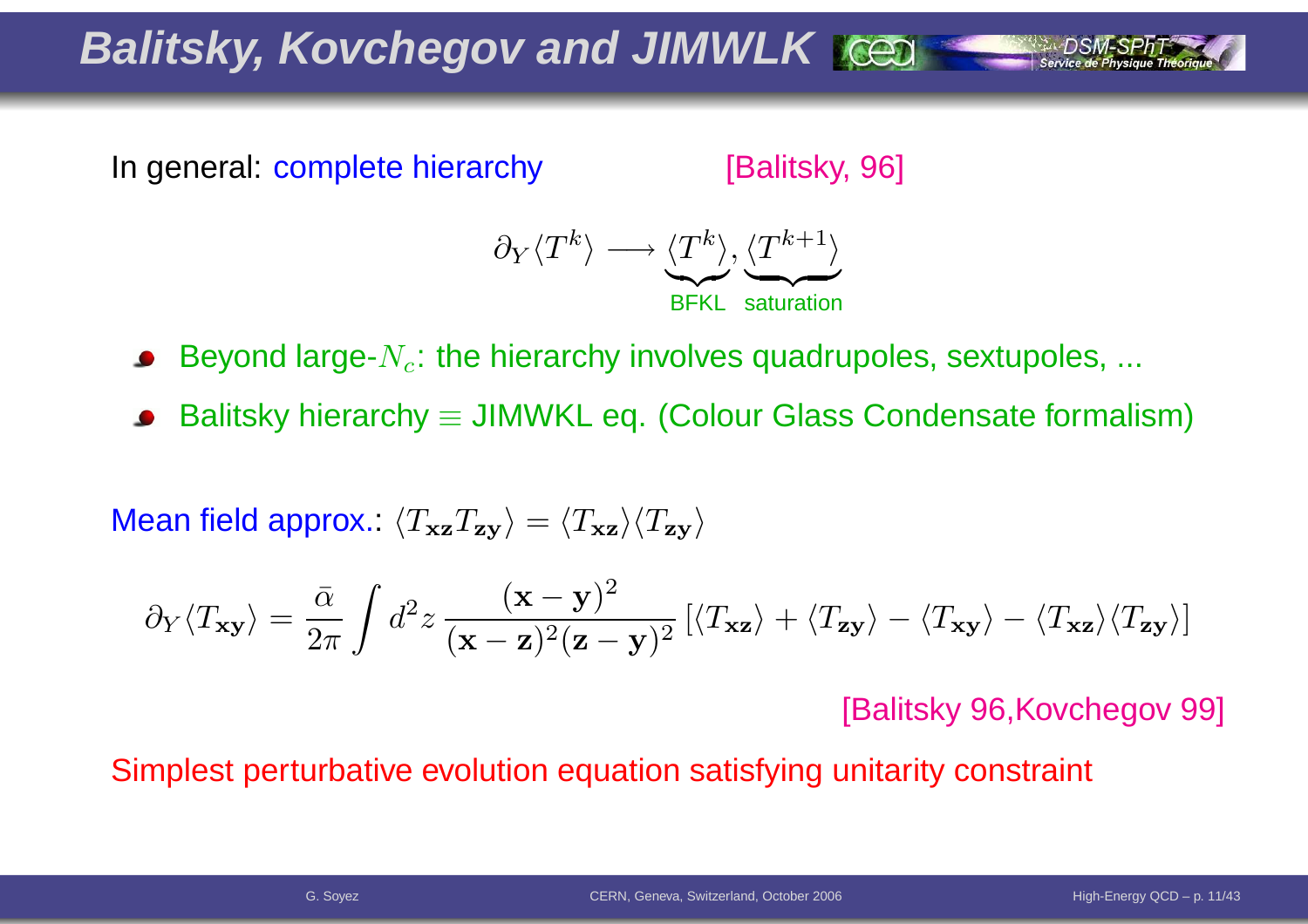#### **Fluctuations**

Service de Physique Théori

Consider evolution of  $\left\langle T^{(2)}\right\rangle$ 

#### [E. Iancu, D. Triantafyllopoulos, 05] Also A. Mueller, S. Munier, A. Shoshi, S. Wong



Usual BFKL ladder $\bullet$ 

r and  $\partial_Y$  $\partial_Y \langle T^{(2)} \rangle \propto \langle T^{(2)} \rangle$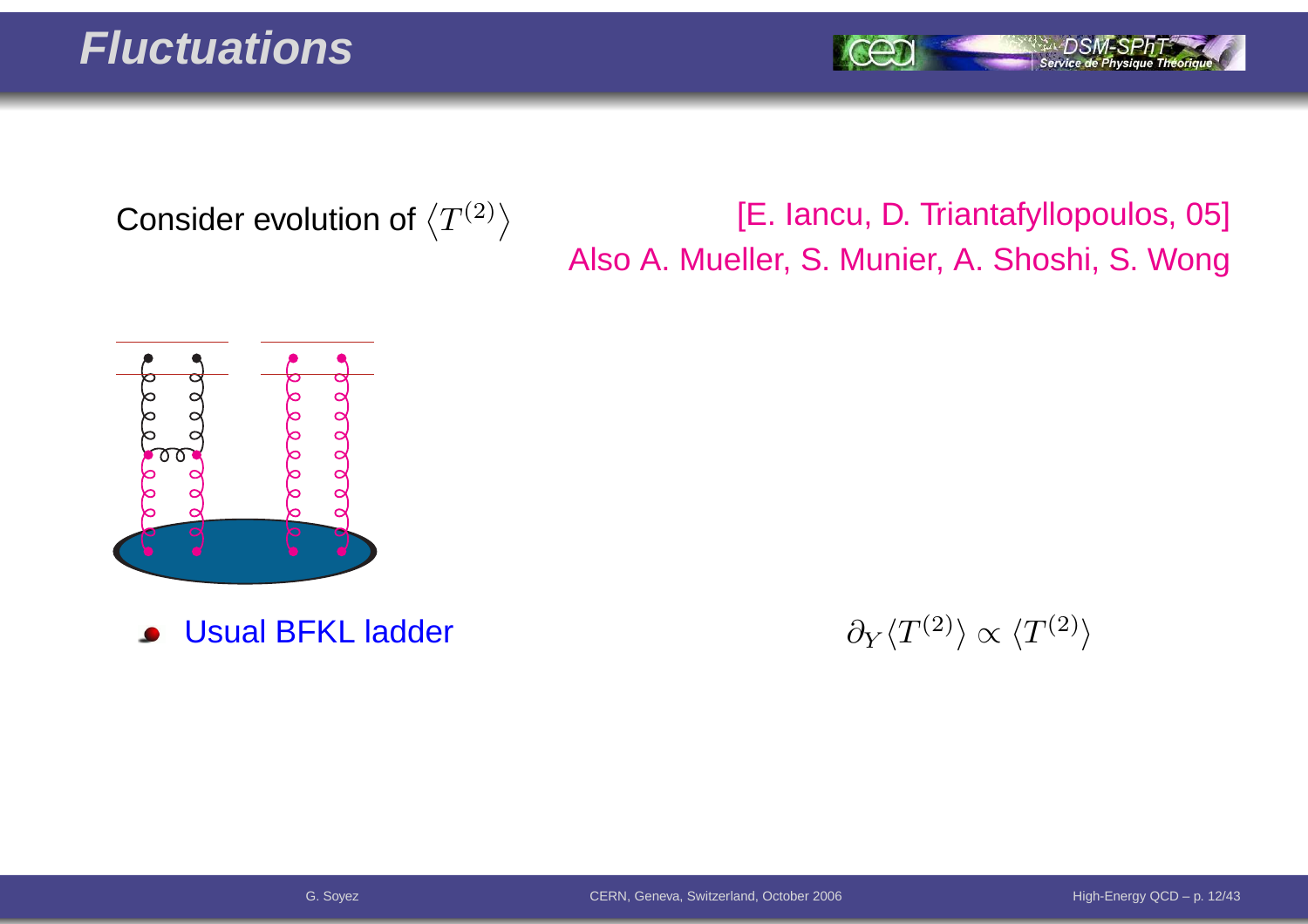### **Fluctuations**

Consider evolution of  $\left\langle T^{(2)}\right\rangle$ 

[E. Iancu, D. Triantafyllopoulos, 05] Also A. Mueller, S. Munier, A. Shoshi, S. Wong



- Usual BFKL ladder
- fan diagram  $\longrightarrow$  saturation effects  $\qquad \qquad \partial_Y \langle T^{(2)} \rangle \propto \langle T^{(3)} \rangle$  $\bullet$

r and  $\partial_Y$  $\partial_Y \langle T^{(2)} \rangle \propto \langle T^{(2)} \rangle$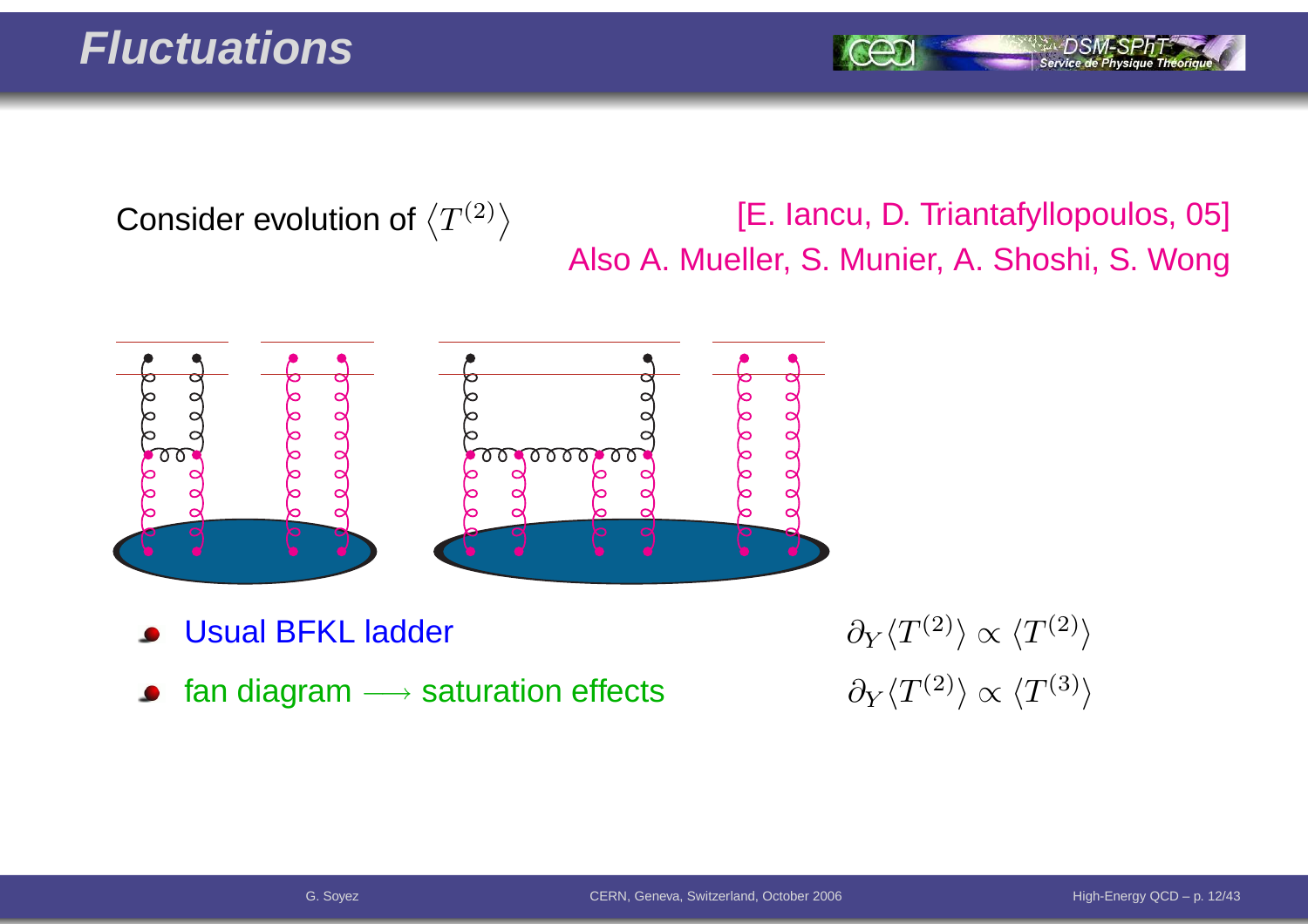### **Fluctuations**

Consider evolution of  $\left\langle T^{(2)}\right\rangle$ 

#### [E. Iancu, D. Triantafyllopoulos, 05] Also A. Mueller, S. Munier, A. Shoshi, S. Wong



- Usual BFKL ladder
- fan diagram  $\longrightarrow$
- splitting  $\longrightarrow$  $\rightarrow$  gluon-number fluctuations  $\qquad \partial_Y \langle T^{(2)} \rangle \propto \langle T \rangle$ −→ pomeron loops

r  $\partial_Y$  $\partial_Y \langle T^{(2)} \rangle \propto \langle T^{(2)} \rangle$  $\partial_Y \langle T^{(2)} \rangle \propto \langle T^{(3)} \rangle$ <br> $\partial_Y \langle T^{(2)} \rangle \propto \langle T \rangle$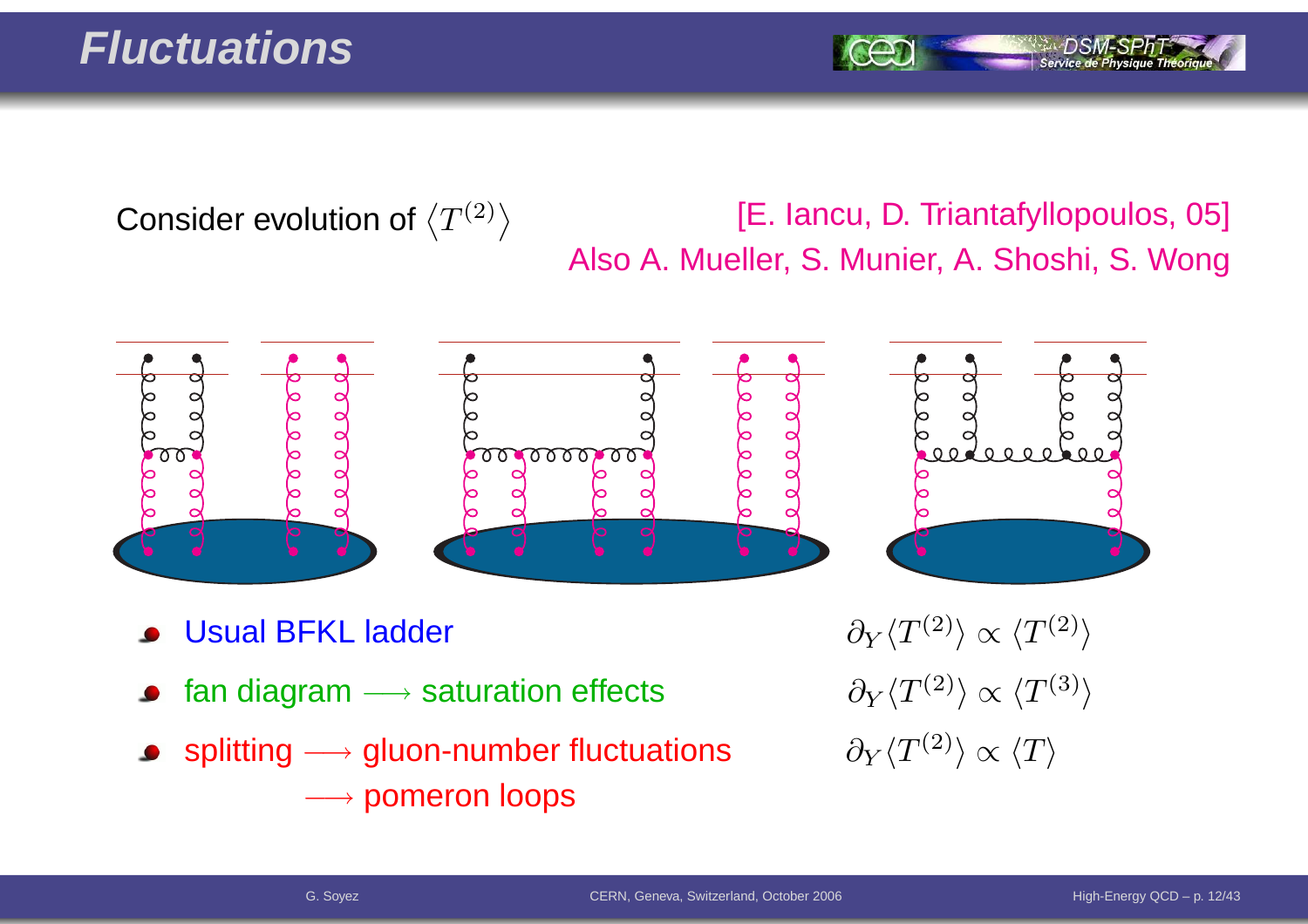

 $\Rightarrow$  complicated hierarchy

$$
\partial_Y \langle T^{(2)}(\mathbf{x}_1, \mathbf{y}_1; \mathbf{x}_2, \mathbf{y}_2) \rangle
$$
\n
$$
= \frac{\bar{\alpha}}{2\pi} \int d^2 z \frac{(\mathbf{x}_2 - \mathbf{y}_2)^2}{(\mathbf{x}_2 - \mathbf{z})^2 (\mathbf{z} - \mathbf{y}_2)^2} \left[ \langle T^{(2)}(\mathbf{x}_1, \mathbf{y}_1; \mathbf{x}_2, \mathbf{z}) \rangle + \langle T^{(2)}(\mathbf{x}_1, \mathbf{y}_1; \mathbf{z}, \mathbf{y}_2) \rangle \right.
$$
\n
$$
- \langle T^{(2)}(\mathbf{x}_1, \mathbf{y}_1; \mathbf{x}_2, \mathbf{y}_2) \rangle - \langle T^{(3)}(\mathbf{x}_1, \mathbf{y}_1; \mathbf{x}_2, \mathbf{z}; \mathbf{z}, \mathbf{y}_2) \rangle + (1 \leftrightarrow 2) \right]
$$
\n
$$
+ \frac{\bar{\alpha}}{2\pi} \left( \frac{\alpha_s}{2\pi} \right)^2 \int_{\mathbf{u} \mathbf{v} \mathbf{z}} \mathcal{M}_{\mathbf{u} \mathbf{v} \mathbf{z}} \mathcal{A}_0(\mathbf{x}_1 \mathbf{y}_1 | \mathbf{u} \mathbf{z}) \mathcal{A}_0(\mathbf{x}_2 \mathbf{y}_2 | \mathbf{z} \mathbf{v}) \nabla_{\mathbf{u}}^2 \nabla_{\mathbf{v}}^2 \langle T^{(1)}(\mathbf{u}, \mathbf{v}) \rangle
$$

- Saturation: important when  $T^{(2)}\sim T^{(1)}\sim 1$  i.e. near unitarity  $\bullet$
- Fluctuations: important when  $T^{(2)}\sim \alpha_s^2$  $_{s}^{2}T^{(1)}$  or  $T\sim\alpha_{s}^{2}$  $\frac{2}{s}$  i.e. dilute regime
- Langevin formulation: fluctuation <sup>=</sup> noise $\bullet$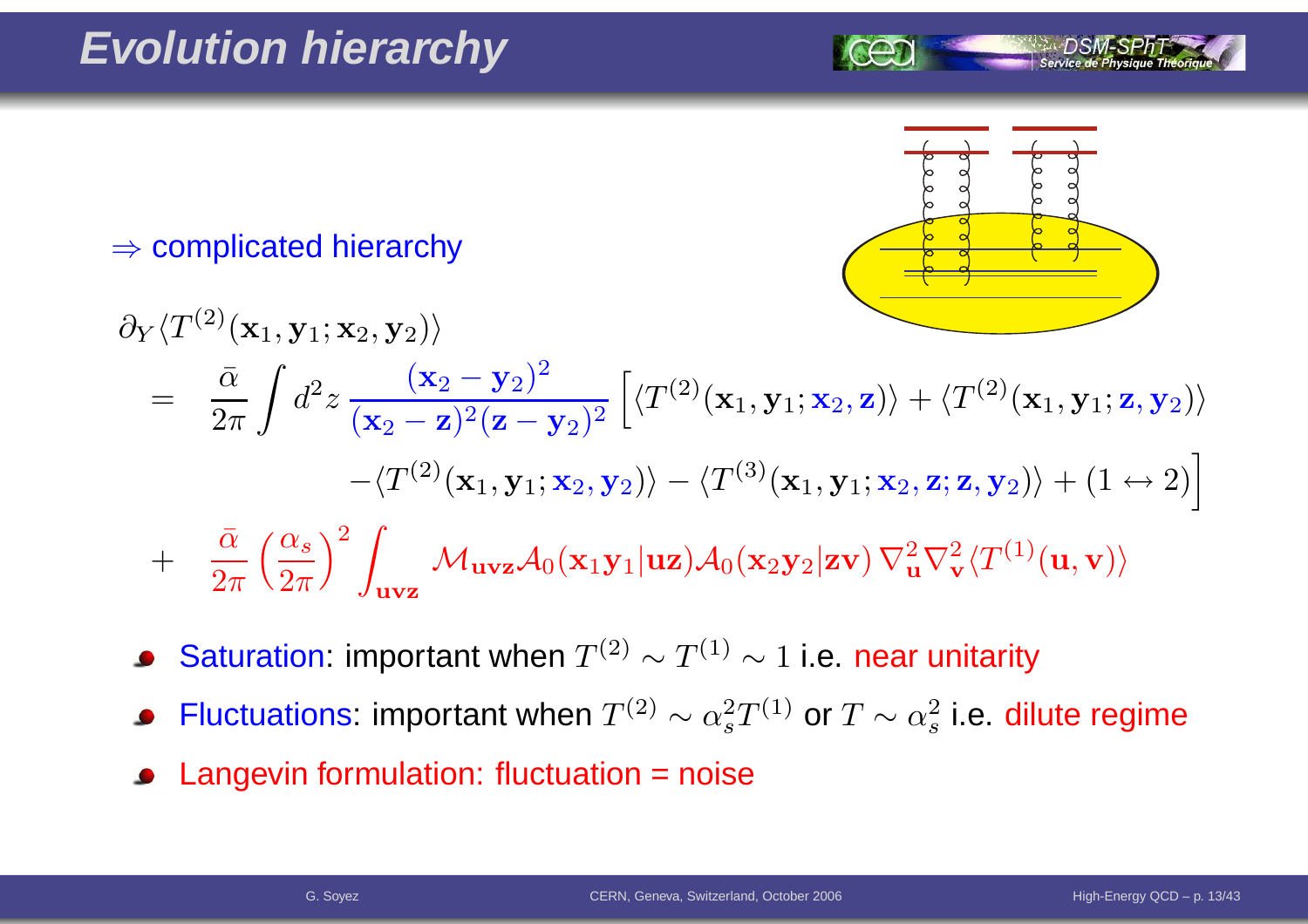

### **Solutions**

# **The BK equation**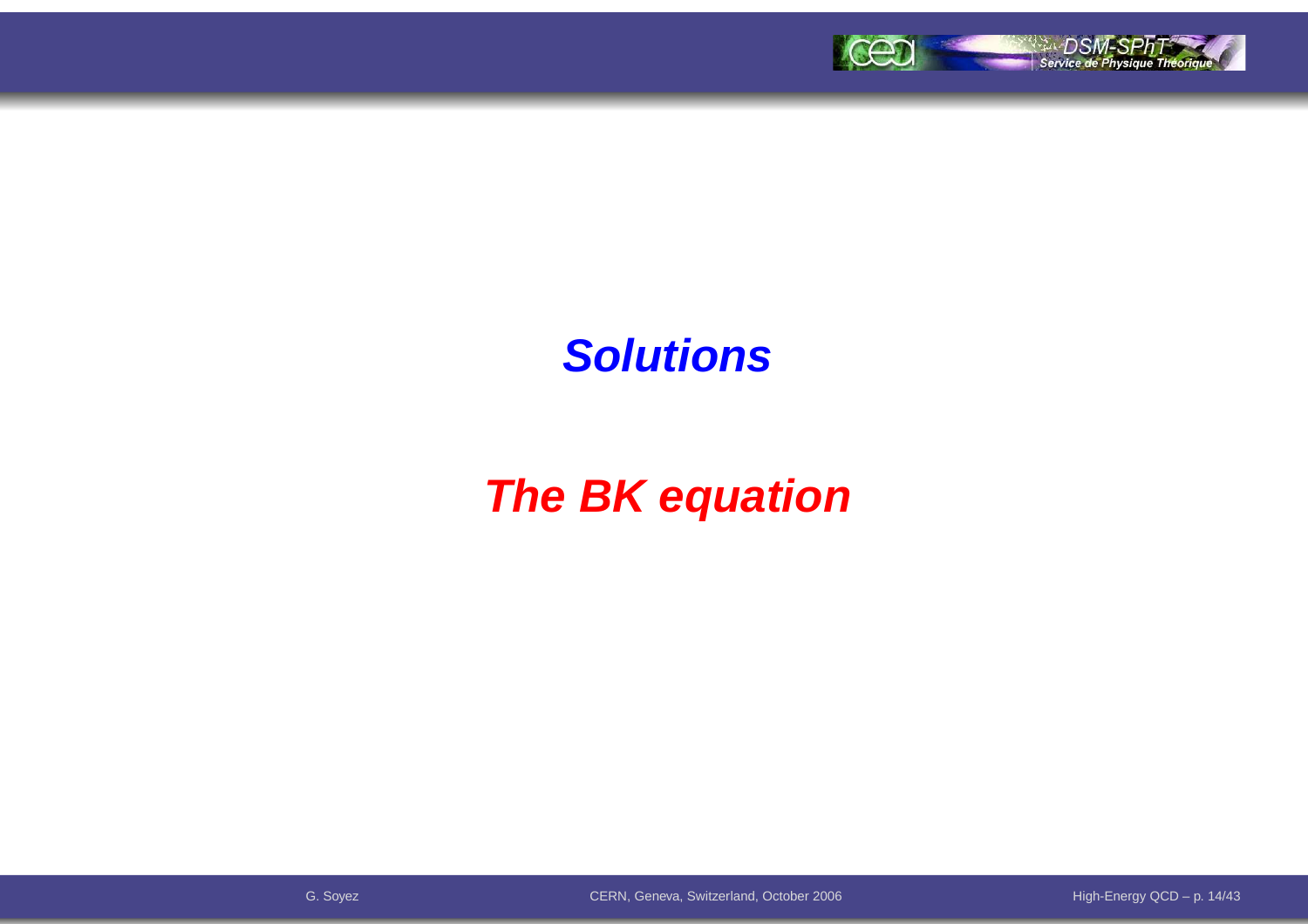Case 1: no impact parameter dependence

$$
T_{\mathbf{xy}} \to T\left(\mathbf{r} = \mathbf{x} - \mathbf{y}, \mathbf{b} = \frac{\mathbf{x} + \mathbf{y}}{2}\right) \to T(r)
$$

Note:

- all arguments work for  $T(r)$  or its Fourier transform  $\tilde T(k)$  $\bullet$
- for  $\tilde{T}$ , the non-linear term is simply  $-\tilde{T}^{2}(k)$  $\bullet$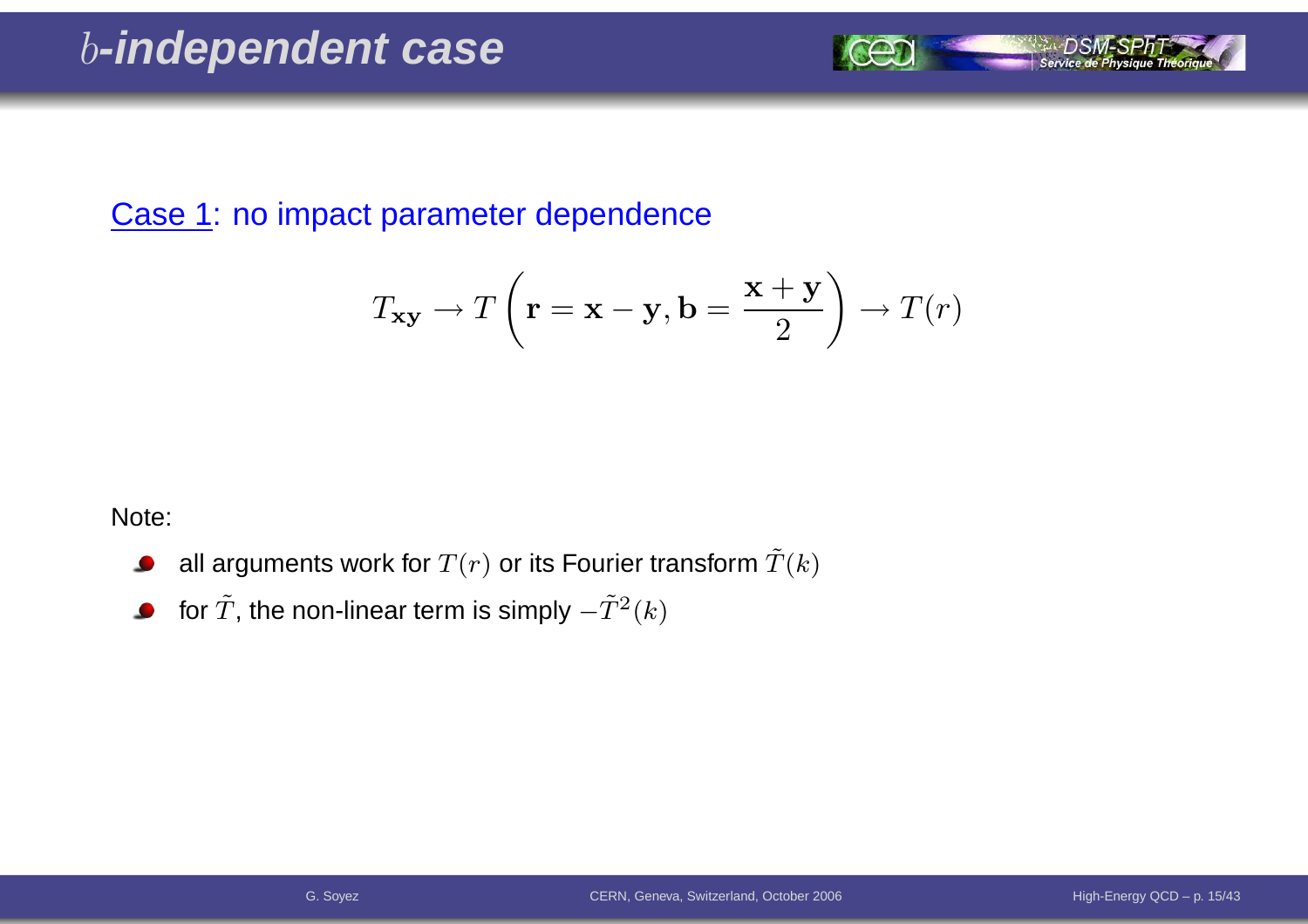$$
\text{BK equation: } \partial_Y T = \underbrace{\chi(-\partial_L)T}_{\text{BFKL}} - T^2
$$

When  $T\ll 1$  BFKL works:  $\partial_{Y}T=\chi($  Solution known:  $-\partial_L)T$ 

$$
T(k) = \int \frac{d\gamma}{2i\pi} T_0(\gamma) \exp\left[\chi(\gamma)\bar{\alpha}Y - \gamma L\right]
$$
  
= 
$$
\int \frac{d\gamma}{2i\pi} T_0(\gamma) \exp\left[-\gamma \left(L - \frac{\chi(\gamma)}{\gamma} \bar{\alpha}Y\right)\right]
$$

 $\Rightarrow$  Wave of slope  $\gamma$  travels at speed  $v=\chi(\gamma)/\gamma$ 

$$
Y = Y_0
$$

[S.Munier,R.Peschanski,03]

Service de Physique Théoriq

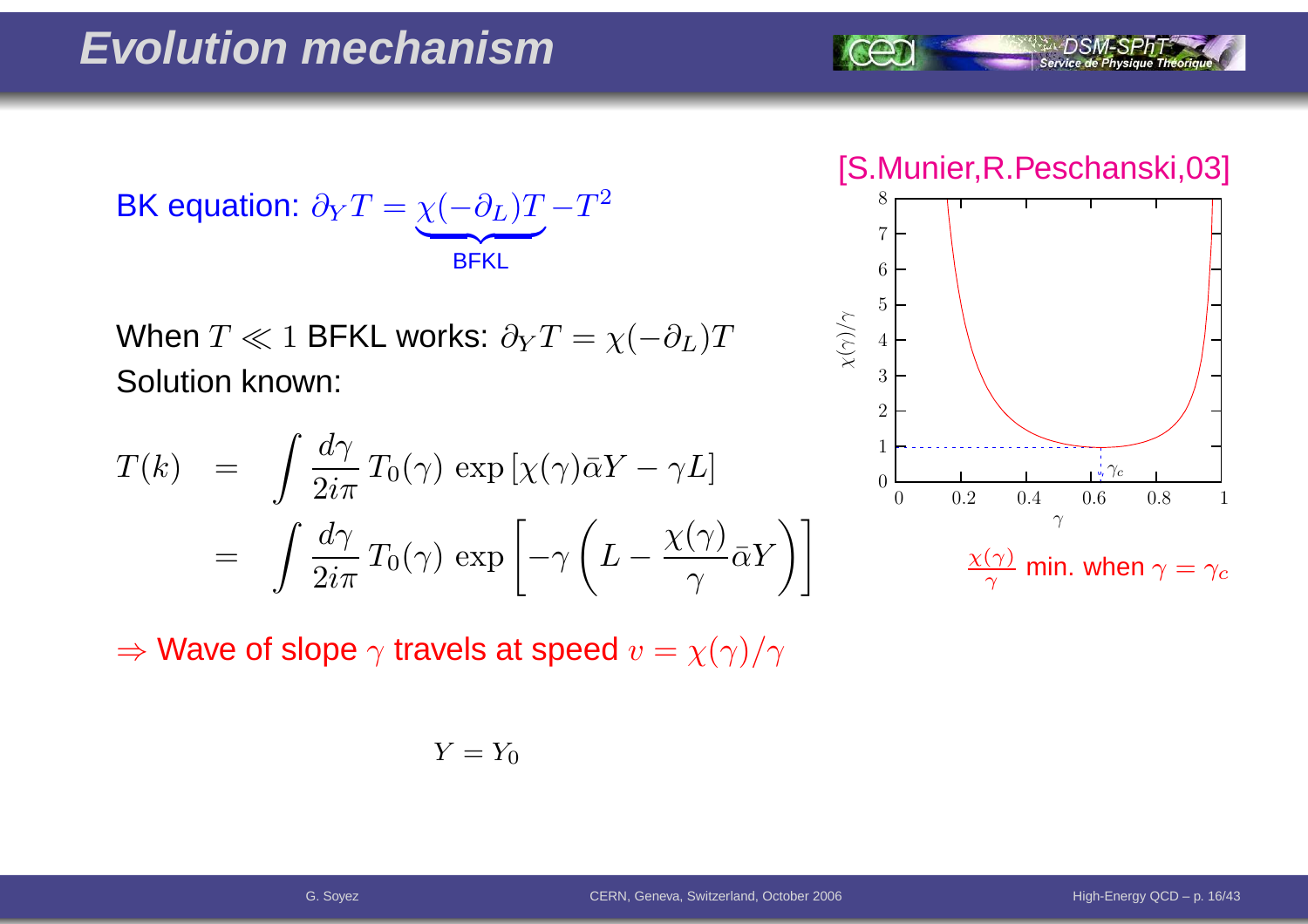





 $\frac{\chi(\gamma)}{\gamma}$  min. when  $\gamma=\gamma_c$ 



 $\Rightarrow$  Wave of slope  $\gamma$  travels at speed  $v=\chi(\gamma)/\gamma$ 

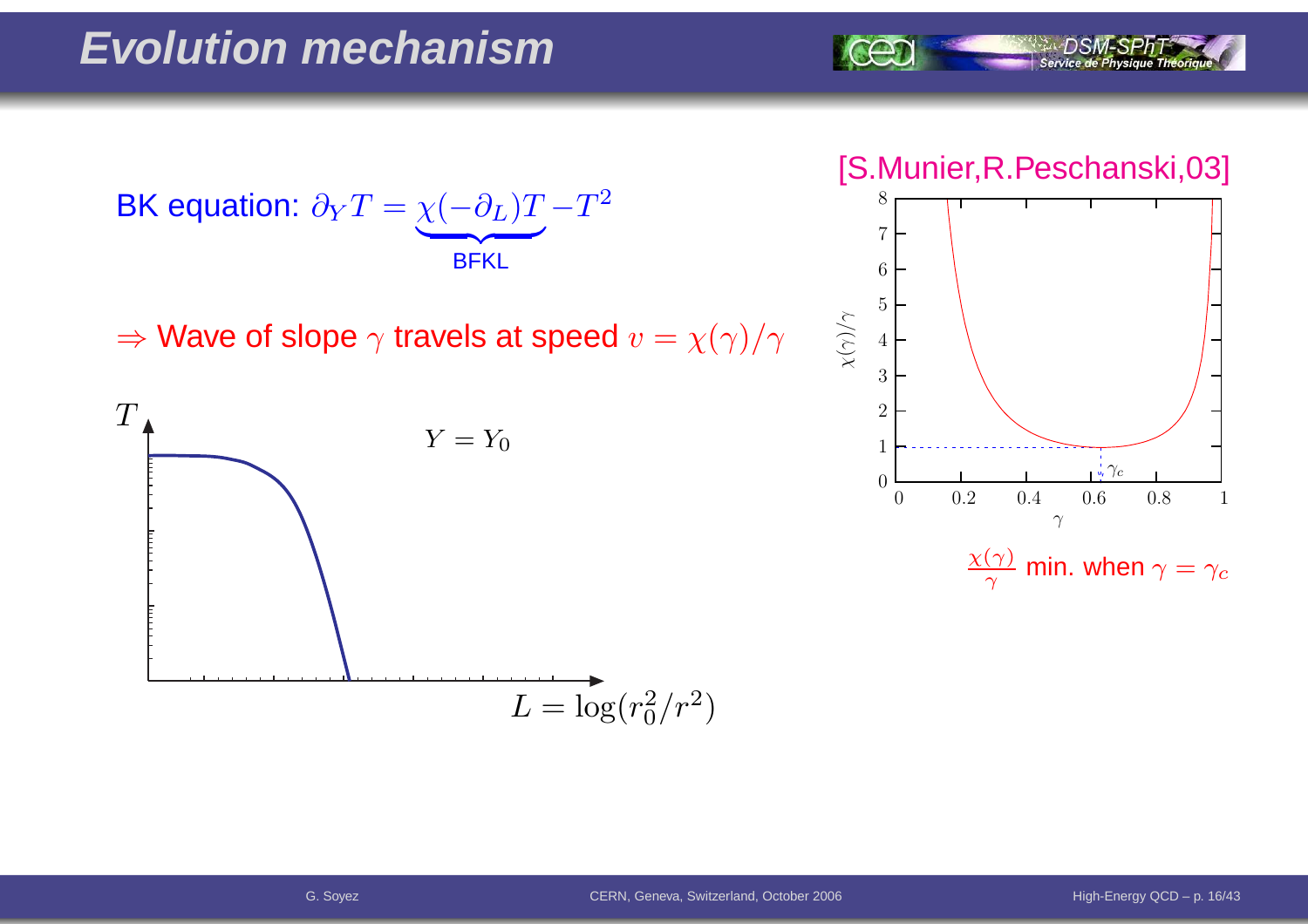

#### [S.Munier,R.Peschanski,03]



 $\frac{\chi(\gamma)}{\gamma}$  min. when  $\gamma=\gamma_c$ 



 $\Rightarrow$  Wave of slope  $\gamma$  travels at speed  $v=\chi(\gamma)/\gamma$ 

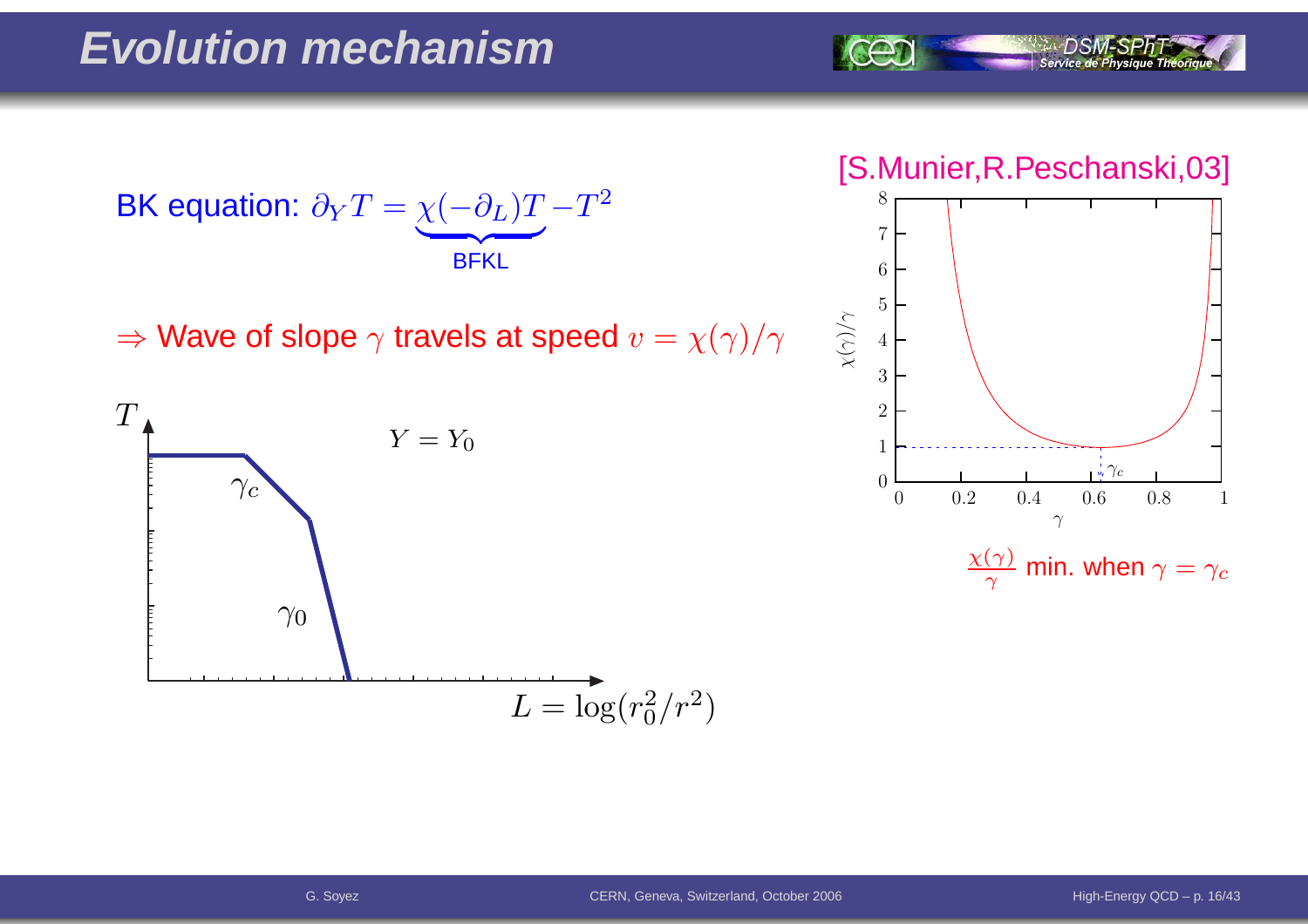BK equation:  $\partial$  $\,$  $\bm{T}$ = $\chi$  $\left($  $\partial$ L)  $\bm{T}$  $\overline{\phantom{a}}$  BFKL− $\bm{T}$ 2

 $\Rightarrow$  Wave of slope  $\gamma$  travels at speed  $v=\chi(\gamma)/\gamma$ 



[S.Munier,R.Peschanski,03]

Service de Physique Théoria



 $\frac{\chi(\gamma)}{\gamma}$  min. when  $\gamma=\gamma_c$ 

The minimal speed isselected during evoution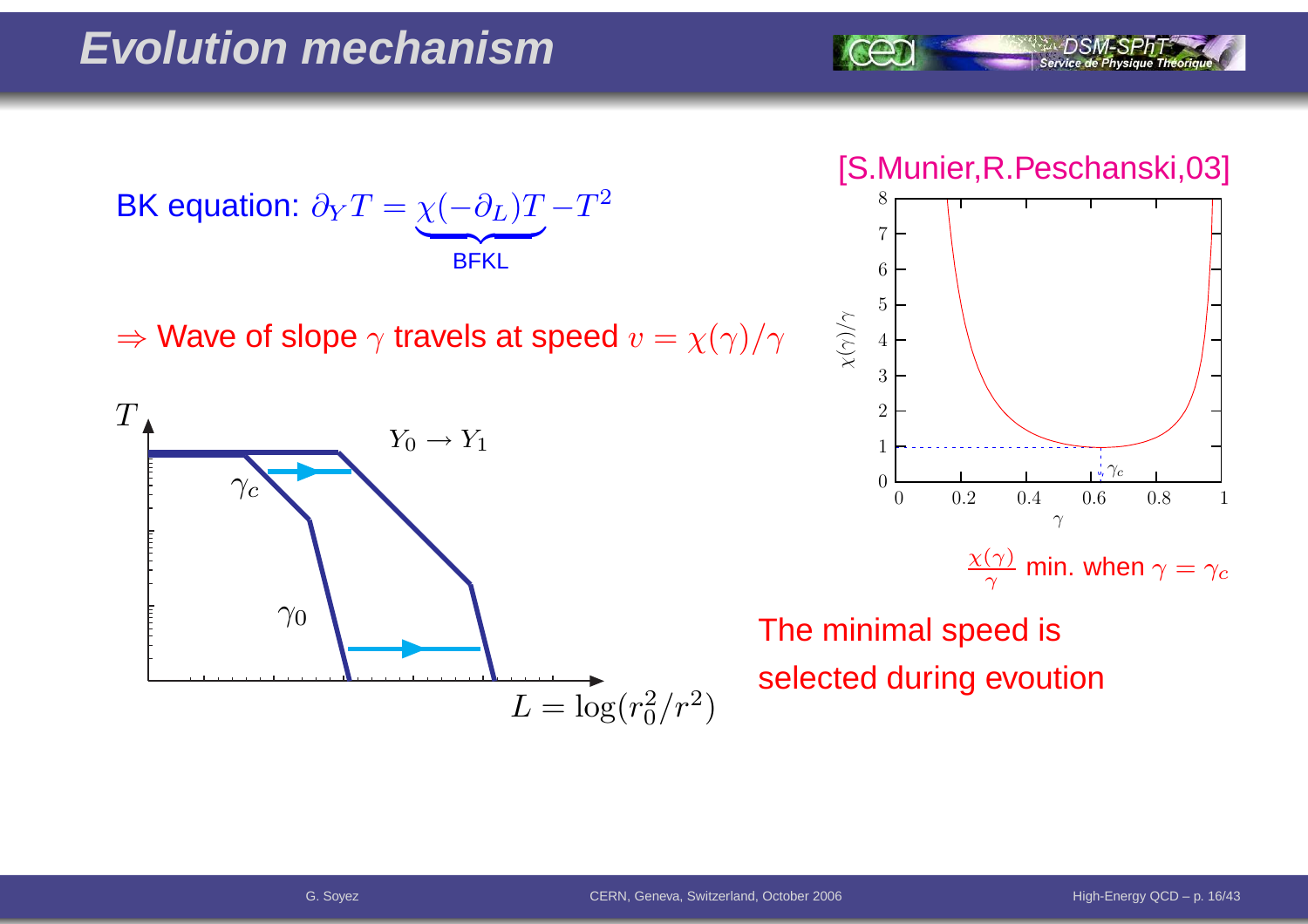Consequence: geometric scaling ( $Q_s\equiv$  saturation scale  $\equiv$  front position)

$$
T(r, Y) = T[rQ_s(Y)] \text{ with } Q_s^2(Y) = v_c \bar{\alpha}Y
$$
  

$$
rQ_s \ll 1 \underbrace{[r^2Q_s^2(Y)]^{\gamma_c}}_{\text{slope } \gamma_c} \underbrace{\exp \left[\frac{\log^2(r^2Q_s^2)}{2\chi''(\gamma_c)\bar{\alpha}Y}\right]}_{\text{scaling window}}
$$

 $|\log(r^2Q_s^2)| \lesssim \sqrt{\chi''(\gamma_c)\bar{\alpha}Y}$ 

 $\sim$  DSM-SPhT  $\sim$  service de Physique Theorique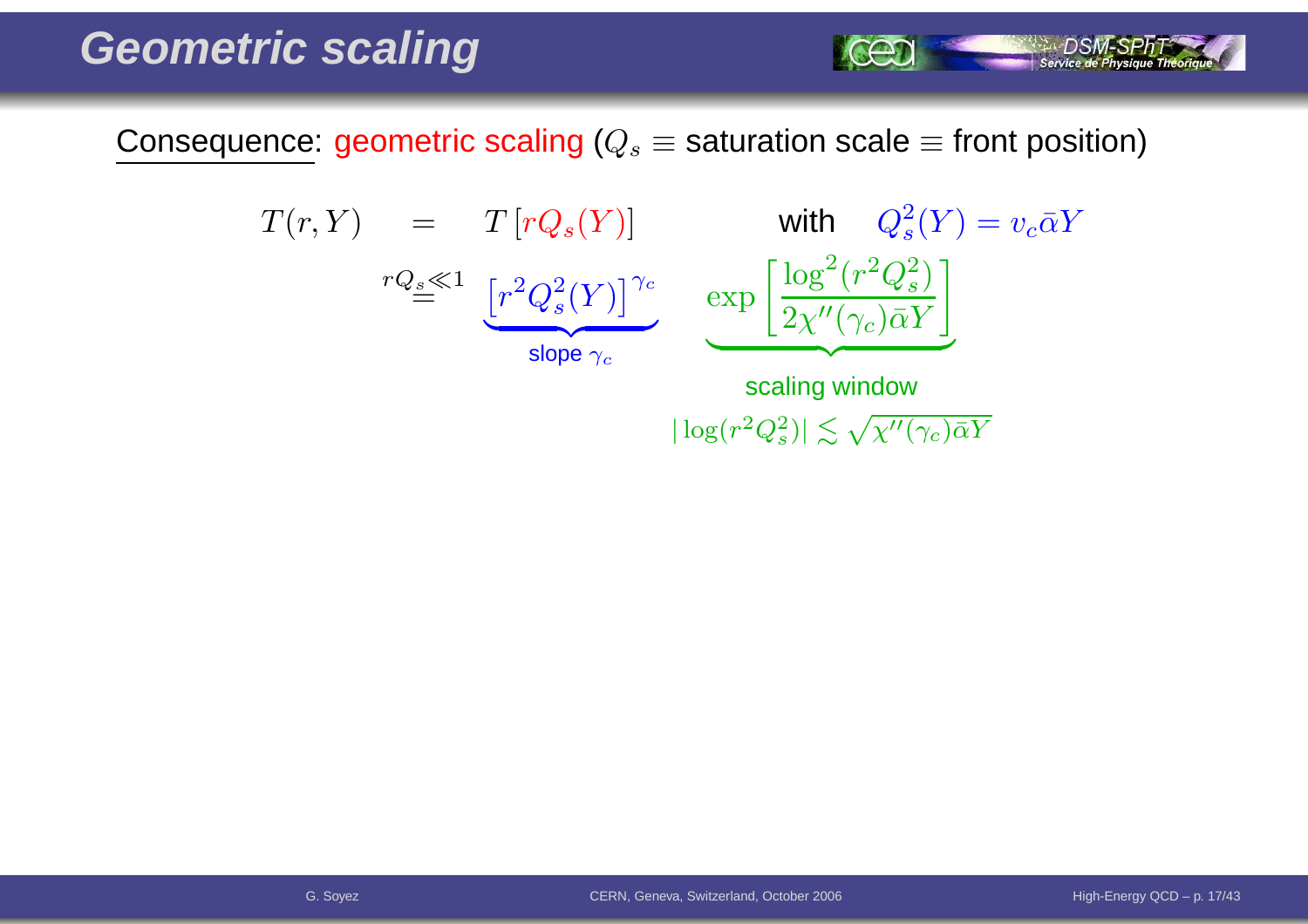Consequence: geometric scaling ( $Q_s\equiv$  saturation scale  $\equiv$  front position)



- Generic arguments: exponential rise + saturation  $\Rightarrow$  select  $\gamma_c$
- Parameters fixed by linear kernel only
- Saturation effects even though  $T \ll 1$

Service de Ph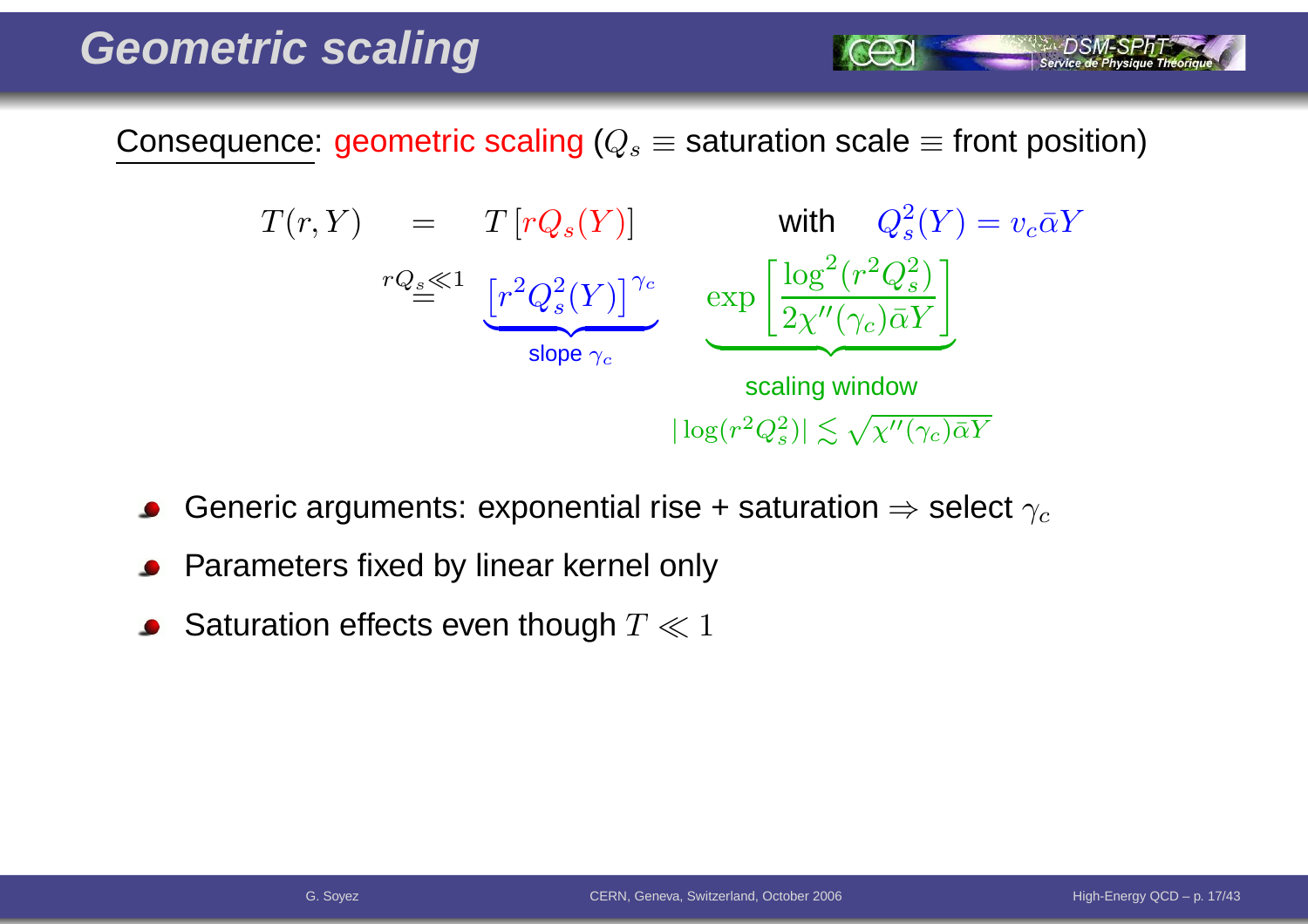Consequence: geometric scaling ( $Q_s\equiv$  saturation scale  $\equiv$  front position)

$$
T(r, Y) = T[rQ_s(Y)] \text{ with } Q_s^2(Y) = v_c \bar{\alpha}Y
$$
  
\n
$$
rQ_s \ll 1 \underbrace{[r^2Q_s^2(Y)]^{\gamma_c}}_{\text{slope } \gamma_c} \underbrace{\exp\left[\frac{\log^2(r^2Q_s^2)}{2\chi''(\gamma_c)\bar{\alpha}Y}\right]}_{\text{scaling window}}
$$
  
\n
$$
|\log(r^2Q_s^2)| \lesssim \sqrt{\chi''(\gamma_c)\bar{\alpha}Y}
$$

Interpretation: invariance along the saturation line



Service de Physique Théoriq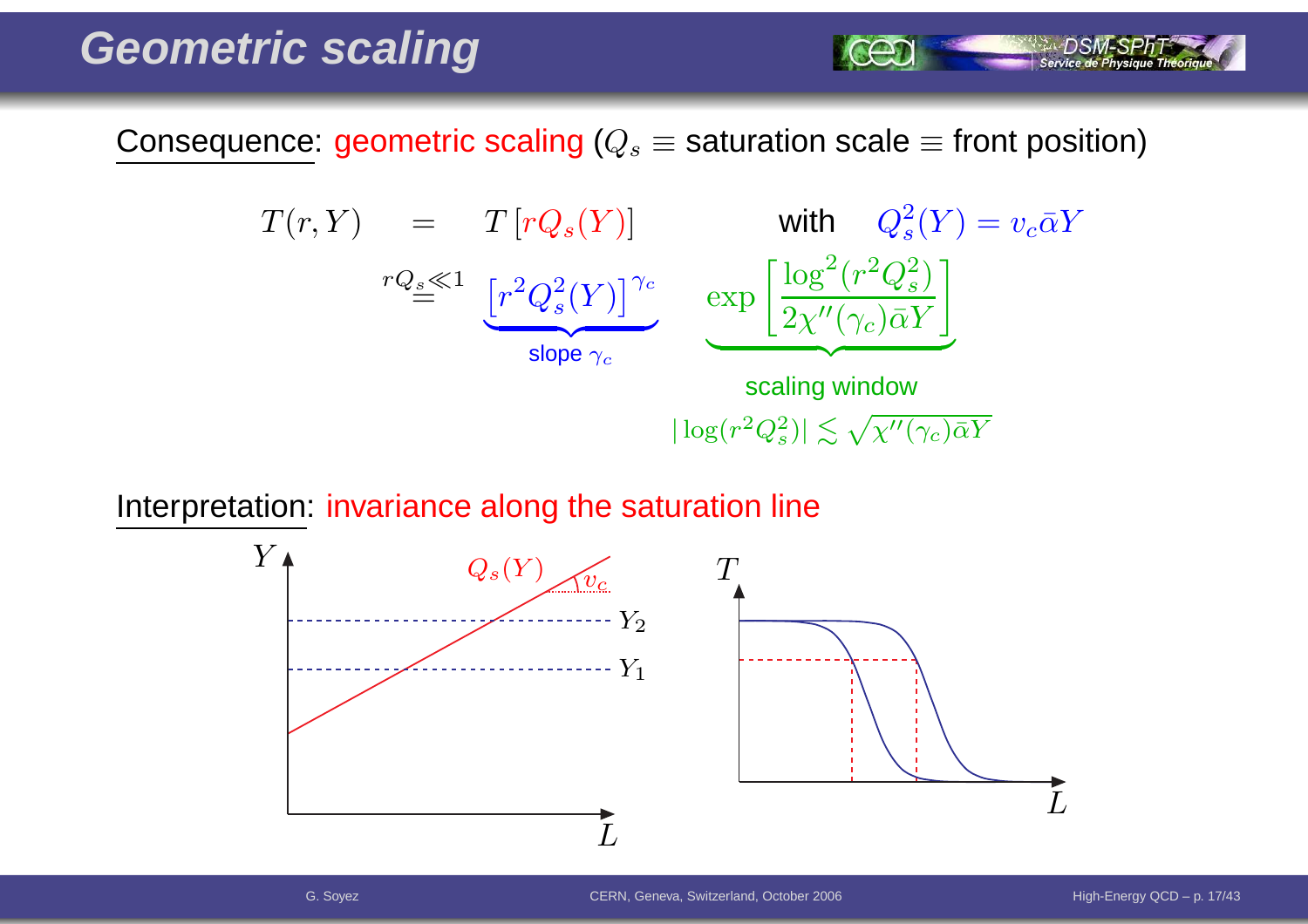#### Numerical simulations:



DSA

Service de Physique Théoriqu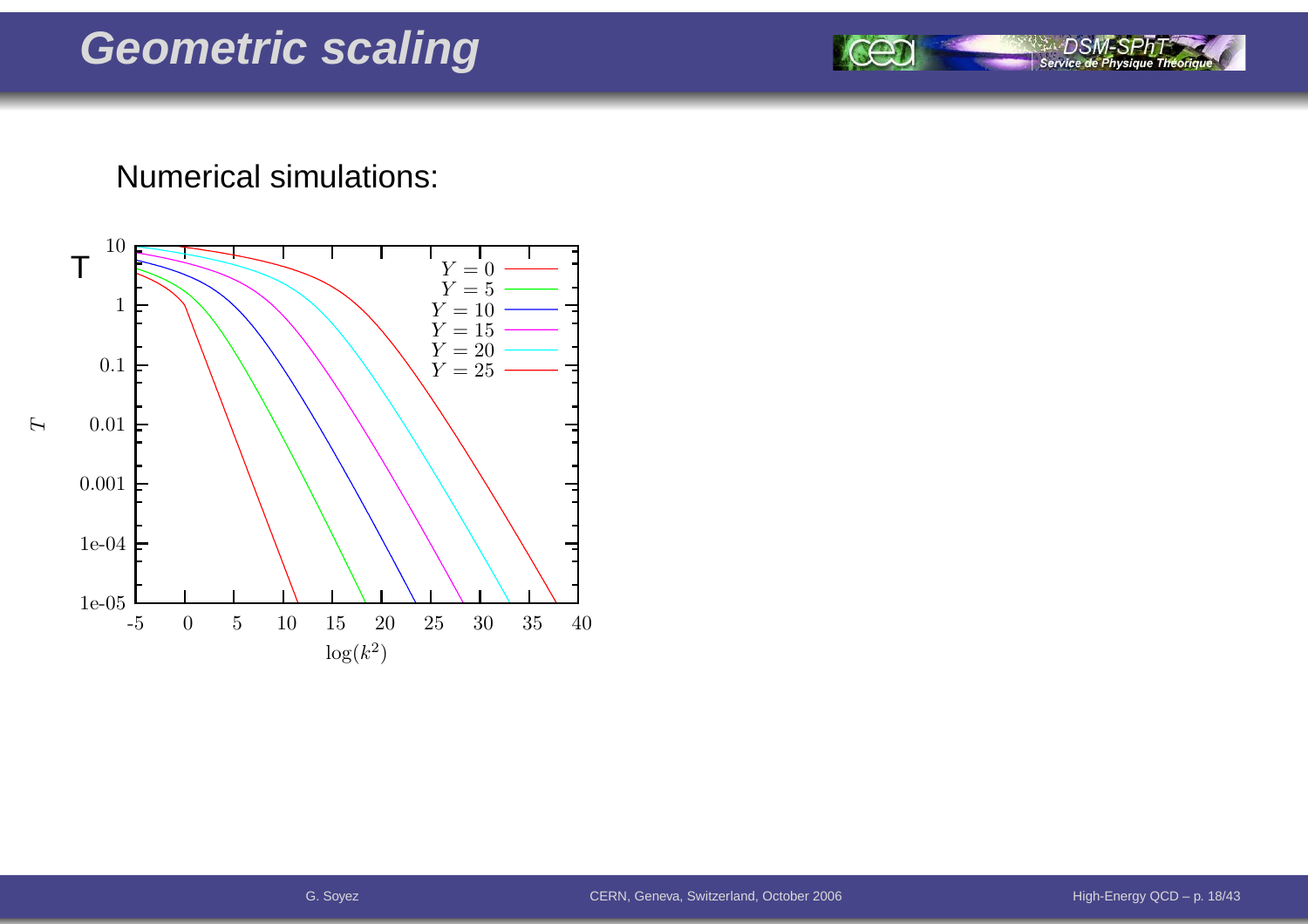Numerical simulations:



 $T(k, Y) = T\left(\frac{k^2}{Q_s^2(Y)}\right) \approx \left(\frac{k^2}{Q_s^2(Y)}\right)^{-\gamma_c} \qquad \qquad Q_s^2(Y) \propto \exp(v_c Y)$ 

Service de Pl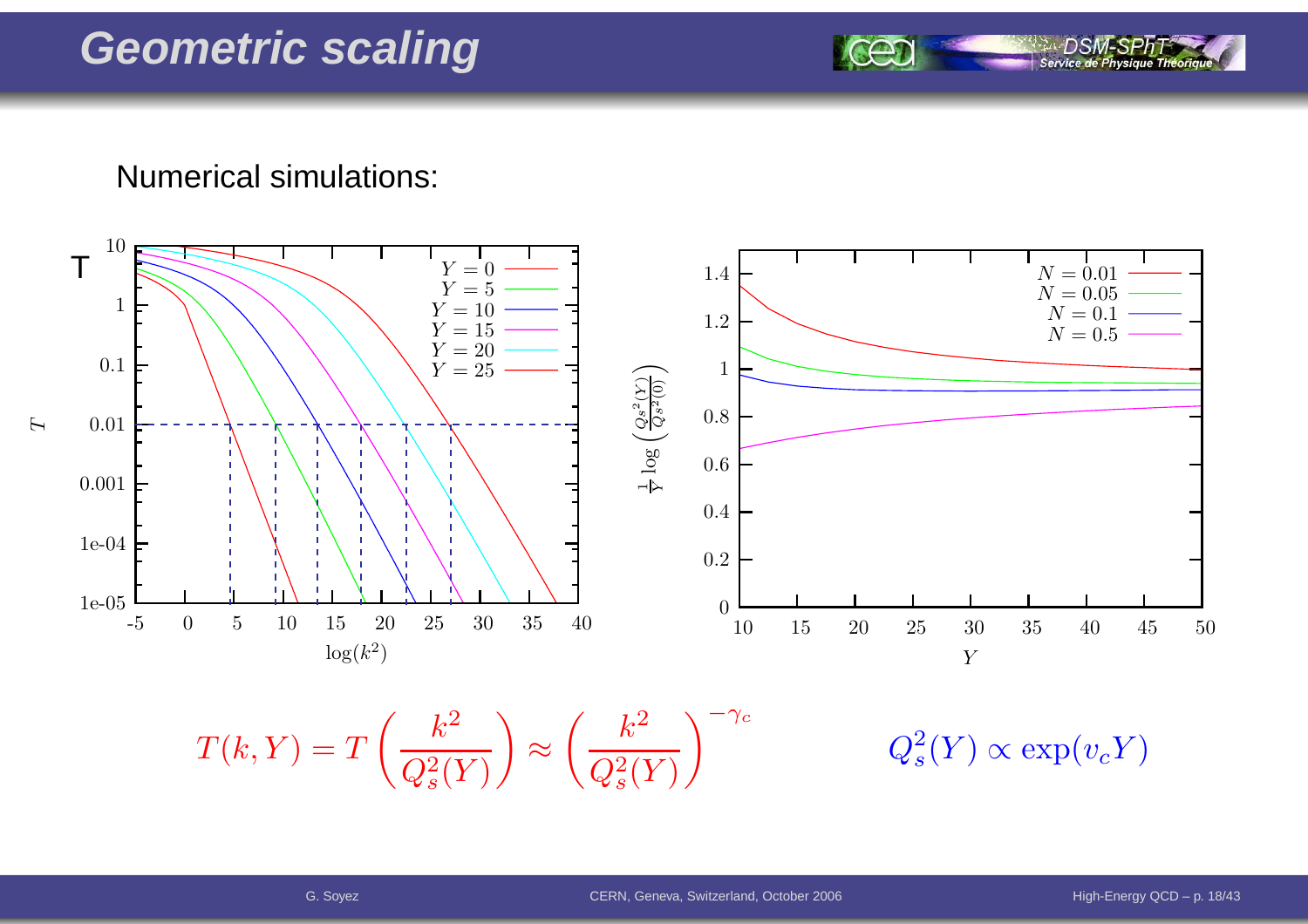#### Case 2: including impact parameter

Go to momentum space: use momentum transfer  ${\bf q}$ 

$$
\tilde{T}(\mathbf{k},\mathbf{q}) = \int d^2x \, d^2y \, e^{i\mathbf{k}.\mathbf{x}} e^{i(\mathbf{q}-\mathbf{k}).\mathbf{y}} \frac{T(\mathbf{x},\mathbf{y})}{(\mathbf{x}-\mathbf{y})^2}
$$

new form of the BK equation

$$
\partial_Y \tilde{T}(\mathbf{k}, \mathbf{q}) = \frac{\bar{\alpha}}{\pi} \int \frac{d^2 k'}{(k - k')^2} \left\{ \tilde{T}(\mathbf{k}', \mathbf{q}) - \frac{1}{4} \left[ \frac{k^2}{k'^2} + \frac{(q - k)^2}{(q - k')^2} \right] \tilde{T}(\mathbf{k}, \mathbf{q}) \right\} - \frac{\bar{\alpha}}{2\pi} \int d^2 k' \tilde{T}(\mathbf{k}, \mathbf{k}') \tilde{T}(\mathbf{k} - \mathbf{k}', \mathbf{q} - \mathbf{k}')
$$

[C.Marquet, R.Peschanski, G.S., 05]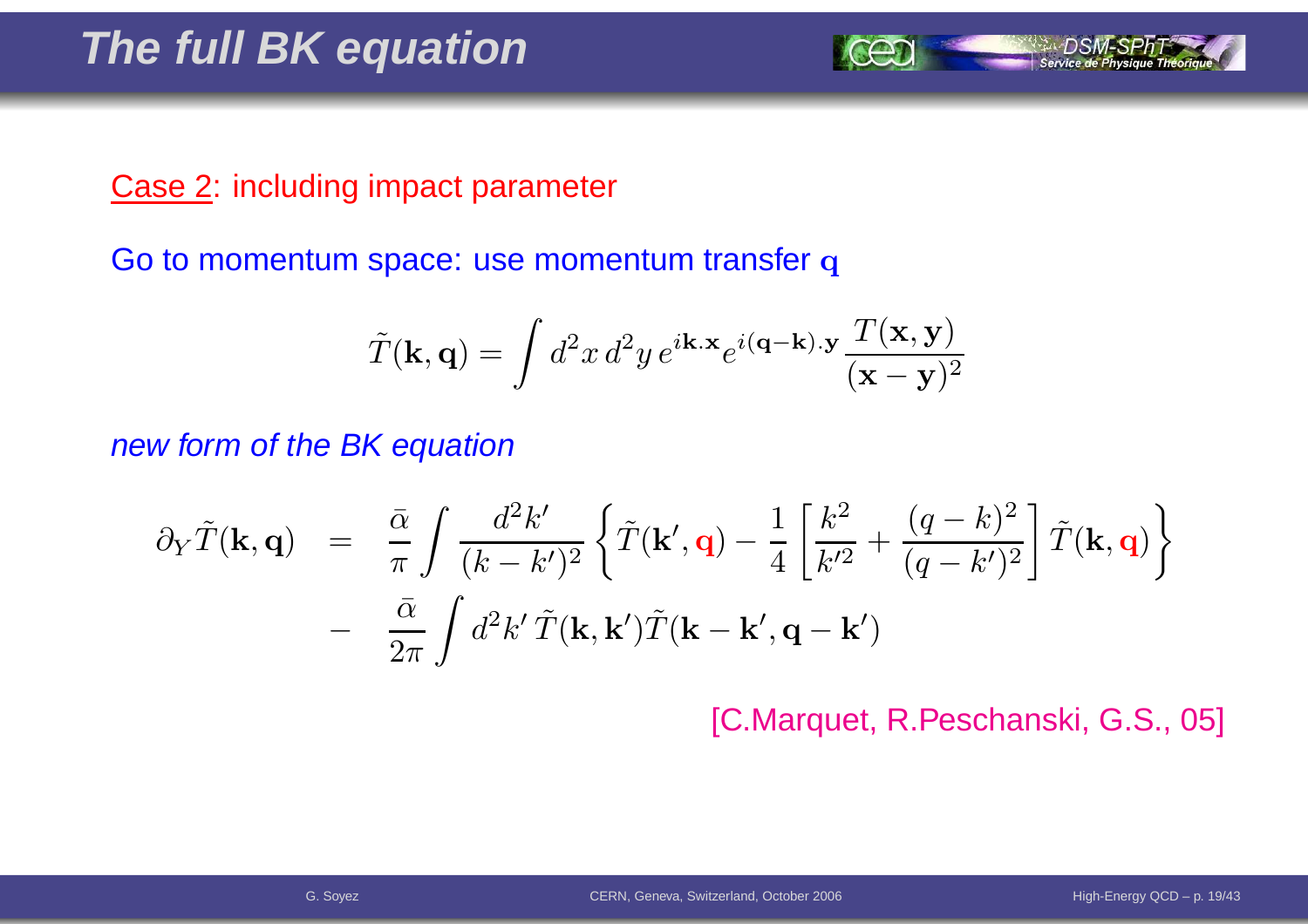### **Numerical simulations**



One can prove <mark>analytically</mark> that:

- traveling wave at large  $k$ : BFKL  $\Rightarrow$  same  $\gamma_c$ ,  $v_c$
- $q$  dependence:  $Q_s^2$  $s^2(q,Y) = \textsf{min}(k_0^2)$  $_0^2, q^2) \exp(v_c Y)$

#### **Predicts geometric scaling for**t**-dependent processes**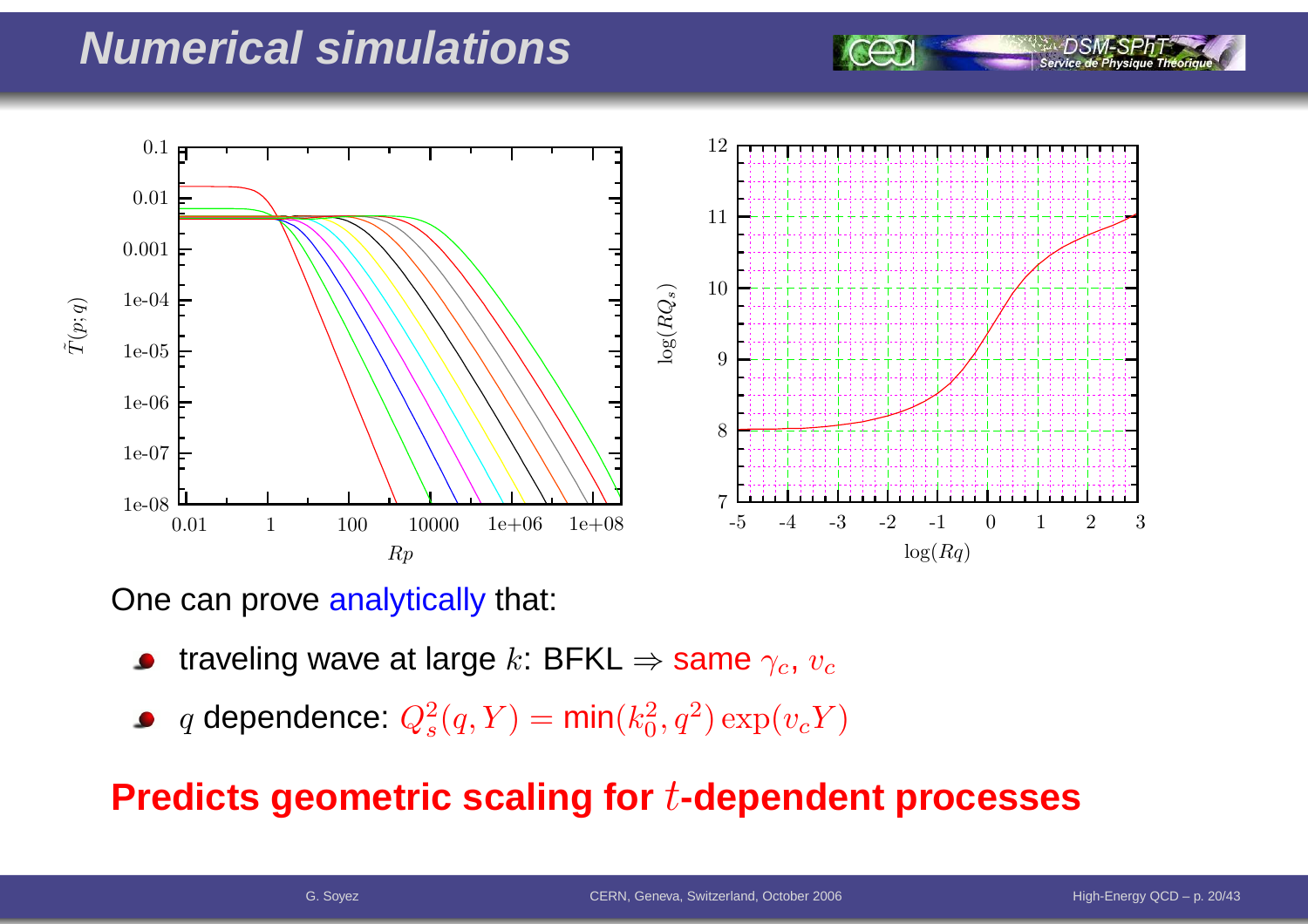

### **Solutions**

# **Fluctuation effects**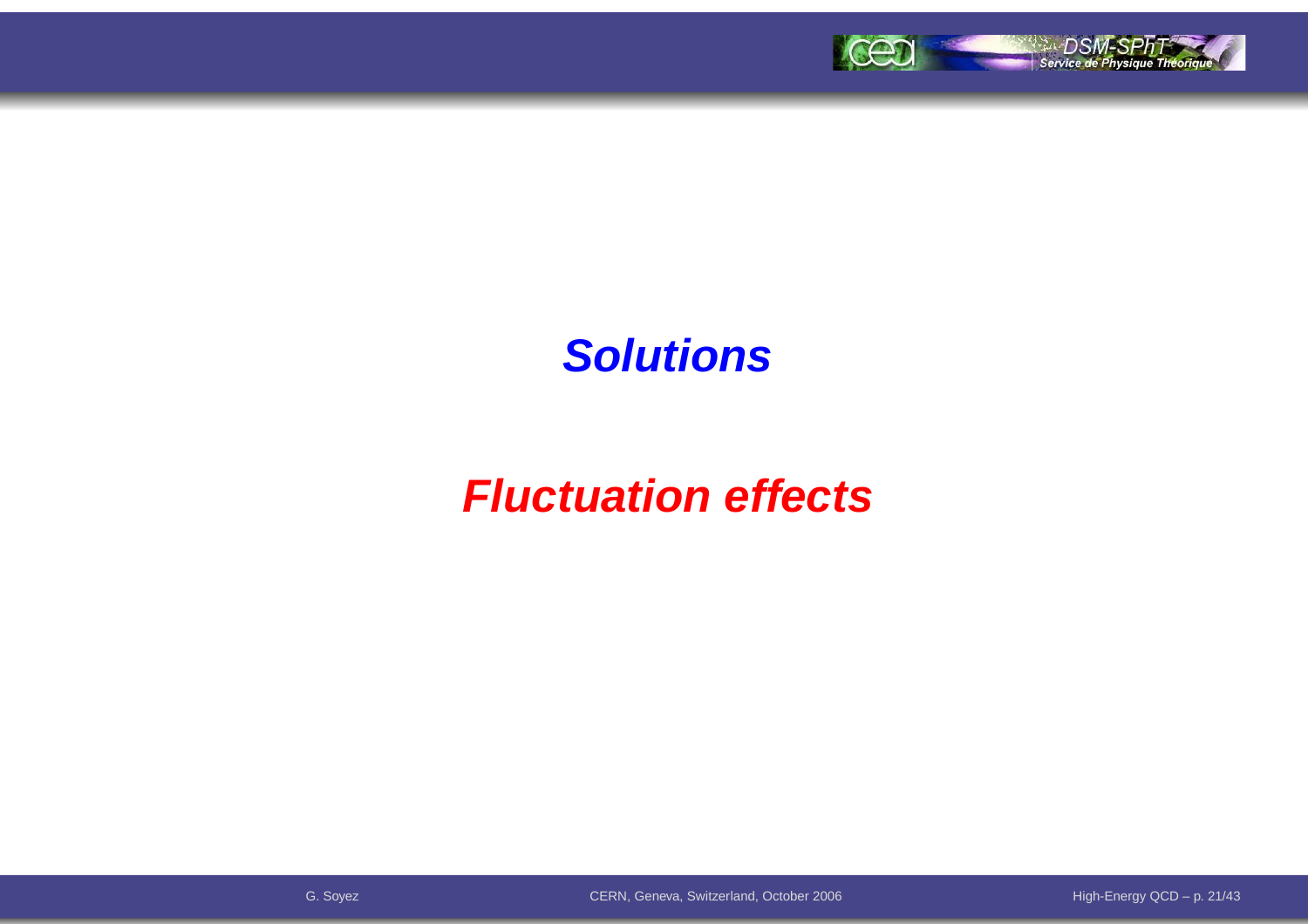no  $b$ -dependence + coarse-graining (local fluctutions)  $\longrightarrow$  Langevin equation

 $∂<sub>Y</sub>T(k,Y) = \bar{\alpha}K_{\text{BFKL}} ⊗ T(k,Y) - \bar{\alpha}T^{2}(k,Y) + \bar{\alpha}\sqrt{\kappa\alpha_{s}^{2}T(k,Y)}\,\nu(k,Y)$ 

with a Gaussian white noise  $\langle \nu(k,Y) \rangle = 0$  $\langle \nu(k,Y) \nu(k',Y') \rangle = \frac{1}{\bar{\alpha}} \delta(Y-Y') k \delta(k-k')$ 

Remarks:

- $\mathsf{noise} \equiv \mathsf{fluct}.$  target field  $\Rightarrow$  Different events  $\equiv$  different target fields
- stochasticity as seen in detectors
- observables obtained by averaging over events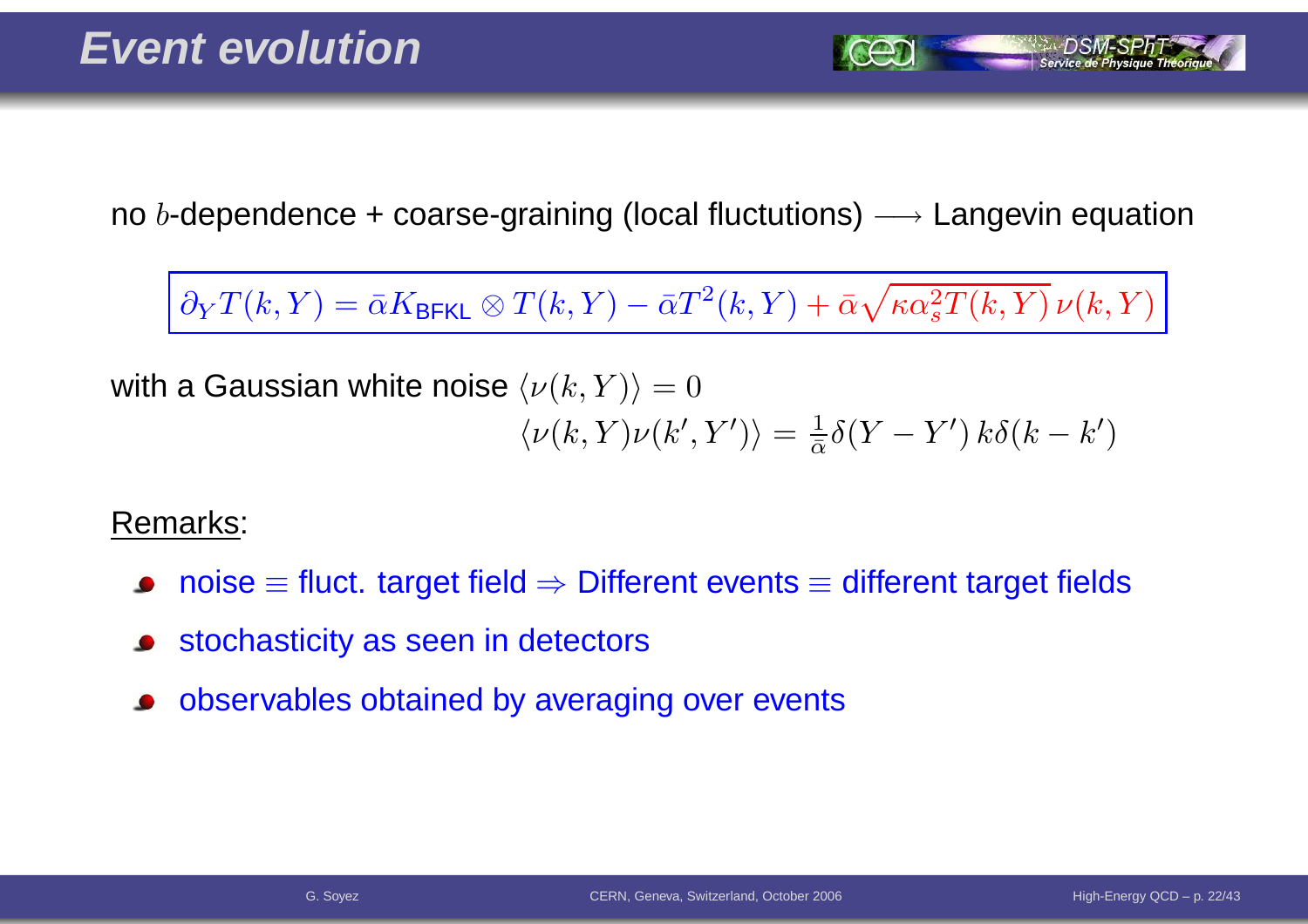### **Numerical simulations**

[G.S., 05]



- Traveling wave/Geometric scaling for each event  $\bullet$
- Dispersion of the events

$$
\Delta \log[Q_s^2(Y)] \approx \sqrt{D_{\text{diff}}\bar{\alpha}Y} \quad \text{with} \quad D_{\text{diff}} \underset{\alpha_s^2 \kappa \to 0}{\sim} \frac{1}{|\log^3(\alpha_s^2 \kappa)|}.
$$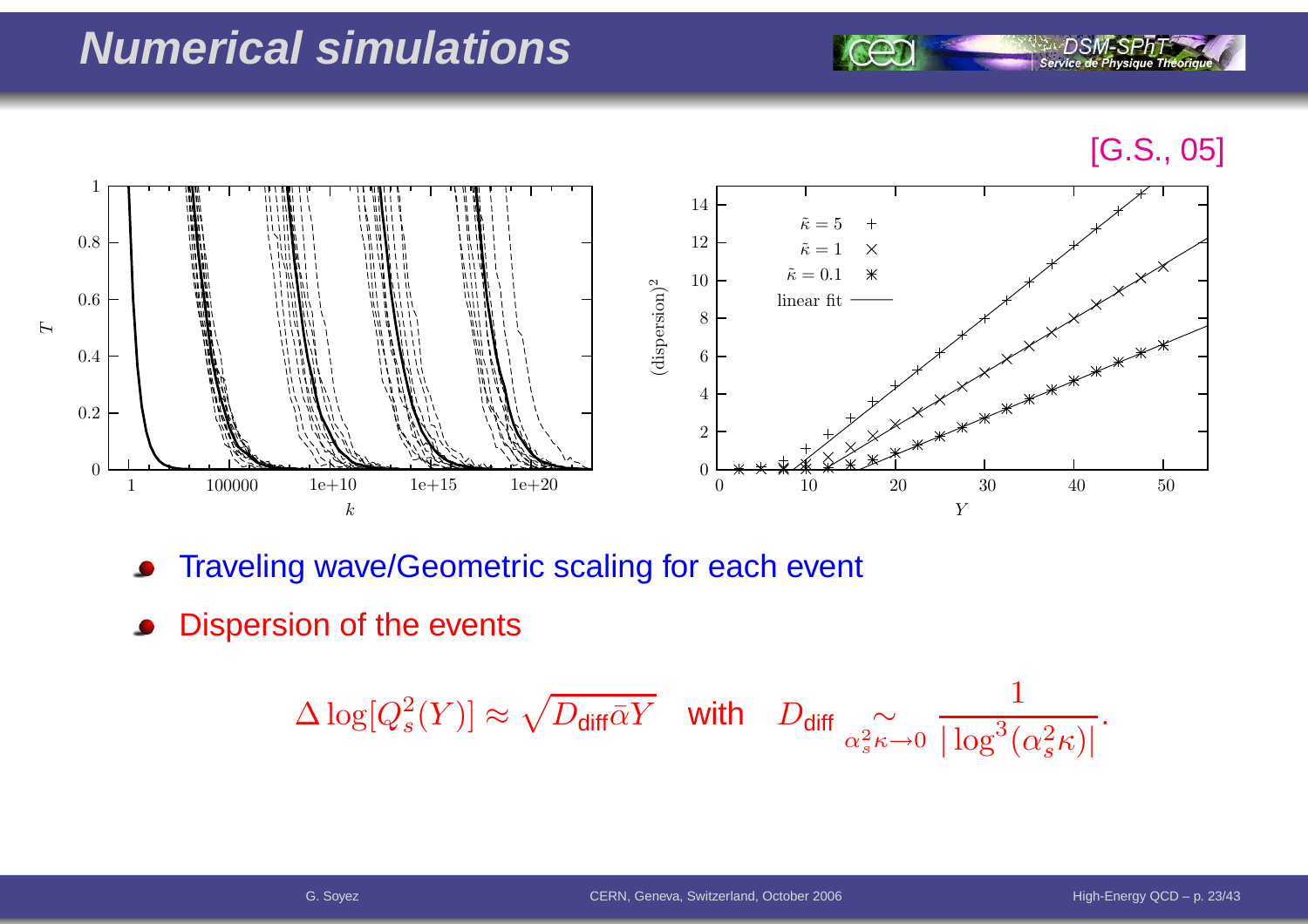### **Averaged amplitude**





- Clear effect of fluctuations: dispersion  $\Rightarrow$  spreading
- Violations of geometric scaling
- Agrees with predictions from statistical mechanics (sFKPP)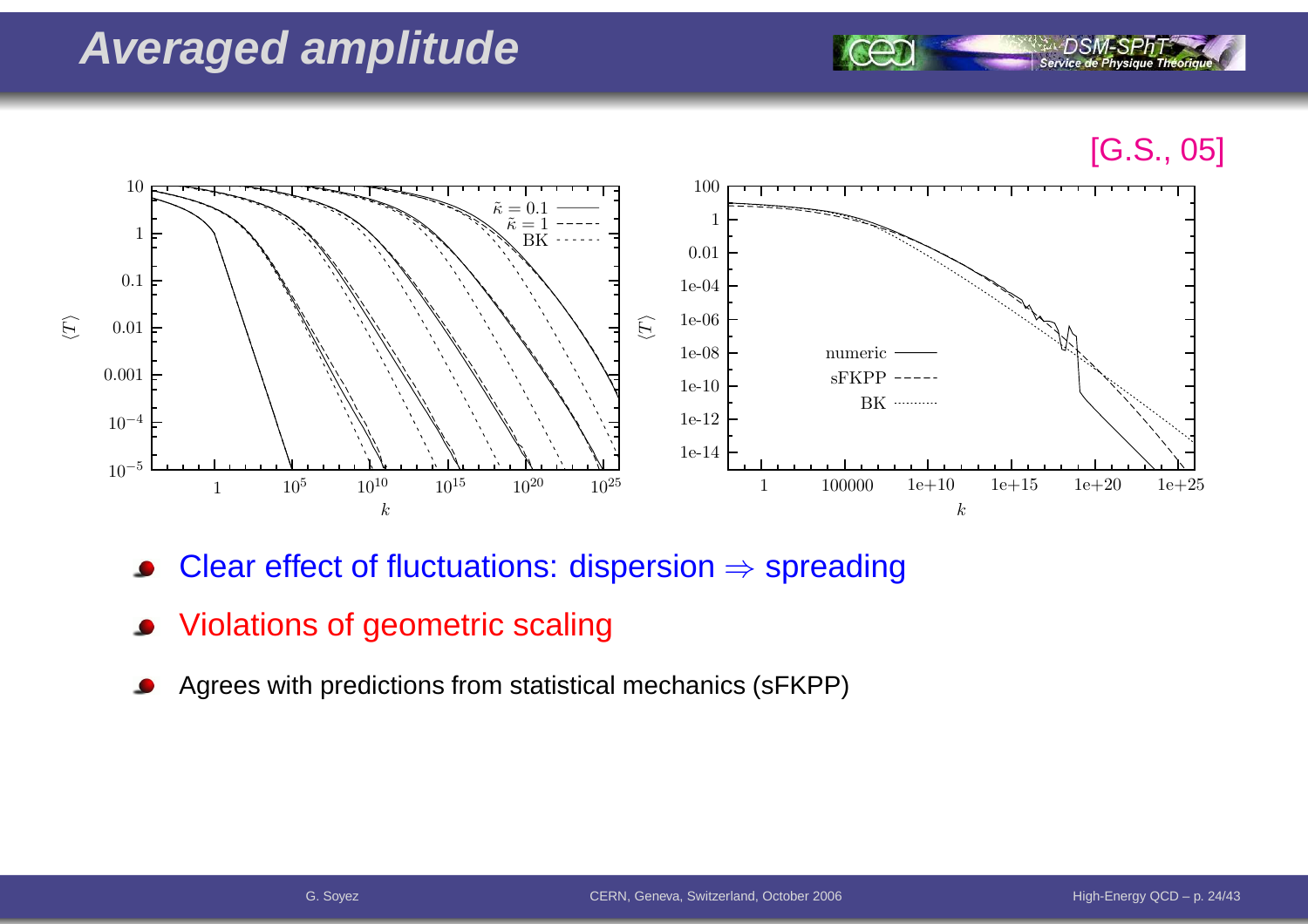# **High-energy behaviour**

Evolution with saturation & fluctuations  $\equiv$ 

- superposition of unitary front (with geometric scaling)
- + dispersion of their position i.e. stochastic  $Q_s$  (geom. scaling violations)  $\bullet$

$$
\langle T(r,Y) \rangle = \int d\rho_s \: T_{\rm event}(\rho-\rho_s) \: P(\rho_s)
$$

with  $\rho = \log(1/r^2)$  $^2$ ),  $\rho_s=\log(Q_s^2)$  $\left( \frac{2}{s}\right)$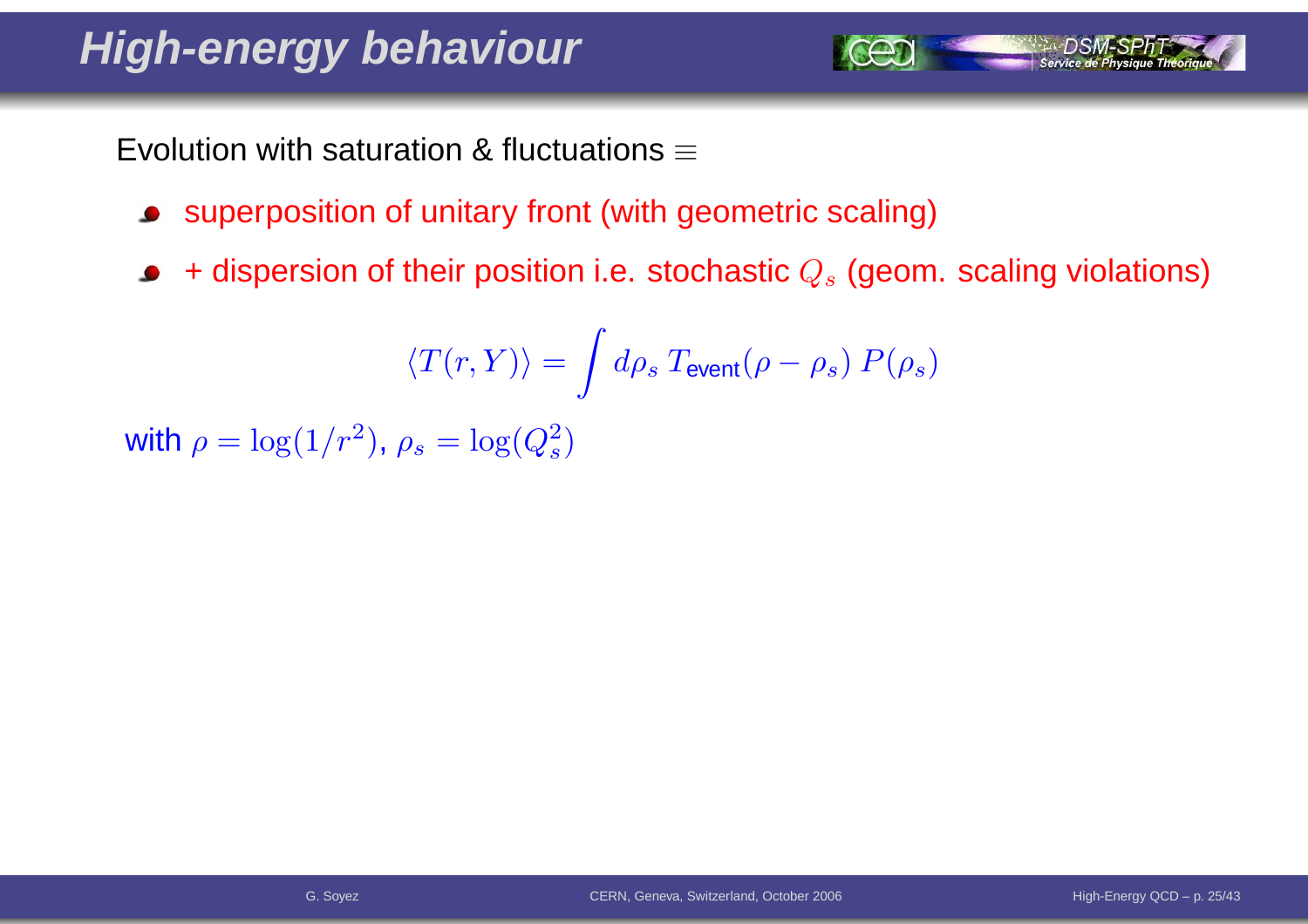# **High-energy behaviour**

Evolution with saturation & fluctuations  $\equiv$ 

- superposition of unitary front (with geometric scaling)
- + dispersion of their position i.e. stochastic  $Q_s$  (geom. scaling violations)

$$
\langle T(r,Y) \rangle = \int d\rho_s \, T_{\text{event}}(\rho - \rho_s) \, \frac{1}{\sqrt{\pi}\sigma} \exp\left(-\frac{(\rho_s - \bar{\rho}_s)^2}{\sigma^2}\right)
$$

with  $\rho = \log(1/r^2)$  $^2$ ),  $\rho_s=\log(Q_s^2)$  $P(\rho_s)$  can be taken as Gaussian: mean  $\bar \rho_s \sim \lambda Y$ , dispersion  $\sigma^2$  $\left( \frac{2}{s}\right)$  [C.Marquet, G.S., B.Xiao, 06]  $^2 \sim DY$ 



CERN, Geneva, Switzerland, October <sup>2006</sup>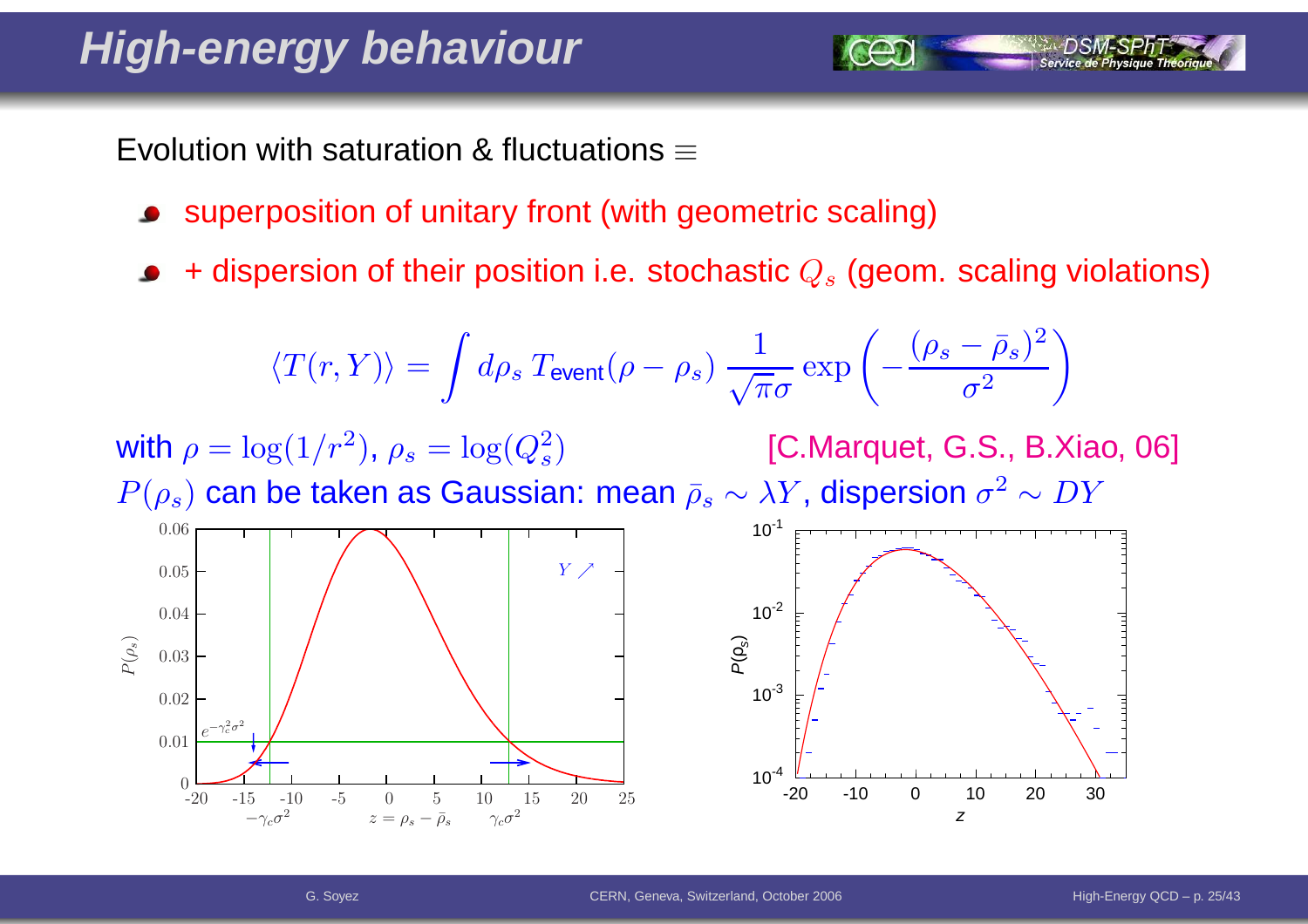# **High-energy behaviour**

Evolution with saturation & fluctuations  $\equiv$ 

- superposition of unitary front (with geometric scaling) $\bullet$
- + dispersion of their position i.e. stochastic  $Q_s$  (geom. scaling violations)  $\bullet$

$$
\langle T(r,Y)\rangle = \int d\rho_s \, T_{\text{event}}(\rho - \rho_s) \, \frac{1}{\sqrt{\pi}\sigma} \exp\left(-\frac{(\rho_s - \bar{\rho}_s)^2}{\sigma^2}\right)
$$
\nwith  $\rho = \log(1/r^2)$ ,  $\rho_s = \log(Q_s^2)$ 

$$
T_{\text{event}}(\rho - \rho_s) = \begin{cases} 1 & r > Q_s \\ (r^2 Q_s^2)^\gamma & r < Q_s \end{cases}
$$
 **saturation geometric scaling**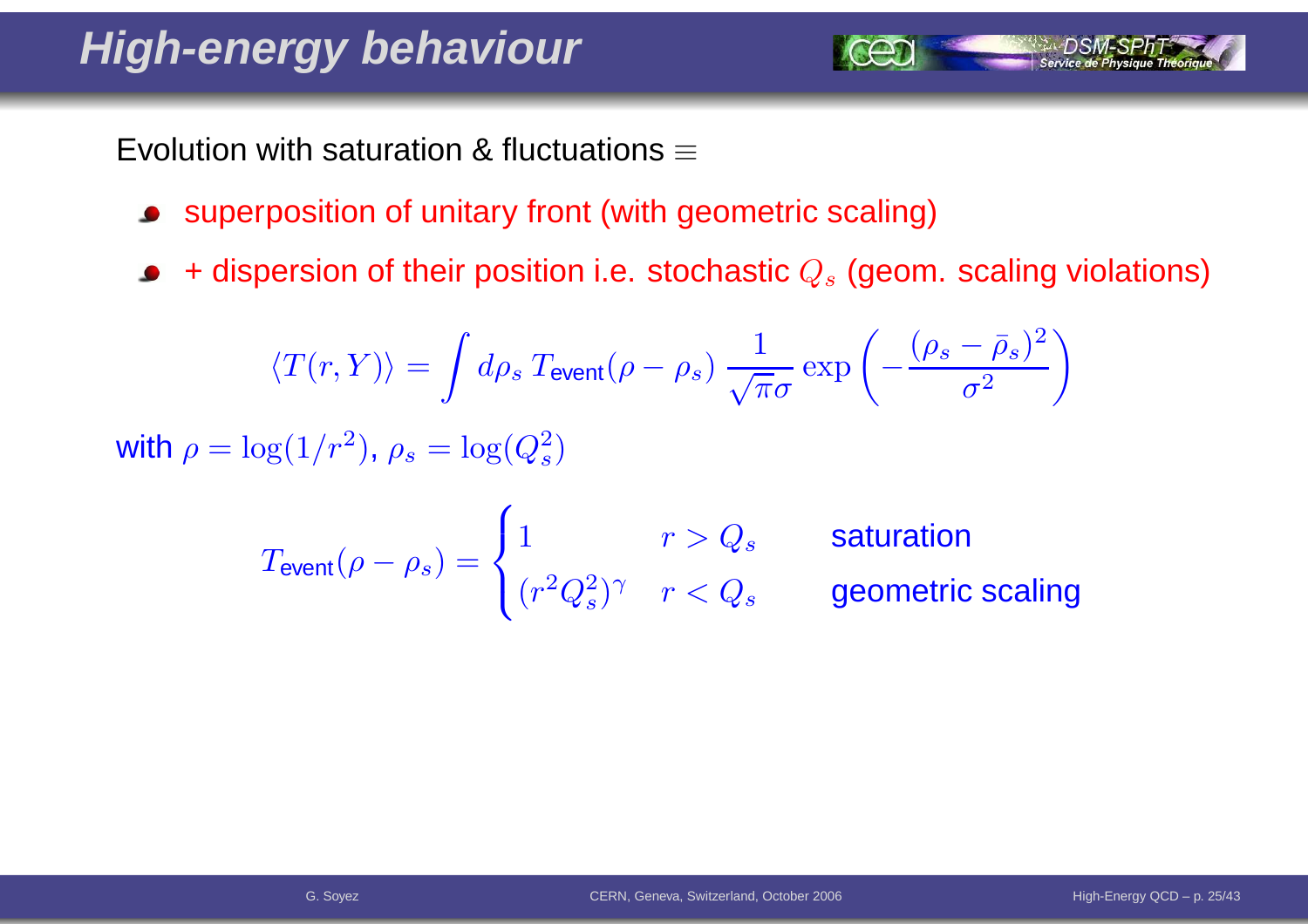# **High-energy behviour**

[E. Iancu, Y. Hatta, C. Marquet, G.S., D. Triantafyllopoulos, 06]



dispersion  $\sim DY$ 

Service de Physique Théoriq

<u>Case 1</u>: *Y* not too large ⇒ small dispersion ⇒ Mean field picture  $\langle T \rangle \approx T_{\sf event}$  $\Rightarrow$  geometric scaling:

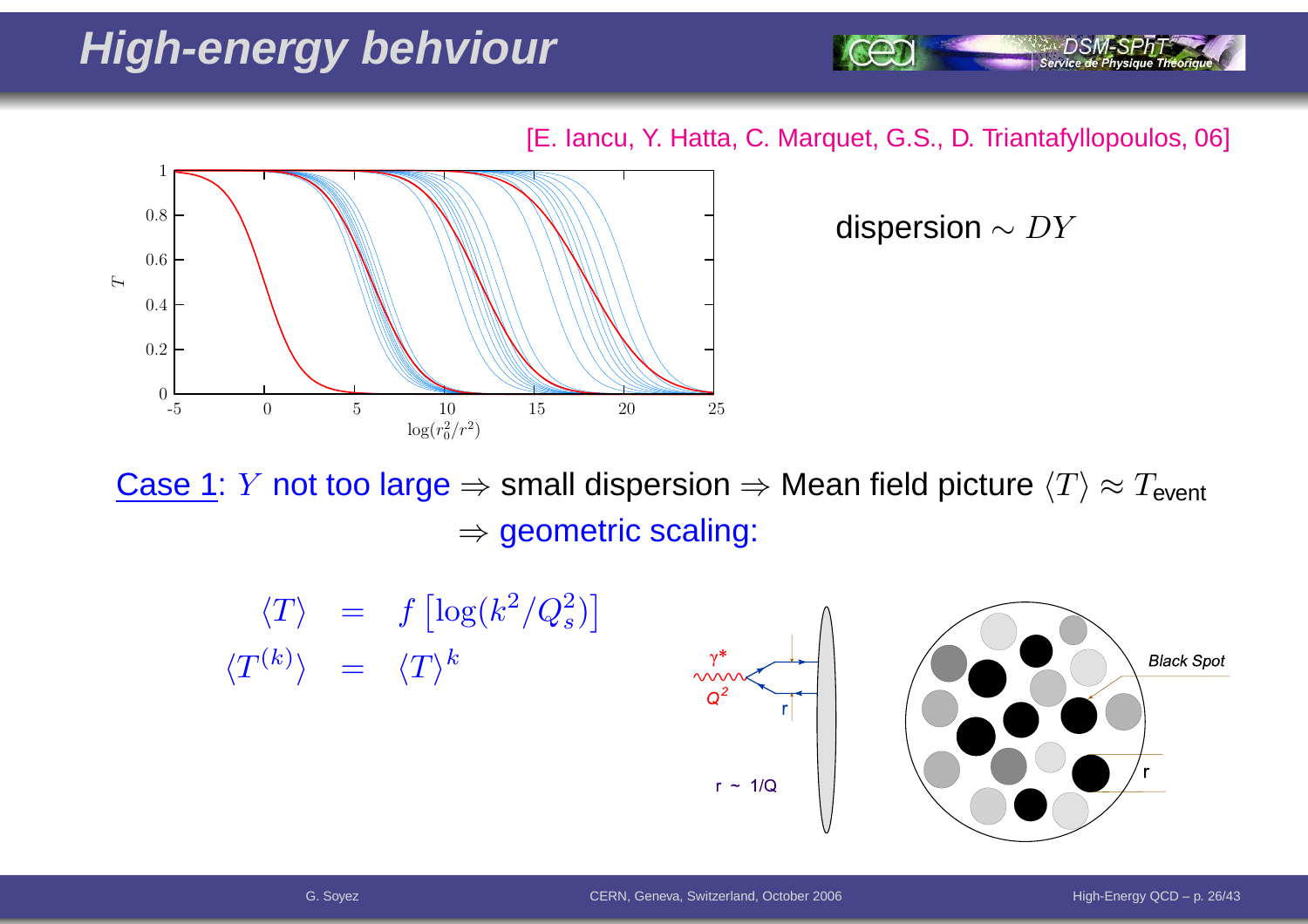# **High-energy behviour**

[E. Iancu, Y. Hatta, C. Marquet, G.S., D. Triantafyllopoulos, 06]



dispersion  $\sim DY$ 

Service de Physique Théoriq

Case 2: *Y* higher energy ⇒ dominated by disperion ⇒  $T = 0$  or  $T = 1$  $\Rightarrow$  diffusive scaling:

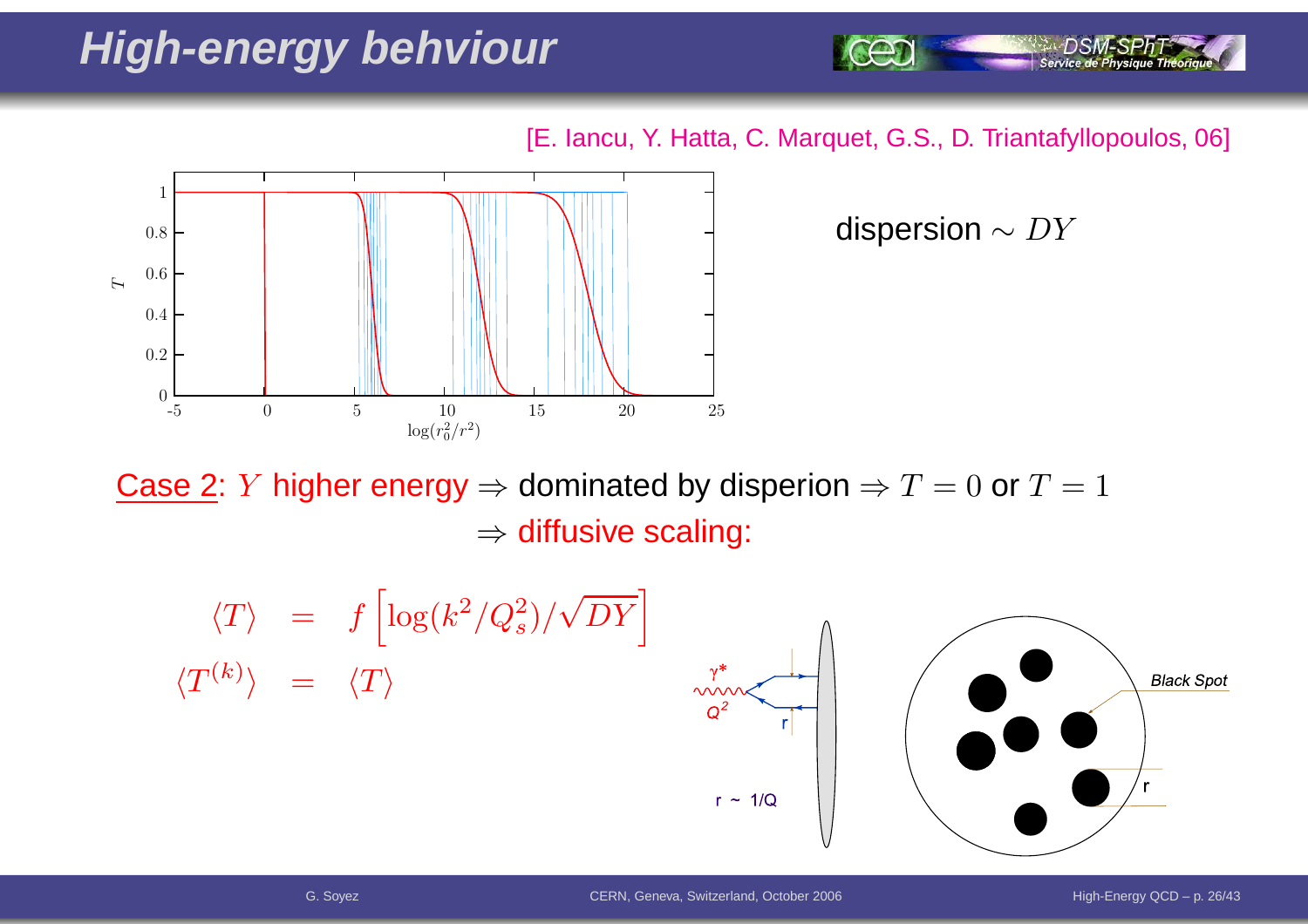

# **Phenomenology**

# **Geometric scaling in**  $F_2$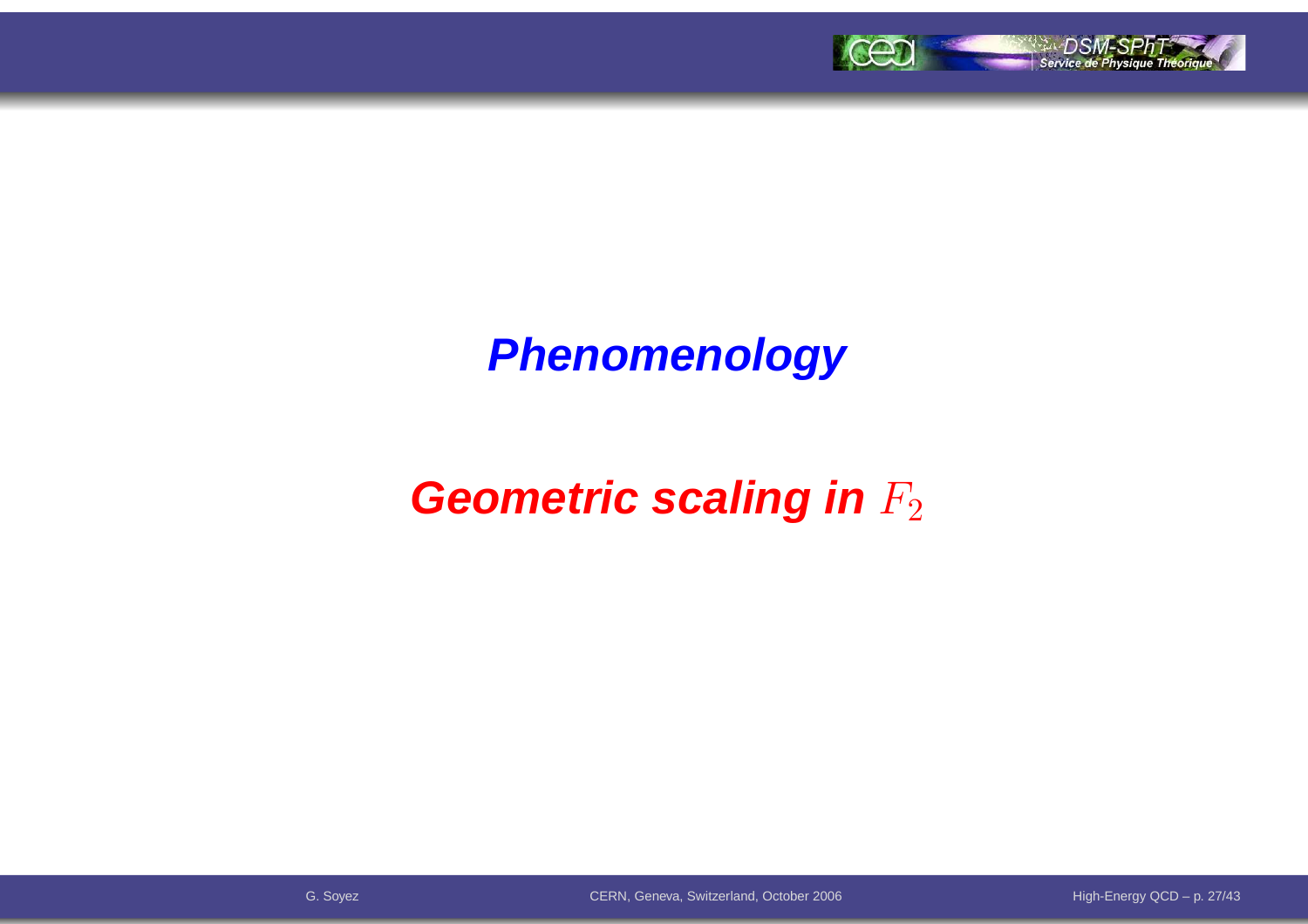#### **Observation**



[A.Stasto, K.Golec-Biernat, 01]

$$
\sigma^{\gamma^* p}(Q^2, x) = \sigma(\tau)
$$

$$
\tau = \log(Q^2) - \lambda Y
$$

$$
\lambda \approx 0.32
$$

[F.Gelis, R.Peschanski, L.Shoeffel, G.S., to appear]  $\tau$  $\tau = \log(Q^2) - \lambda Y$  or  $\tau = \log(Q^2) - \lambda \sqrt{Y}$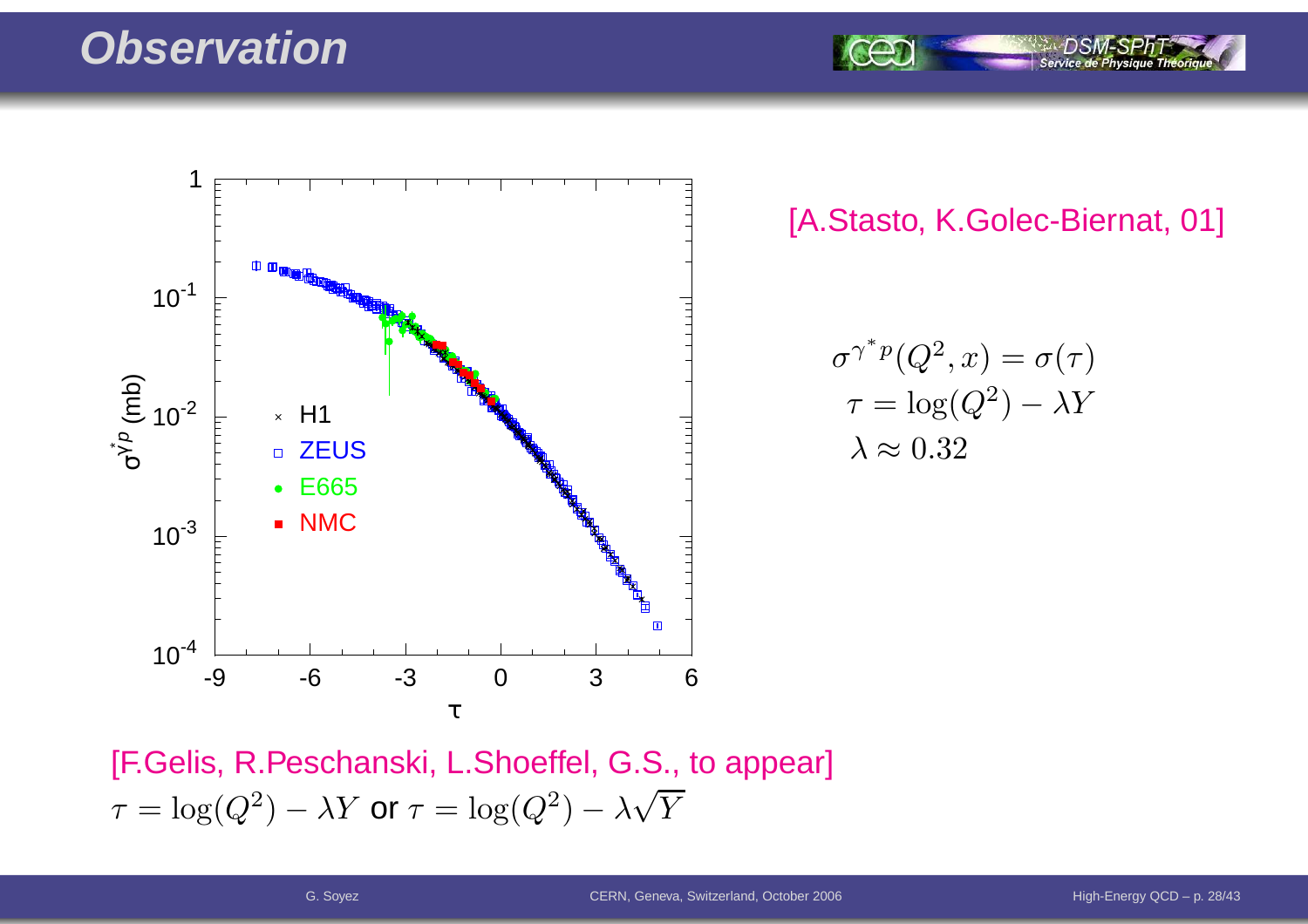# **Description**

Service de Ph

#### [E.Iancu, K.Itakura, S.Munier, 03] Factorisation formula:



 $\Psi_{L,T} \equiv$  photon wavefunction from QED

dipole amplitude: scaling variable  $\tau = \log(r^2 Q_s^2/4)$ 

$$
T(r;Y) = \begin{cases} T_0 \exp\left(\gamma_c \tau - \frac{\tau^2}{2\bar{\alpha}\chi_c''Y}\right) & \text{if } rQ_s < 2 \\ 1 - \exp[-a(\tau + b)^2] & \text{if } rQ_s > 2 \end{cases} \quad \text{(McLerran-Venugopalan)}
$$

 $Q_s^2(Y) = k_0^2 \exp(\lambda Y) \quad \Rightarrow \; \lambda \approx 0.25$ , in agreement with NLO BFKL predictions.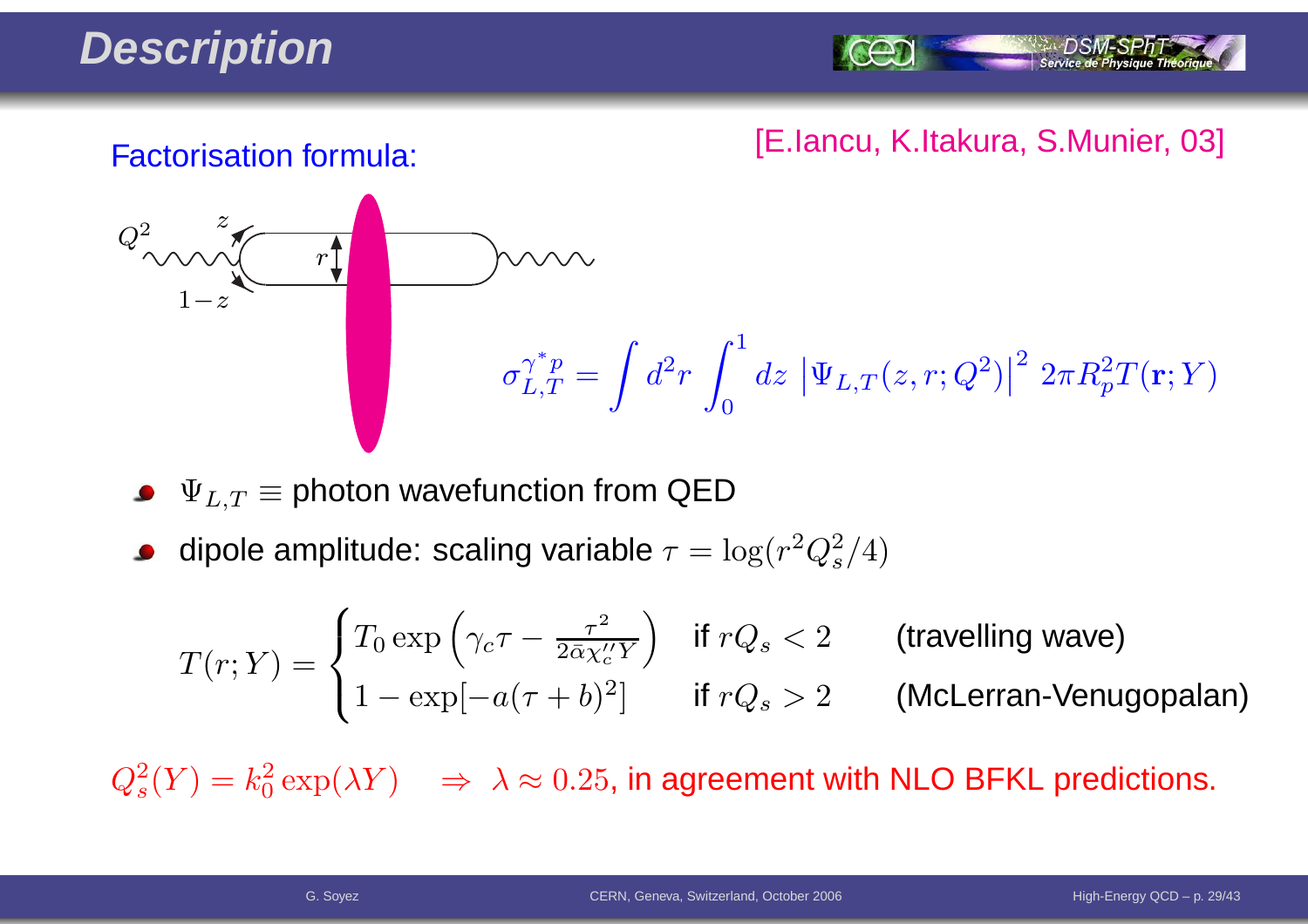

# **Phenomenology**

### **Geometric scaling in vector-meson production**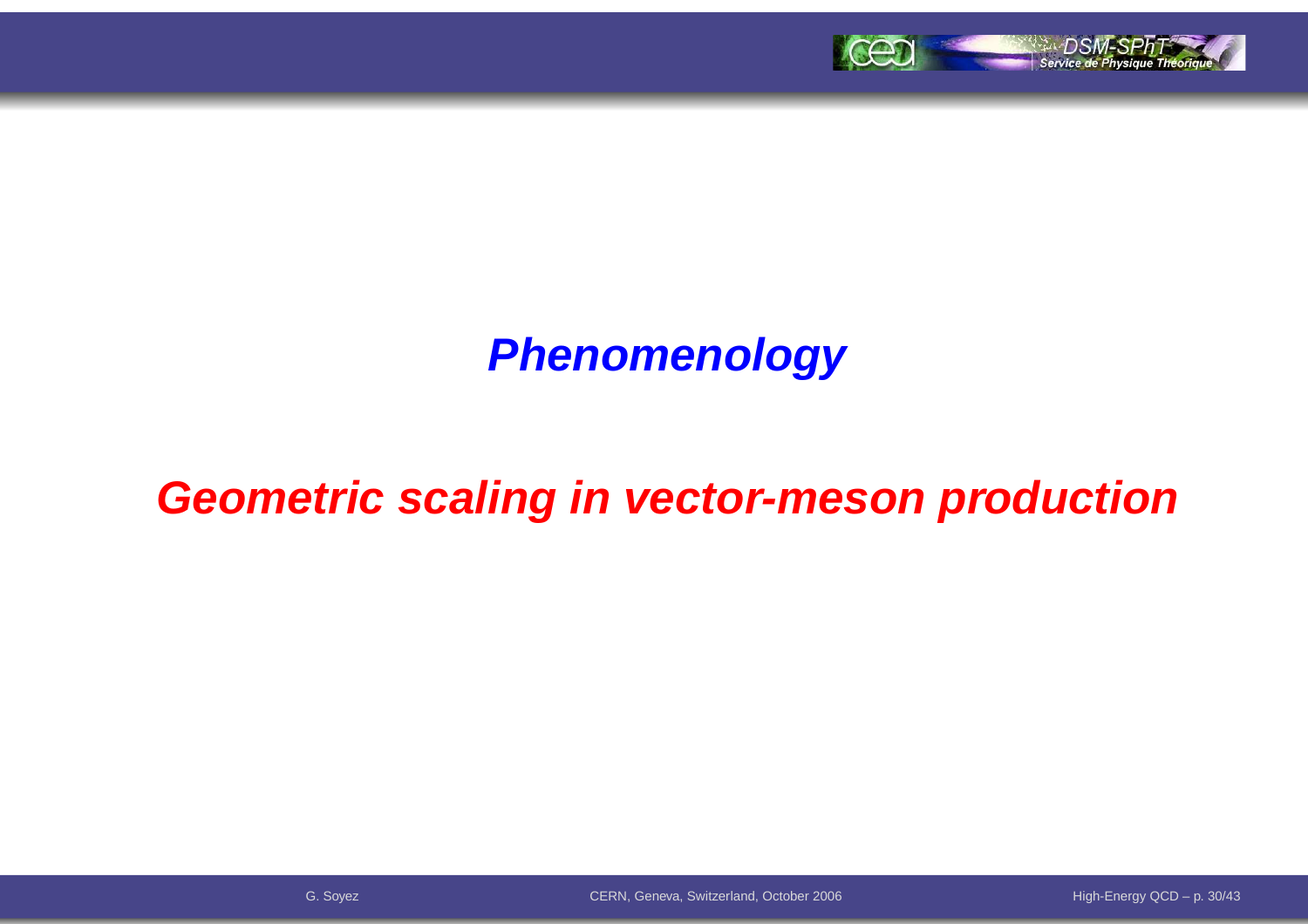### **Dipole description**



#### [C.Marquet, R.Peschanski, G.S., to appear]



Factorisation formula:

$$
\mathcal{A}_{L,T}^{\gamma^* p \to Vp} = i \int d^2 r \int_0^1 dz \, \Psi_{L,T}(z,r;Q^2) \Psi_{L,T}^*(z,r,q:M_V^2) \, e^{iz\mathbf{q} \cdot \mathbf{r}} \, \sigma_{\text{dip}}(\mathbf{r},\mathbf{q};Y)
$$
  

$$
\to \frac{d\sigma}{dt}, \, \sigma_{\text{el}} \text{ for } \rho, \phi, J/\psi, \text{DVCS}
$$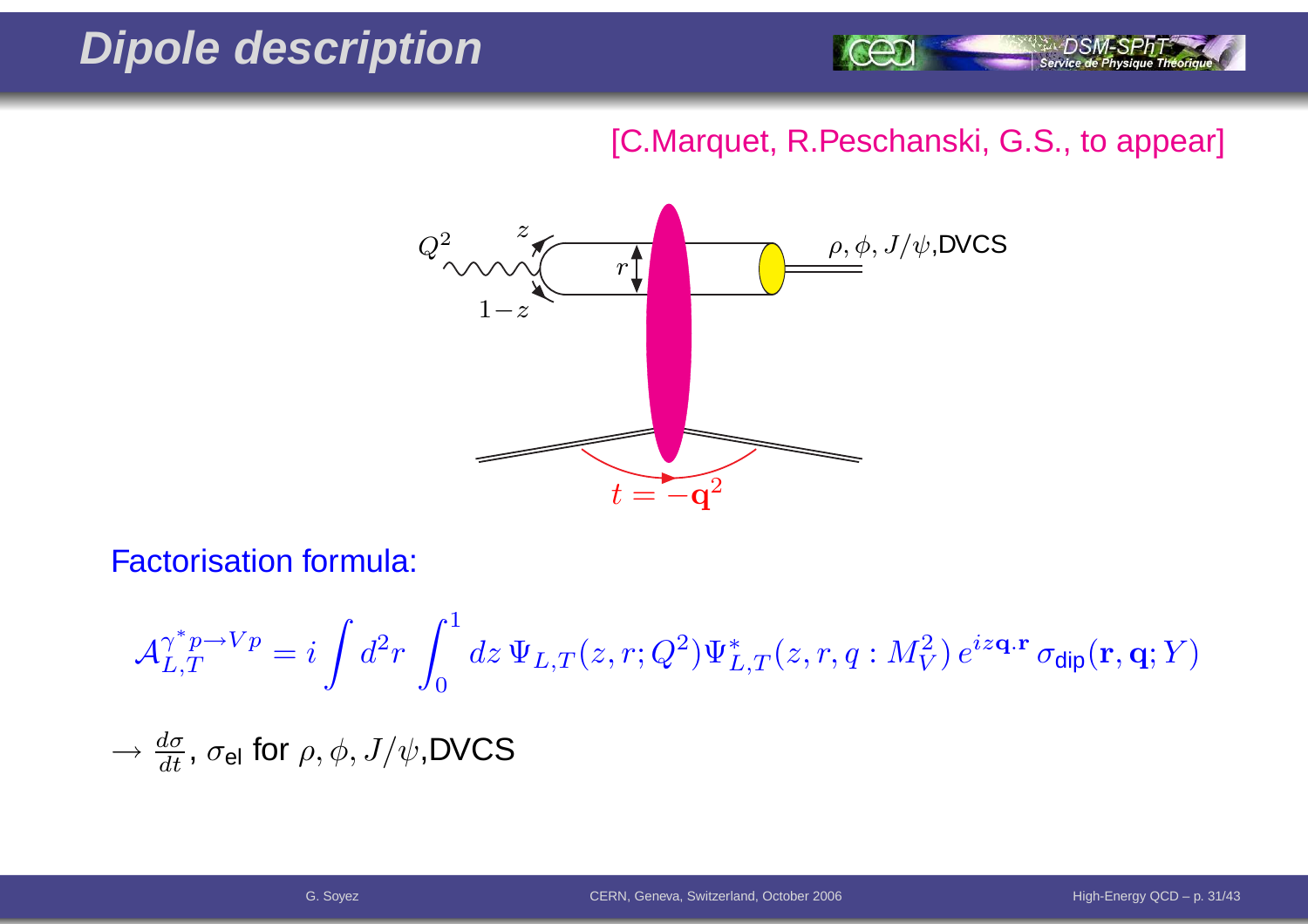- **•** photon wavefunction: from QED Vector-mesons wavefunction: Boosted-Gaussian model
- dipole amplitude:  $\bullet$

$$
\sigma_{\text{dip}}(r, q; Y) = 2\pi R_p^2 e^{-b|t|} T_{\text{HIM}}(r, Q_s^2(q, Y))
$$

- Normalisation: only one slope  $b$  (no  $Q^2$  dependence)
- $T$ -matrix:  $t$ -dependent saturation scale from theoretical predictions:

$$
Q_s^2 = k_0^2 e^{\lambda Y} \qquad \rightarrow \qquad Q_s^2 = k_0^2 \left(1 + c|t|\right) e^{\lambda Y}
$$

Hence:

$$
b, c \qquad \rightarrow \qquad \left. \frac{d\sigma}{dt}, \, \sigma_{\mathsf{el}} \right|_{\rho, \phi} \qquad \qquad \textbf{(216 data)}
$$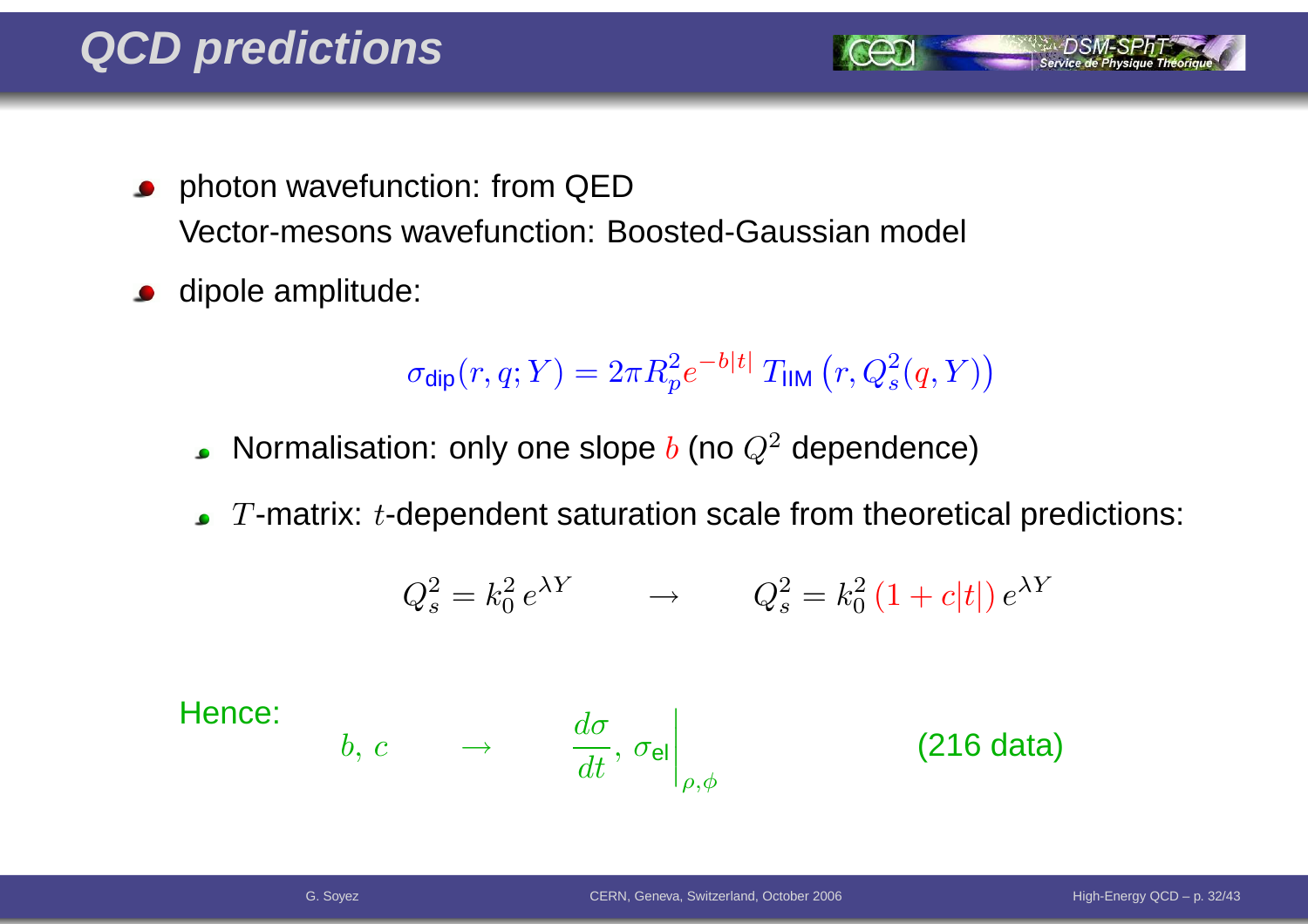#### **Results**

Service de Ph

#### Example: differential cross-section:  $\gamma^* p \to$  $\gamma^* p \to \phi p$  pred. for DVCS 0 0.1 0.2 0.3 0.4 0.5 0.6|t| $10^{-5}$  $10^{-4}$  $10^{-3}$  $10^{-2}$  $10^{-1}$ 1 $10<sup>1</sup>$ d log( σচি र<br>ए  $\begin{array}{|c|c|c|}\n\hline\n1 & 3.1 \\
\hline\n10^{-1} & 3.1 \\
\hline\n\end{array}$ 7.210.921.20 0.1 0.2 0.3 0.4 0.5 0.6|t|110<sup>1</sup>  $10^2$  $10^{3}$ dσ/d| t<sup>|</sup> $\begin{array}{c}\n0 \\
1 \\
2\n\end{array}$ 3.65.26.99.212.619.70 0.25 0.5 0.75 1 $|t|$  $10^{-1}$ 110<sup>1</sup>  $10^2$ dσ/d| t<sup>|</sup> $W=71, Q^2=4$  $W=82, Q^2=8$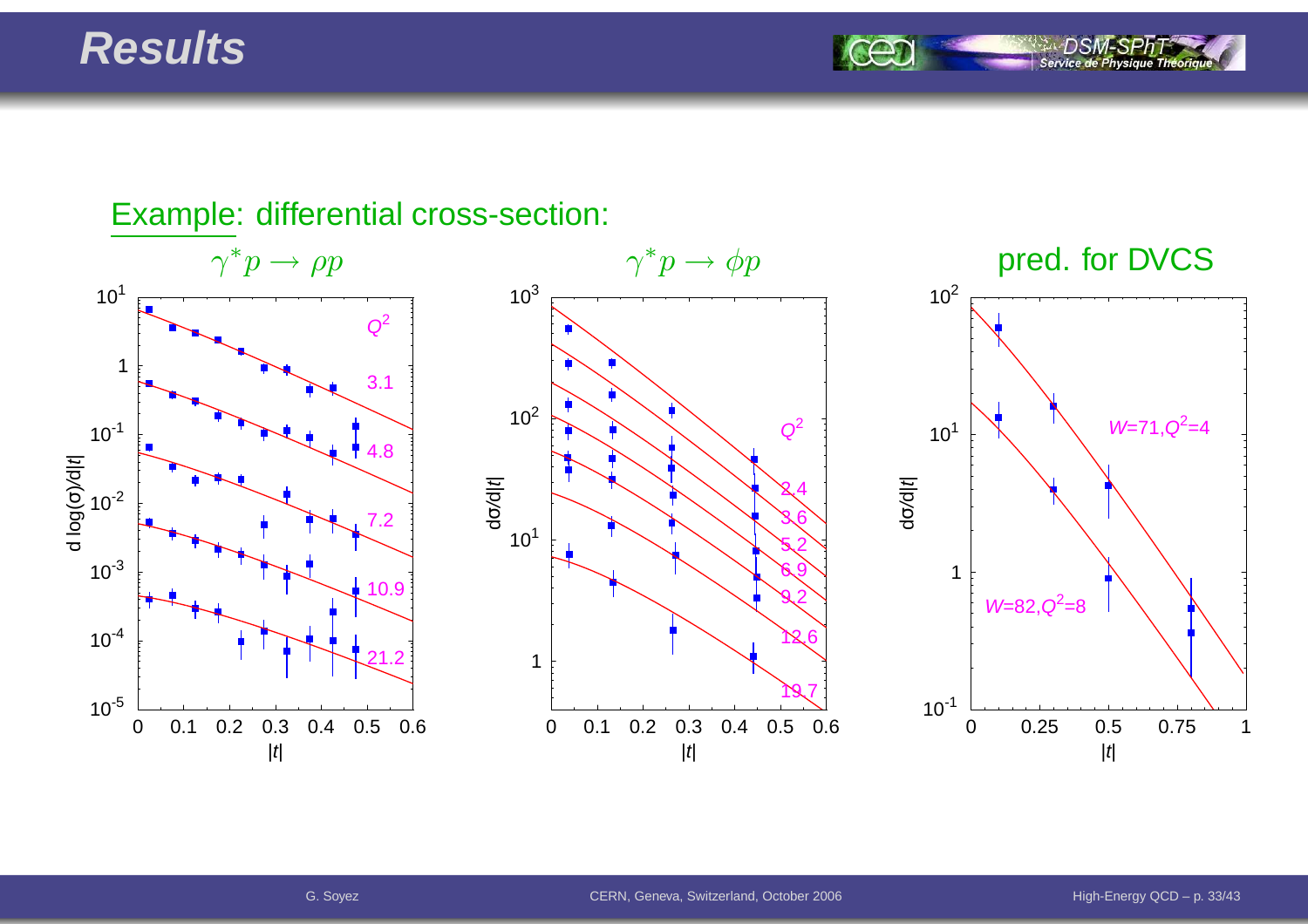

### **Future phenomenology**

# **Diffusive scaling at HERA and LHC**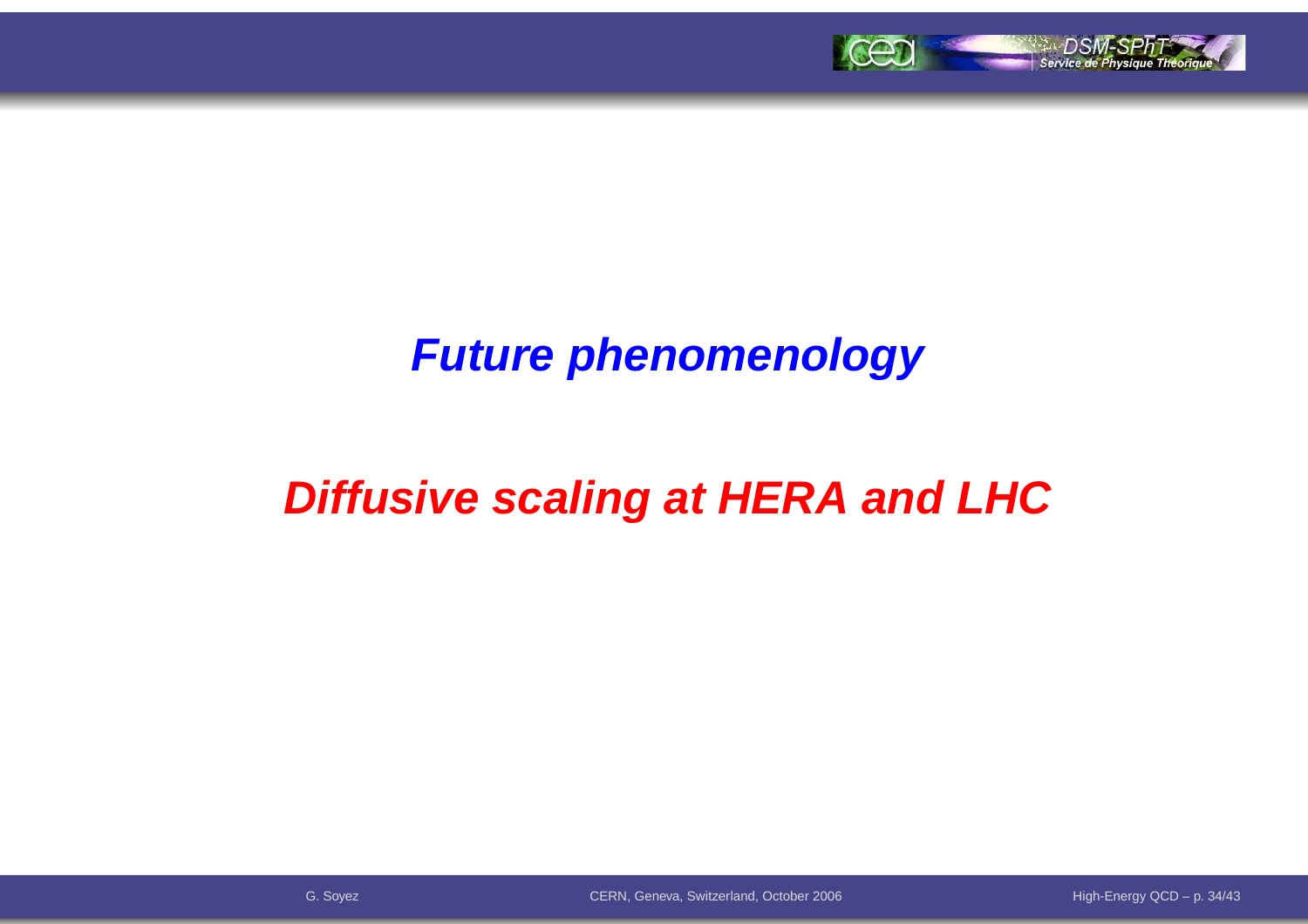

#### [Y.Hatta,E.Iancu,C.Marquet,G.S.,D.Triantafyllopoulos,06]

We have seen that, at high-energy,

$$
\langle T(r,Y) \rangle = T\left(\frac{\log(r\bar{Q}_s)}{\sqrt{Y}}\right) = \frac{1}{2} \operatorname{erfc}\left(\frac{\log^2(r^2 \bar{Q}_s^2)}{\sigma^2}\right)
$$

with

$$
\overline{Q}_s^2(Y) = k_0^2 e^{\lambda Y} \qquad \text{and} \qquad \sigma^2 = DY
$$

Note:  $\lambda$  and  $D$  (or  $Q_s$  and  $\sigma^2$ ) taken as parameters

Consequences on

- DIS and diffractive DIS (DDIS) $\bullet$
- gluon/forward jet production $\bullet$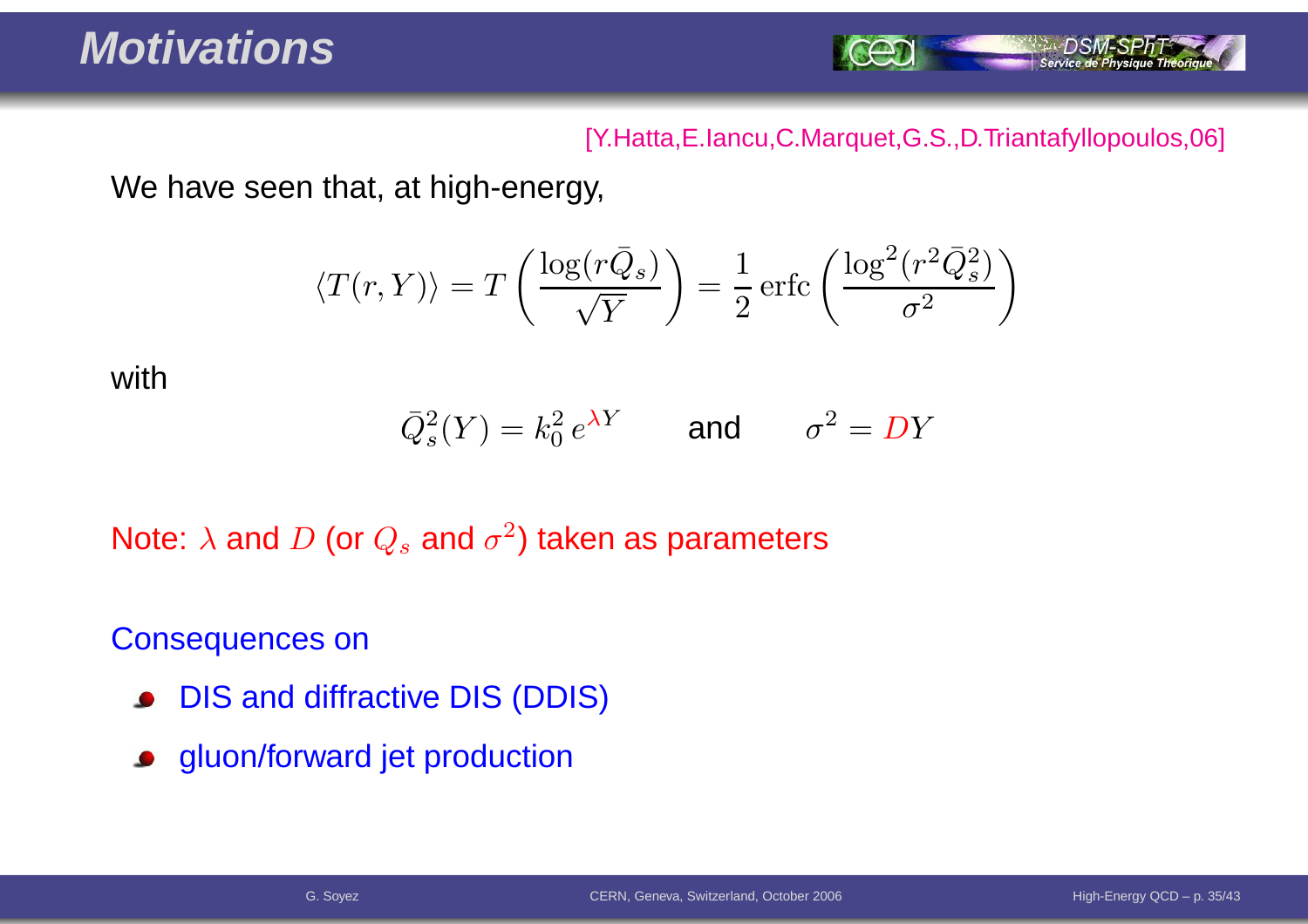#### **DIS and DDIS**

**C** Total cross-section

$$
\sigma_{\text{DIS}} = \int dr \, |\Psi(r, Y; Q^2)|^2 \, \langle T(r, Y) \rangle
$$

$$
\rightarrow \text{Cst. } \sigma \, \Phi_1 \left( \frac{\log(r^2 \bar{Q}_s^2)}{\sigma} \right)
$$

**.** Diffractive cross-section

$$
\sigma_{\text{DDIS}} = \int dr \left| \Psi(r, Y; Q^2) \right|^2 \langle T(r, Y) \rangle^2 + (q\bar{q}g) + \dots
$$
\n
$$
\rightarrow \text{Cst. } \sigma \Phi_2 \left( \frac{\log(r^2 \bar{Q}_s^2)}{\sigma} \right)
$$
\n
$$
\Rightarrow \text{diffusive scaling for } \frac{1}{\sqrt{Y}} \sigma_{\text{DIS}} \text{ and } \frac{1}{\sqrt{Y}} \sigma_{\text{DDIS}}
$$

⇒

Service de Physique Théoriq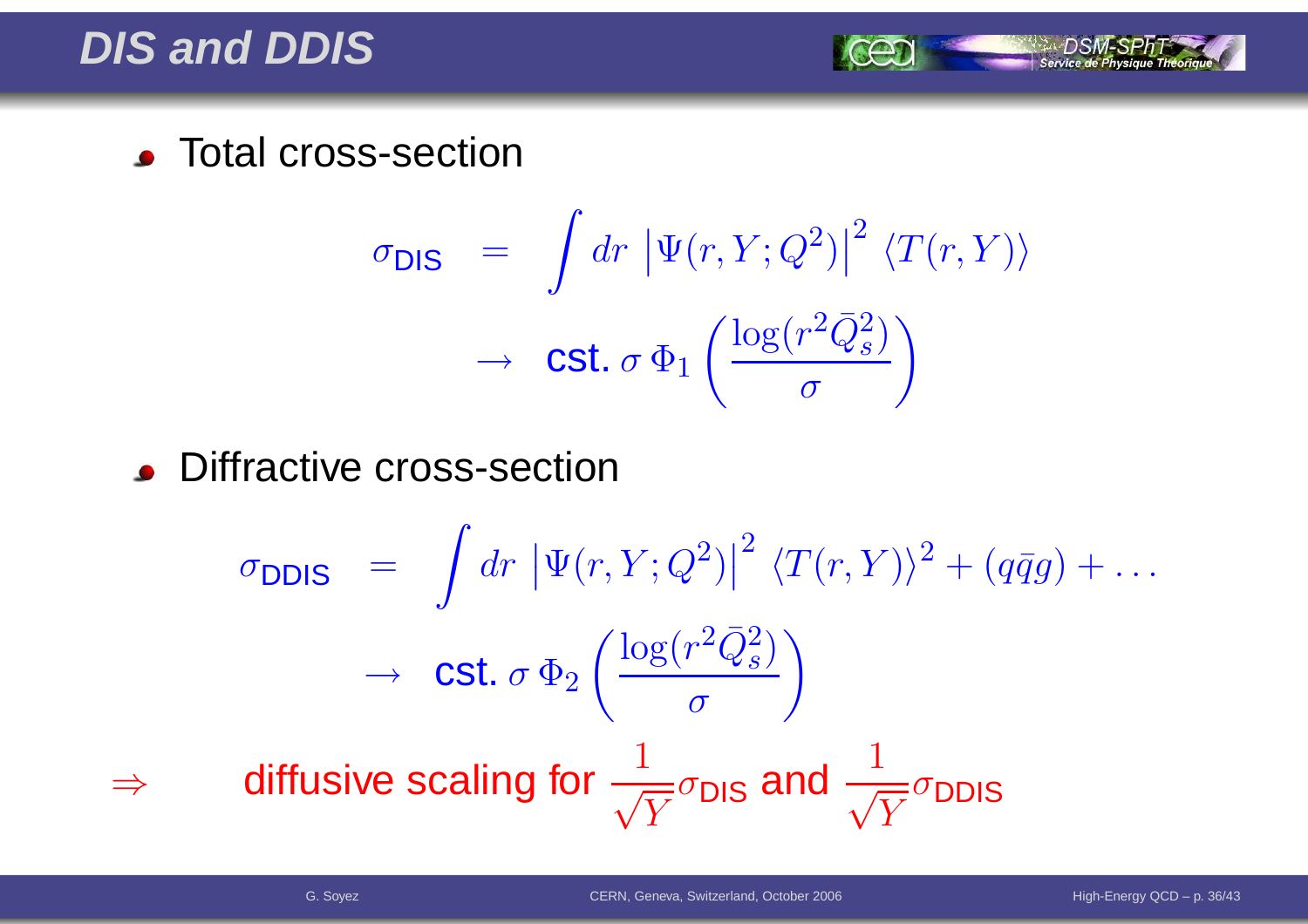### **DIS and DDIS**

Typical dipole scales in  $|\Psi|^2\otimes \langle T\rangle^{(1,2)}$ :  $\bullet$ 



Diffraction dominated by elastic amplitudes

Service de Ph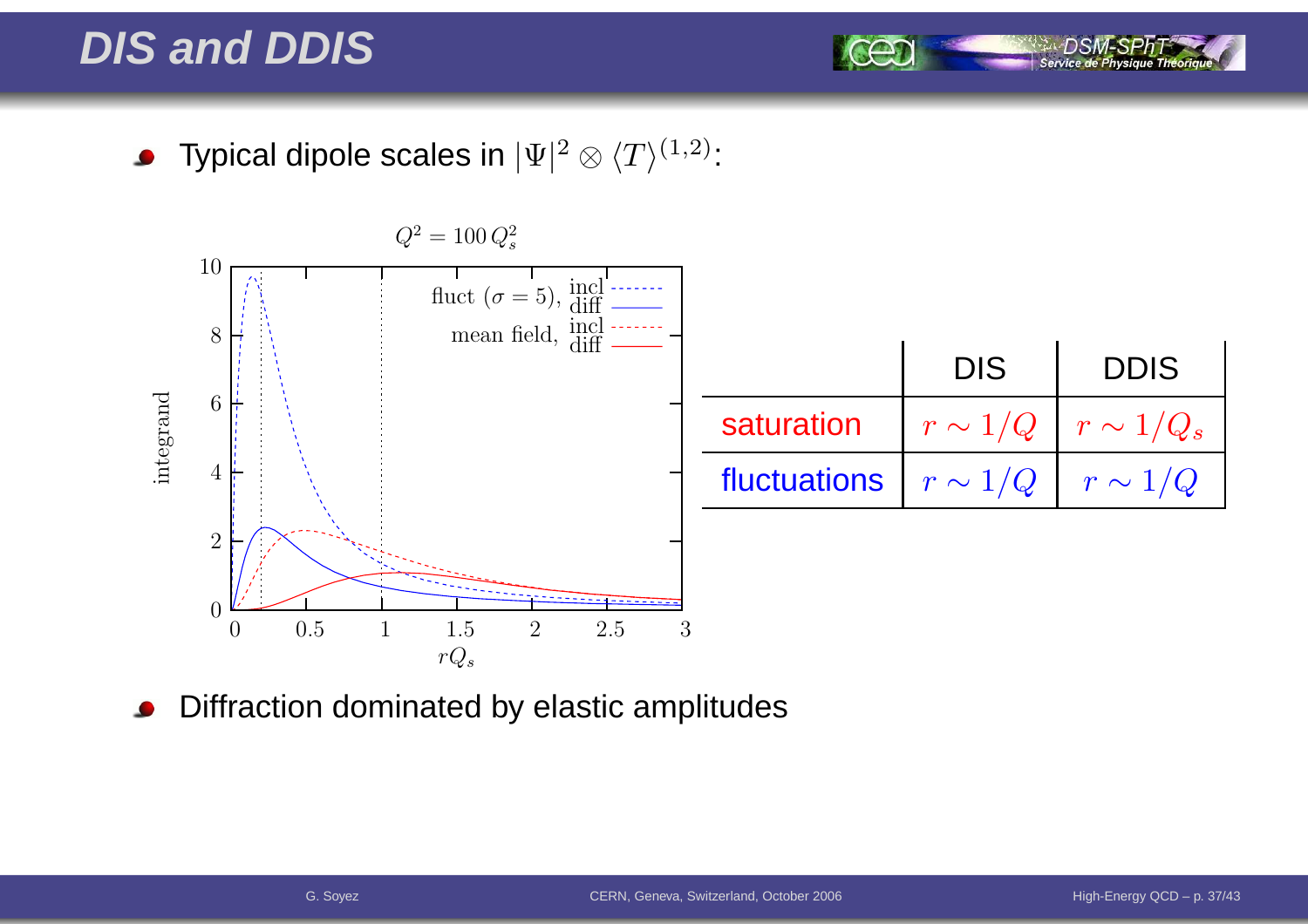### **Gluon production at LHC**

#### dense-dilute scattering:

- $dA$  or  $pp$  at forward rapidities
- dilute projectile  $\rightarrow$  dipoles
- gluon at rapidity  $\eta$



$$
\frac{d\sigma}{d\eta d^2k d^2b} = \frac{\bar{\alpha}}{k^2} \int \frac{d^2p}{(2\pi)^2} \phi(\mathbf{p}, y_1) \Phi(\mathbf{k} - \mathbf{p}, y_2)
$$

Projectile unintegrated gluon density  $\phi$  $({\bf p},y_1) =$  $\int \frac{d}{2}$ 2-  $r\,$  $\overline{2\pi}$  $\,e\,$  $^{i{\bf p}.{\bf r}}$   $n$  $(\mathbf{r},y_1$ 1 $\binom{1}{1}$ 

**Target con** 

$$
\text{tribution} \qquad \Phi(\mathbf{k},y_2) = \int d^2 r \, e^{i\mathbf{k}.\mathbf{r}} \, \nabla_\mathbf{r}^2 \langle 2T(r,y_2) - T^2(r,y_2) \rangle
$$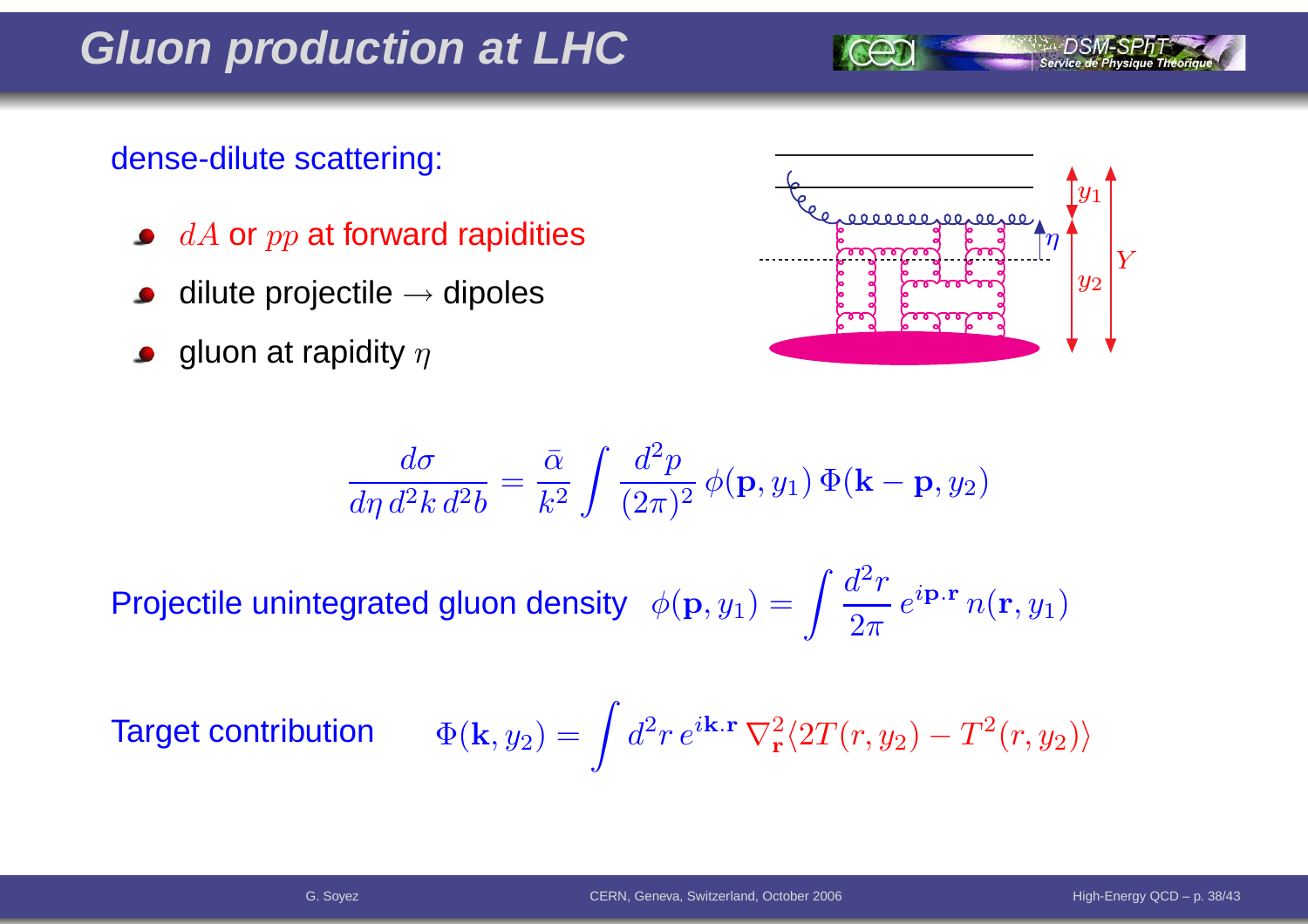#### **Results**



#### [E.Iancu,C.Marquet,G.S.,06]



$$
\Phi(k, Y) \to \frac{1}{\sigma} \exp\left[\frac{\log^2(k^2/\bar{Q}_s^2)}{\sigma^2}\right] \qquad \Rightarrow \qquad
$$

 $\Rightarrow$  diffusive scaling for  $\sqrt{Y}\Phi(k,Y)$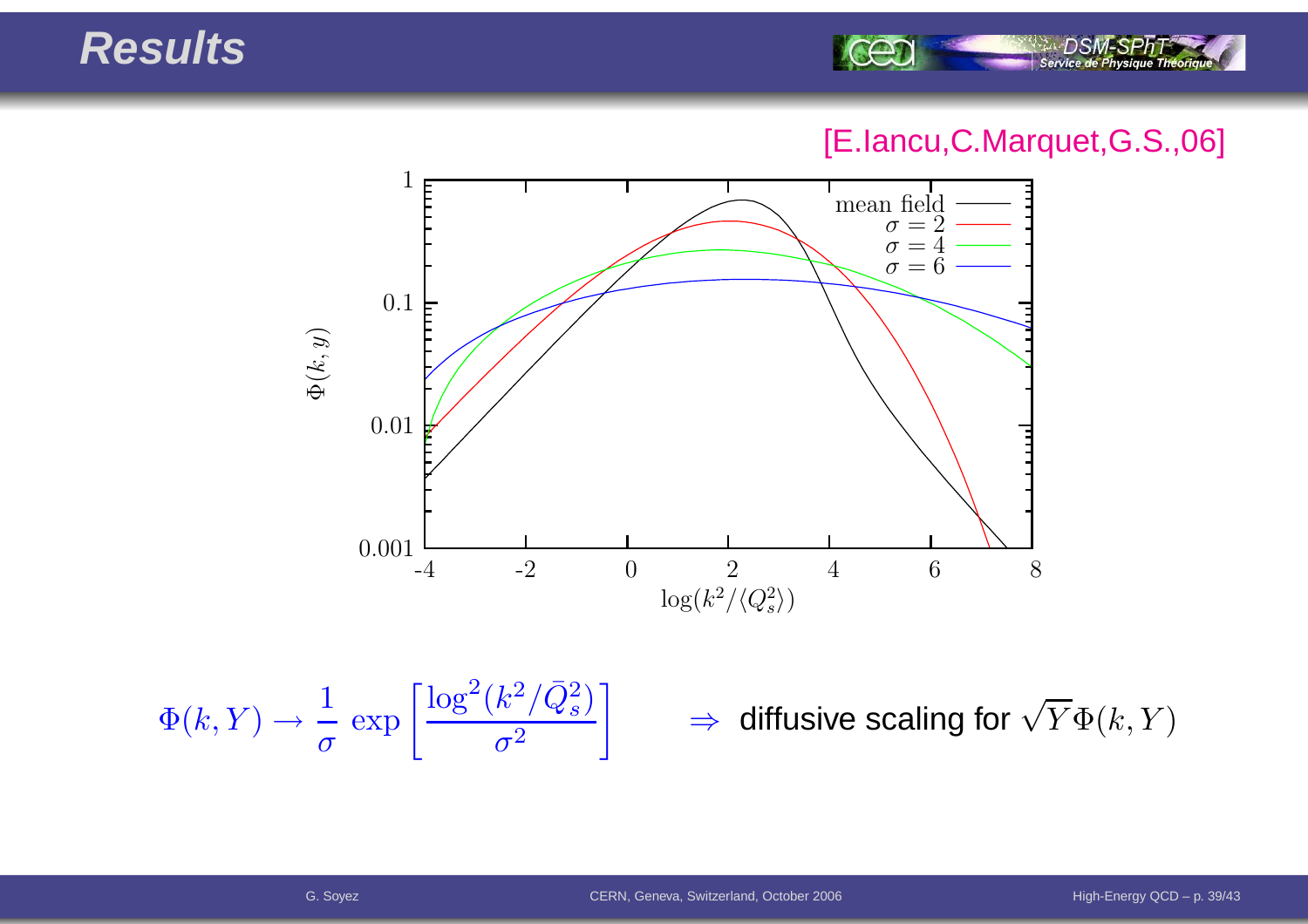

#### **Part 1: Evolution equations towards high-energy**

#### Infinite hierarchy:

| contribution | $\partial_Y \langle T^k \rangle$ | importance                          | diagrams           |
|--------------|----------------------------------|-------------------------------------|--------------------|
| <b>BFKL</b>  | $\langle T^k\rangle$             | resums $\alpha_s^n \log^n(s)$       | ladders            |
| saturation   | $\langle T^{k+1} \rangle$        | near unitarity: $T \leq 1$          | fan                |
| fluctuations | $\langle T^{k-1} \rangle$        | dilute tail: $T \gtrsim \alpha_s^2$ | splittings & loops |

Perspectives:

 $\bullet$ beyond 2 gluon-exchange approximation

([J.T.Amaral, E.Iancu, G.S., D.Triantfyllopoulos,to appear])

beyong large- $N_c$  approximation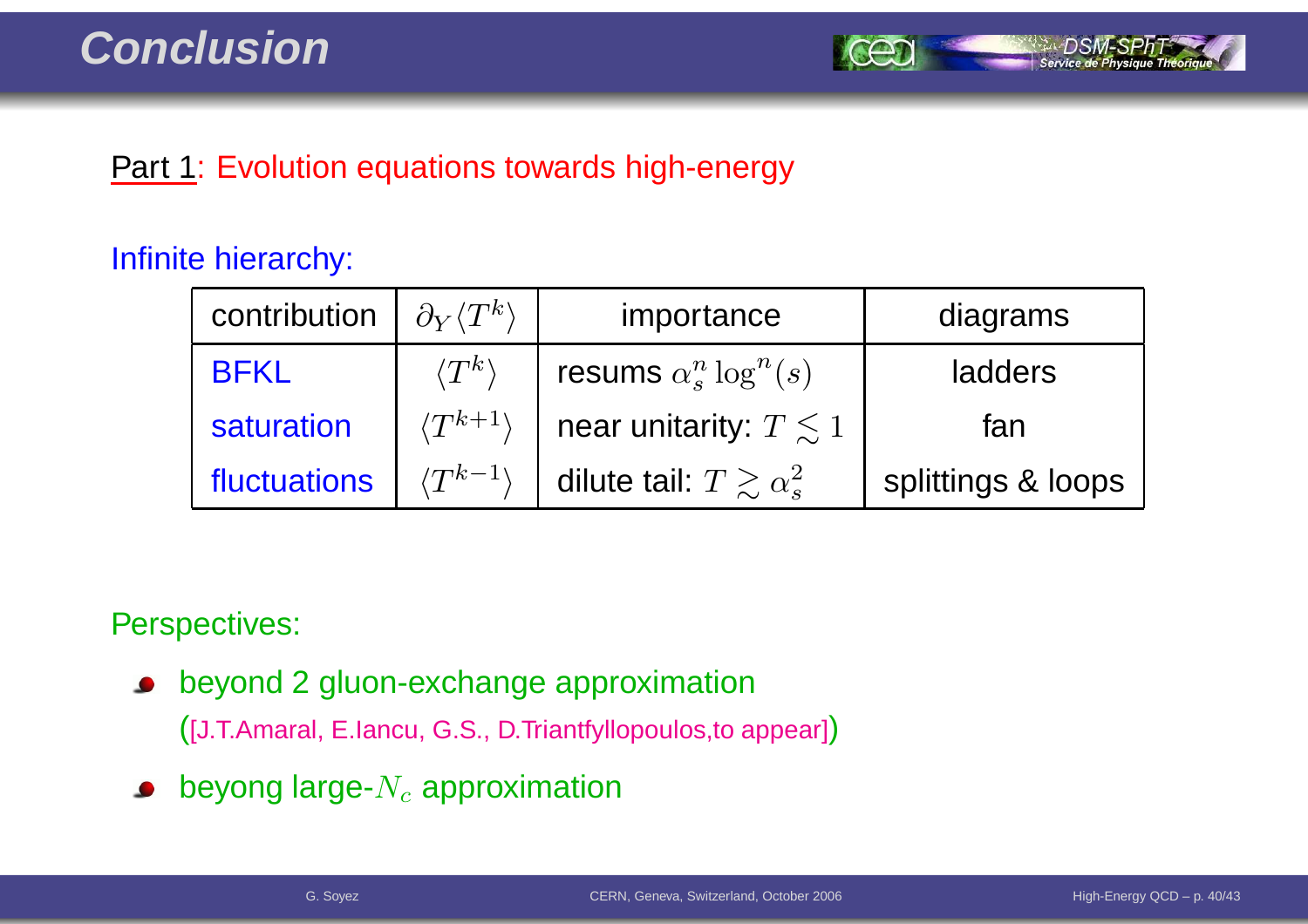### **Conclusion**

#### **Part 2: Solutions for scattering amplitudes**



Geometric scaling $T=T(rQ_s)$  $Q_s = \exp(\lambda Y)$ Diffusive scaling $T = T[\log(rQ_s)/\sigma]$  $Q_s = \exp(\lambda Y), \, \sigma^2 = DY$ General predictions of saturationeven when  $T \ll 1$ Note: Knowledge of preasympt.

#### Perspectives:

- Better analytic control of the fluctuation effects
- include impact-parameter dependence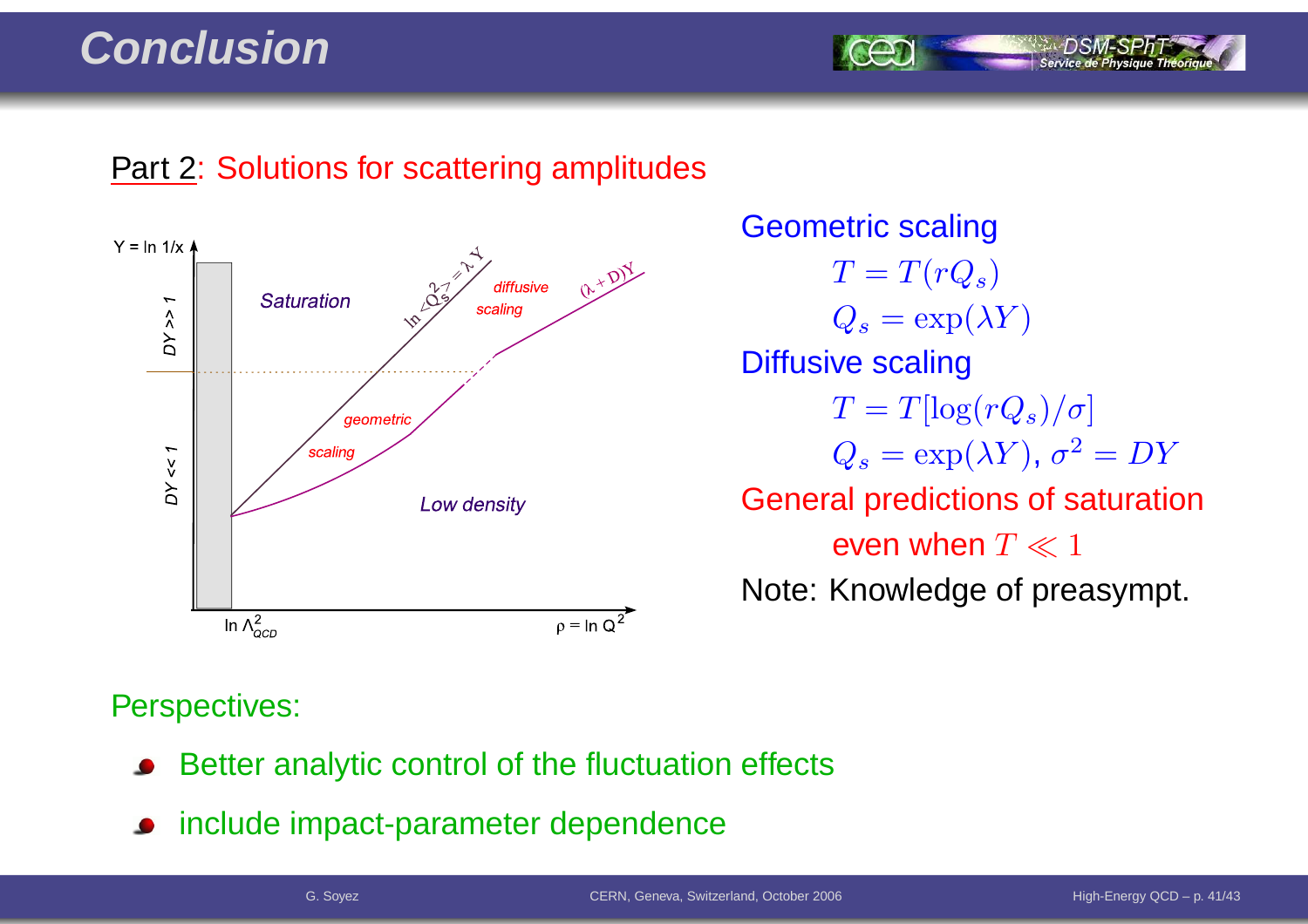#### **Conclusion**



#### Part 3: Phenomenological consequences

#### HERA:

- geometric scaling for  $F_2$ , DVCS and VM-production
	- $\Rightarrow$  indications for saturation
- diffusive scaling for  $F_2$  and  $F_2^D$  at higher energy
- **JELHC:** 
	- diffusive scaling predicted for dense-dilute collisions ( $dA$  or forward  $pp$ )

#### Perspectives:

- Control of the interplay between geometric and diffusive scaling (HERA ?)
- More predictions for LHC
- Applications to dense-dense collisions